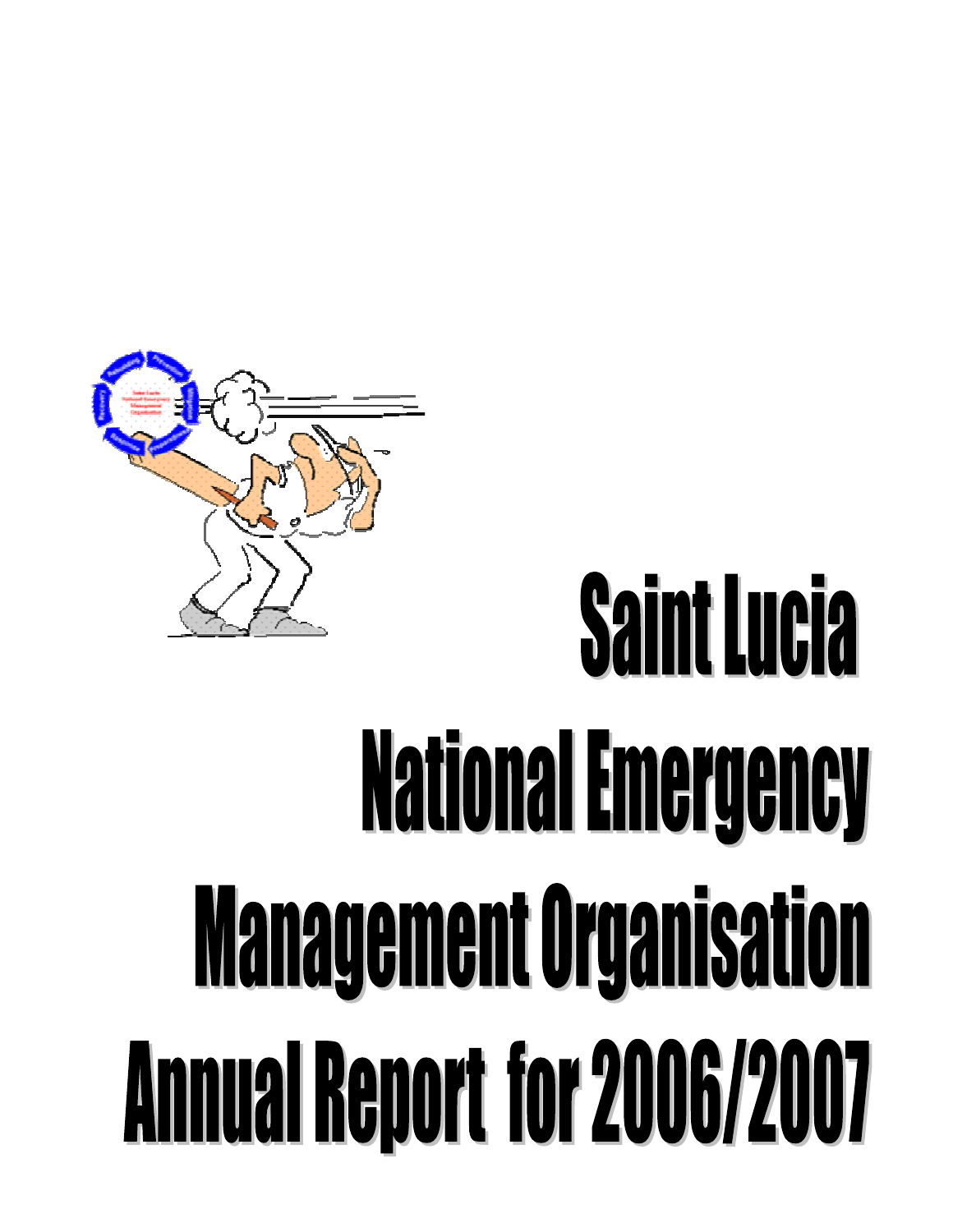

#### *Office of the National Emergency Management Organisation Prime Minister's Office*

Table of Contents

- Part 1 Report of the Office of the National Emergency Management Organisation
- Part 2 Reports of Government Liaison Officers
- Part 3 Reports of Standing Committees of NEMO
- Part 4 Work program
- Part 5 Appendices

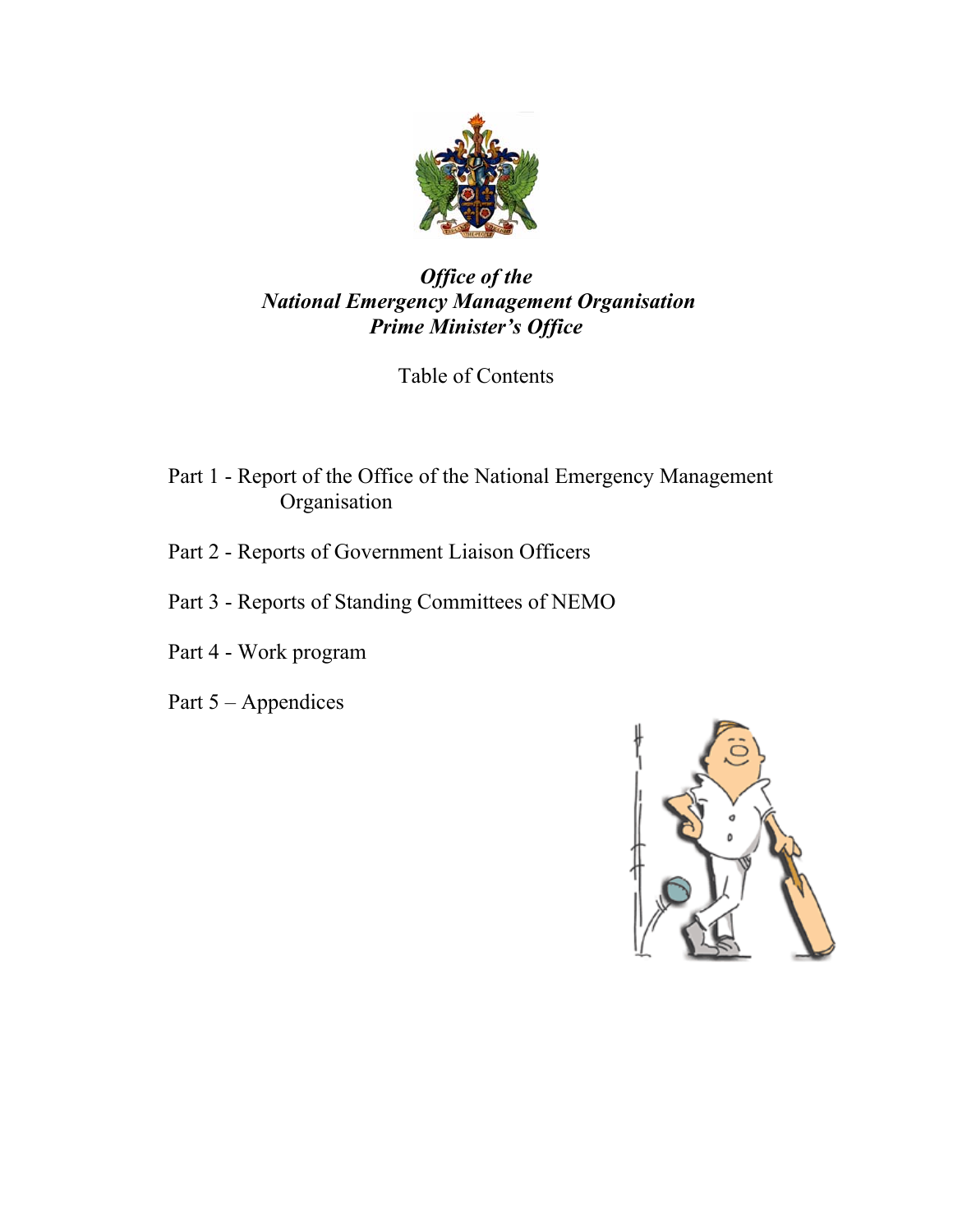#### **NEMO Staff List**

|                  | <b>NAME</b>    | <b>POST</b>         | <b>RESPONSIBILITIES</b>          |  |  |
|------------------|----------------|---------------------|----------------------------------|--|--|
|                  | Dawn French    |                     | Overall Management               |  |  |
|                  |                | <b>Director</b>     | Coordination                     |  |  |
|                  |                |                     | Operations                       |  |  |
|                  |                |                     | Finance                          |  |  |
|                  |                |                     | Training                         |  |  |
| $\overline{2}$ . | Julian Du Bois | Deputy Director     | <b>Community Preparedness</b>    |  |  |
|                  |                |                     | Public Education and Information |  |  |
|                  |                |                     | Training                         |  |  |
|                  |                |                     | Establishment of MOUs            |  |  |
| 3 <sub>1</sub>   | Fay Albert     | Inventories Officer | <b>Community Preparedness</b>    |  |  |
|                  |                |                     | Monitoring of Stocks             |  |  |
|                  |                |                     | Training                         |  |  |
|                  |                |                     | Establishment of MOUs            |  |  |
| 4.               | Maria Mombelli | Secretary           | Administration                   |  |  |
|                  |                |                     | Documentation and Information    |  |  |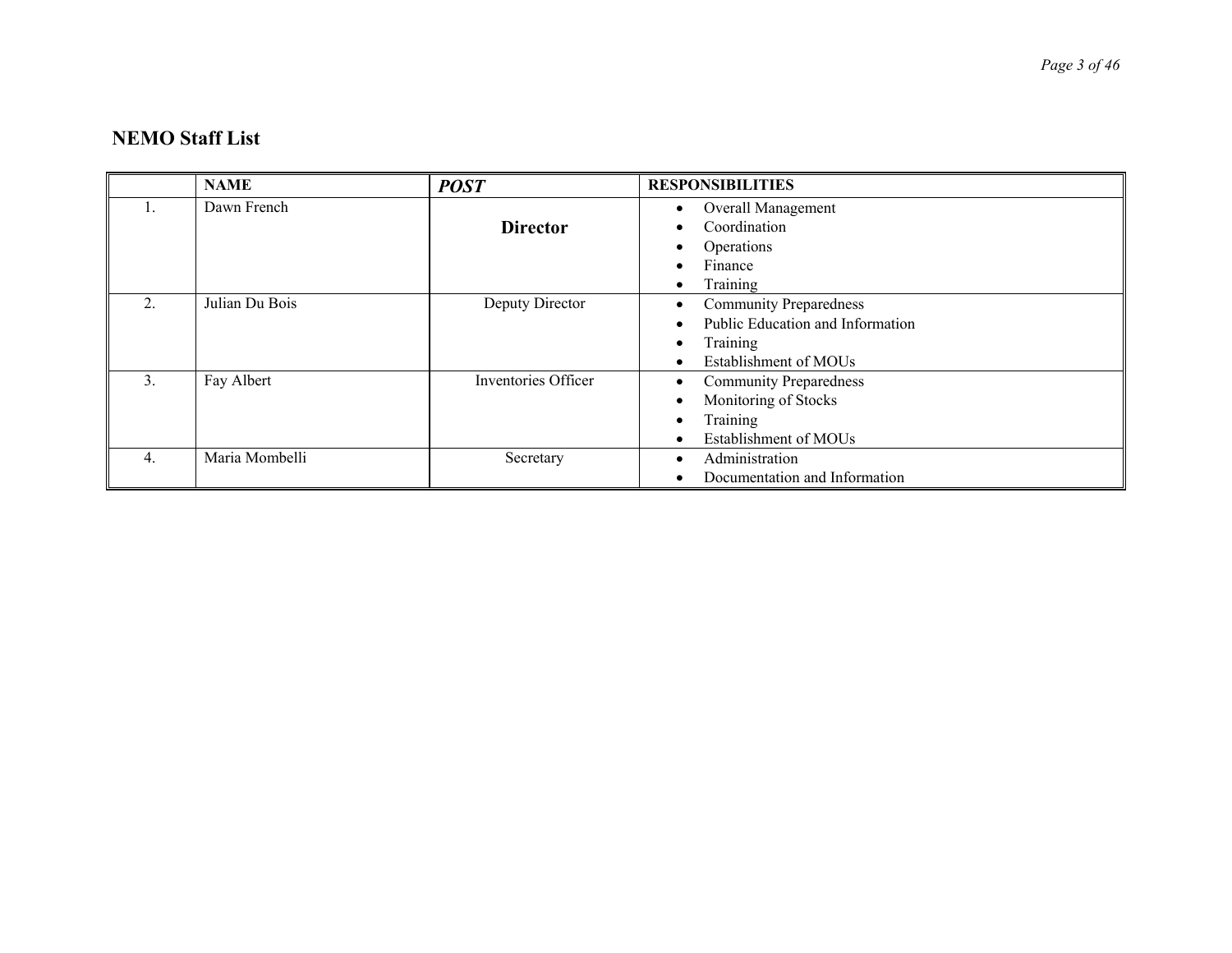|                  | <b>NAME</b>                | <b>POST</b>                                                                                       | <b>RESPONSIBILITIES</b>                                                                                          |
|------------------|----------------------------|---------------------------------------------------------------------------------------------------|------------------------------------------------------------------------------------------------------------------|
|                  | Andrew George              | Human Resource<br>Development Officer<br>(Seconded from National<br><b>Printing Corporation</b> ) | Review of Continuity of Operations Plans for Ministries, Private<br>Sector, NGOs, Faith Based Organisations etc. |
| $\mathfrak{b}$ . | Anne Noel / Milda Narcisse | <b>Cleaner/Office Assistant</b>                                                                   | Cleaning<br>Collating documents<br>Delivery of Mail                                                              |
|                  | Daniel Isimbert            | Driver/Office Assistant                                                                           | Collating documents<br>Delivery of Mail                                                                          |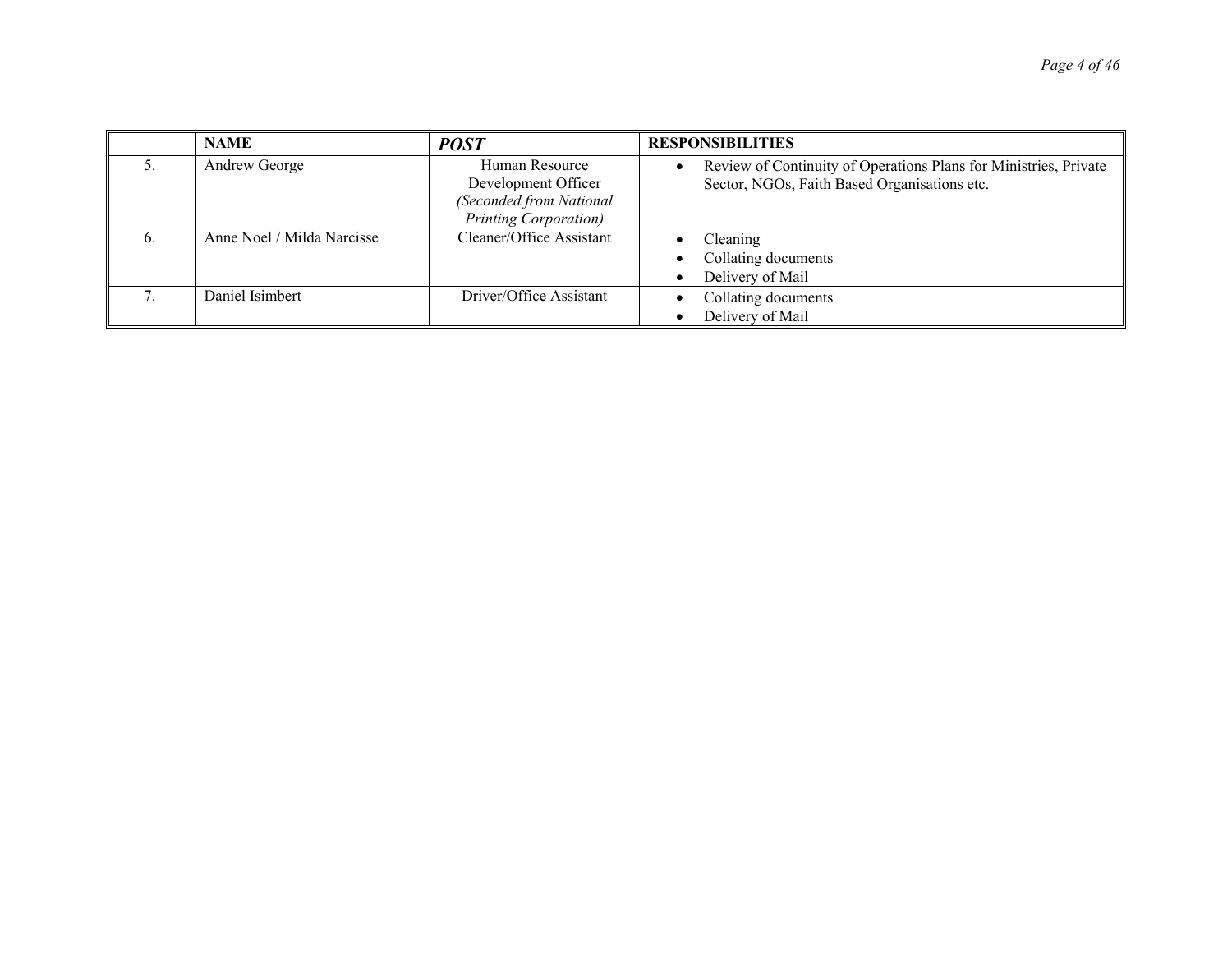## Part 1

## Annual Report of the Office of the National Emergency Management Organisation

**April 1, 2006 to March 31, 2007**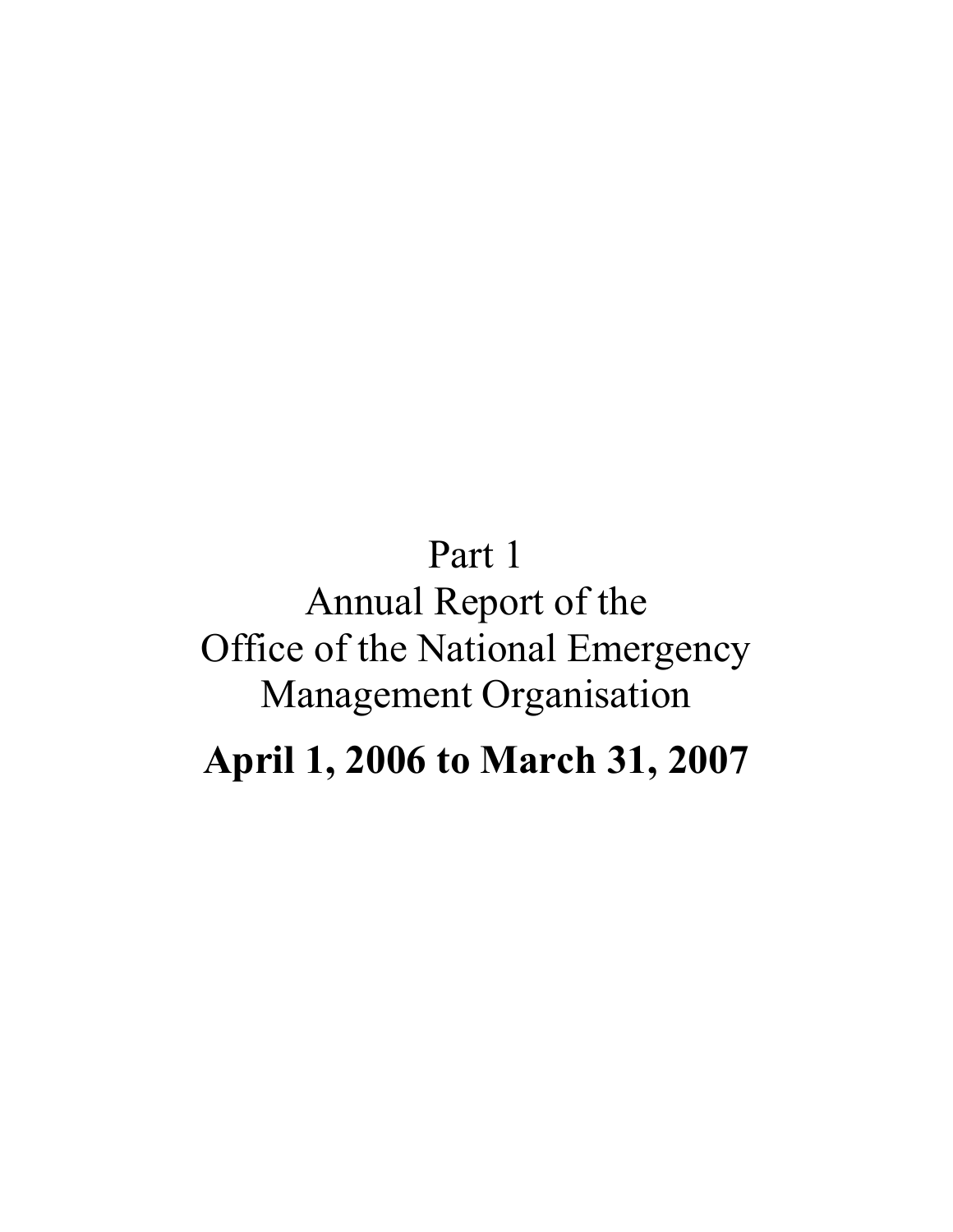#### **INTRODUCTION**

In a year that yielded a mild hurricane season, the year in review was dominated by preparations for Cricket World Cup 2007. Saint Lucia's regional position in Disaster Management was elevated as the Country accepted the nomination of Barbados to be the Chair of the CARICOM Sub Committee on Disaster Management for Cricket World Cup. The Director of NEMO was given the task of actual Chair.

Eventually the specter of Avian Influenza reared its ugly head and the focus of NEMO became spilt between the three.

The dedicated work over the years on the revision of the Policies, Plans and Protocols that make up the Saint Lucia Emergency Management plan came to fruition as the National Emergency Management Advisory Committee [NEMAC] tackled the Herculean task of reviewing the documents for forwarding to Cabinet. The documents were submitted to the Cabinet of Ministers in November 2006.

The thrust to have the private sector prepared became even more important as the Continuity of Operations Program linked with Mass Events Guidelines and Avian Influenza preparedness intensified. The traditional mandate of Disaster Management to be prepared for the Hurricane Season is well and truly over.

#### **The key responsibilities of the Organisation are:**

- Widen the Network of Disaster Management with new partners
- Increase the mitigation activities of the District Committees
- Increase the planning activities of National and District Committees
- Strengthen response capabilities of National and District Committees
- Strengthen the planning and response capabilities of the Office of NEMO
- Review Disaster Plans for Saint Lucia
- Assist with Disaster Plans for Government **Ministries**
- Advise on Disaster Plans for Private Sector
- Research and documentation
- Disaster response and recovery
- Conduct Public Education
- Conduct Volunteer Training
- Conduct Simulation Exercises



Director, Ms. Dawn French at the GIS Studio recording a Public Education Announcement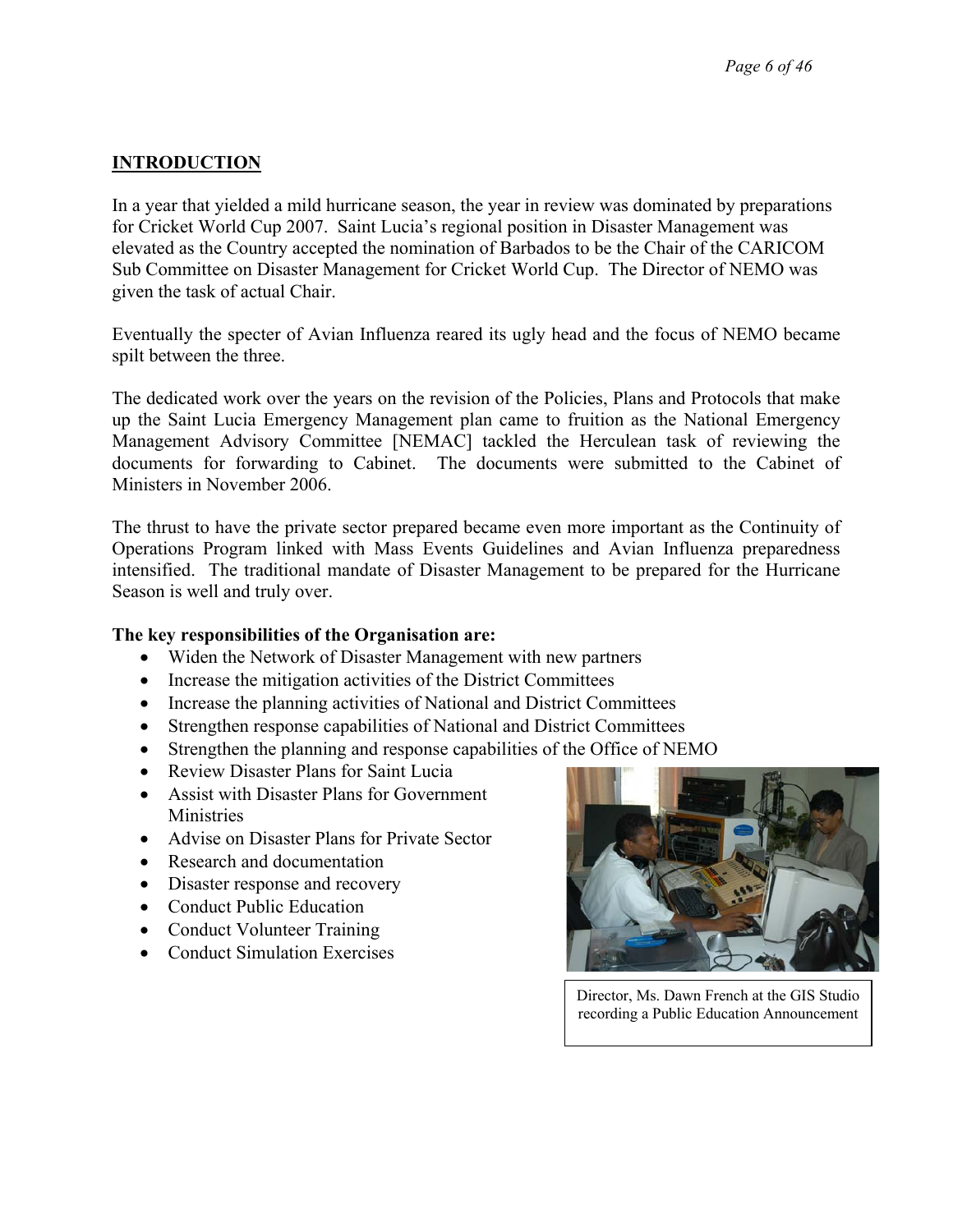#### **OVERVIEW**

As increasingly Saint Lucia moves to embrace the Comprehensive Disaster Management [CDM] Strategy; the work of NEMO continues to reflect the intermediate results [IRs] that assist the attainment of the Strategy. [See Section 5 for work program]. The Work of NEMO dovetails into CDM under the following Intermediate Results of the Strategic Framework.

| <b>NEMO Program:</b> | <b>ADMINISTRATION</b> | <b>PREPAREDNES</b>    | <b>MITIGATION</b>  | <b>INFORMATIO</b>     |
|----------------------|-----------------------|-----------------------|--------------------|-----------------------|
|                      | <b>AND CAPACITY</b>   | <b>SAND</b>           | AND                | NAND                  |
|                      | <b>BUILDING</b>       | <b>RESPONSE</b>       | <b>RESEARCH</b>    | <b>EDUCATION</b>      |
| <b>Comprehensive</b> | $IR - 1$ : Stronger   | <b>IR-2: Research</b> | $IR-4$ :           | <b>IR-5: Hazard</b>   |
| <b>Disaster</b>      | regional and          | and training to       | Preparedness,      | <i>information is</i> |
| <b>Management:</b>   | national institutions | support CDM.          | response and       | <i>incorporated</i>   |
|                      | to promote CDM        |                       | mitigation         | <i>into</i>           |
|                      |                       |                       | capacity is        | development           |
|                      |                       |                       | enhanced and       | planning and          |
|                      |                       |                       | <i>integrated.</i> | decision-             |
|                      |                       |                       |                    | making.               |

Thus it is that the Director's annual report has been reconfigured to reflect. NEMO's programs are administered under the following areas:

- Finance and Administration [IR  $1 & 2$ ]
- Preparedness [IR  $4 & 5$ ]
- Mitigation and Research [IR  $4 & 5$ ]
- Public Information [IR 3]
- Information Technology [IR 3]
- Emergency Responses [IR 4]

#### **FINANCE AND ADMINISTRATION**

#### **FINANCE**

The second phase of the OECS Disaster and Recovery Project,

with funding from the World Bank moved into its second year.

The project, called the Second Disaster Management Project (DMP-II), continued to utilize a number of Governmental Agencies to achieve its objectives.

The DMP II focuses on:

- the strengthening of the Shelters and Shelter Management program,
- the continuation of the Vulnerability Assessment and Hazard Mapping,
- the harmonization of the Hazard Mitigation Policy and Plan,
- the provision of a new Emergency Response Center [to house the Office of NEMO & the National EOC] and
- additional Satellite Warehouses.

Partnerships continued and a number of agencies assisted NEMO in the period under review:



Artist's Impression of the new Emergency Response Center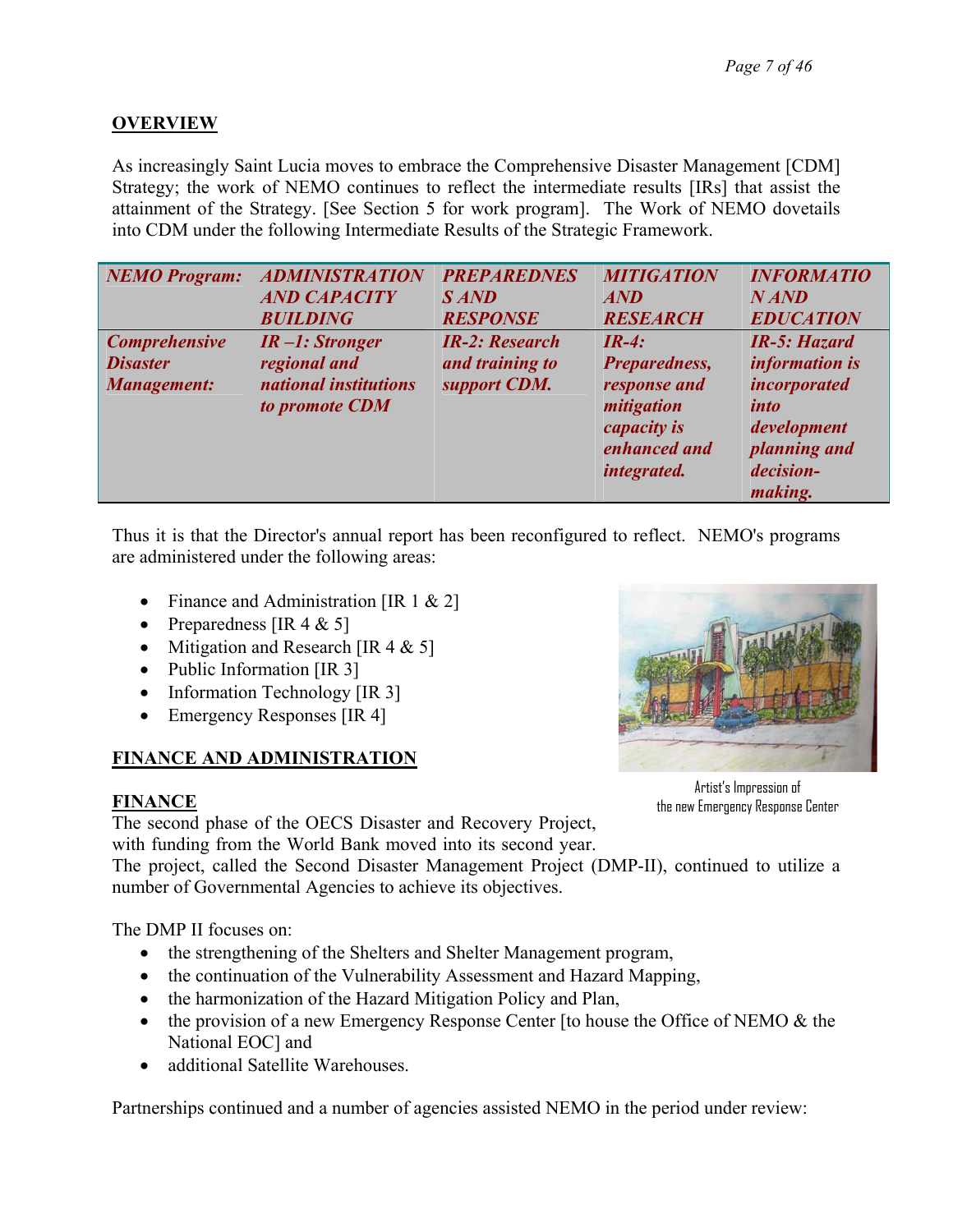• National Printing Corporation – Public Information, Annual Report

#### **ADMINISTRATION**

The post of Inventory Officer was filled.

Increasingly the NEMO Secretariat is providing apprentice training to a number of young people through programs such as the National Skills Training Program, the National Conservation Authority and Centre for Adolescence Rehabilitation and Education [CARE].

Discussions were initiated with the Japanese Volunteer Program in the hope of having a Training Officer stationed with the Secretariat.

#### **PREPAREDNESS**

In May 2006 the House sat to debate the new Disaster Management Act. The Disaster Management Act No 30 of 2006 replaces the Disaster Preparedness and Response Act No 13 of 2000. Chief among the amendments is the addition of the powers for enforced evacuation, the Declaration of a Disaster and the Code Alert for Volcanic Situations.

For volcanic eruptions in neighbouring countries Saint Lucia has instituted an aditional Alert level: the blue alert level, which will involve a blue level meeting; that is, a volcanic eruption is likely to occur or has occurred in a neighbouring island that may have effects in Saint Lucia. The warning of a blue alert will not be given to the NEMO by the Seismic Research Unit [SRU], since the SRU only issues a change in an alert level status to the relevant government (e.g., to the Government of Grenada if the activity is at Kick 'em Jenny). NEMO will only receive information from the SRU in the form of a Scientific Advisory. The SRU does not have a blue alert level; so it is a decision of the NEMO to declare a blue alert level when there is volcanic activity in a neighbouring island, thus triggering a meeting of NEMAC.

The legislation shall also provide support to the cadre of Evacuation Plans in development. The Saint Lucia Evacuation Plan is a collection of Documents and is supported by the Saint Lucia National Emergency Plans, Policies, Legislation and Standard Operating Procedures. The documents are:

#### Volume

- 1. Concept of Operations
- 2. Emergency Shelters [Annual List]
- 3. Special Needs Evacuation Plan
- 4. Animal Evacuation and Recovery Plan
- 5. Traffic Management Plan
- 6. Community Evacuation Plans

The annual SLASPA Simulation for its airports took place November 2006. The airport tested was the Hewanorra International Airport and NEMO was commissioned to plan and execute the exercise. Planning proved to be a challenge as the agencies mandated to plan the event was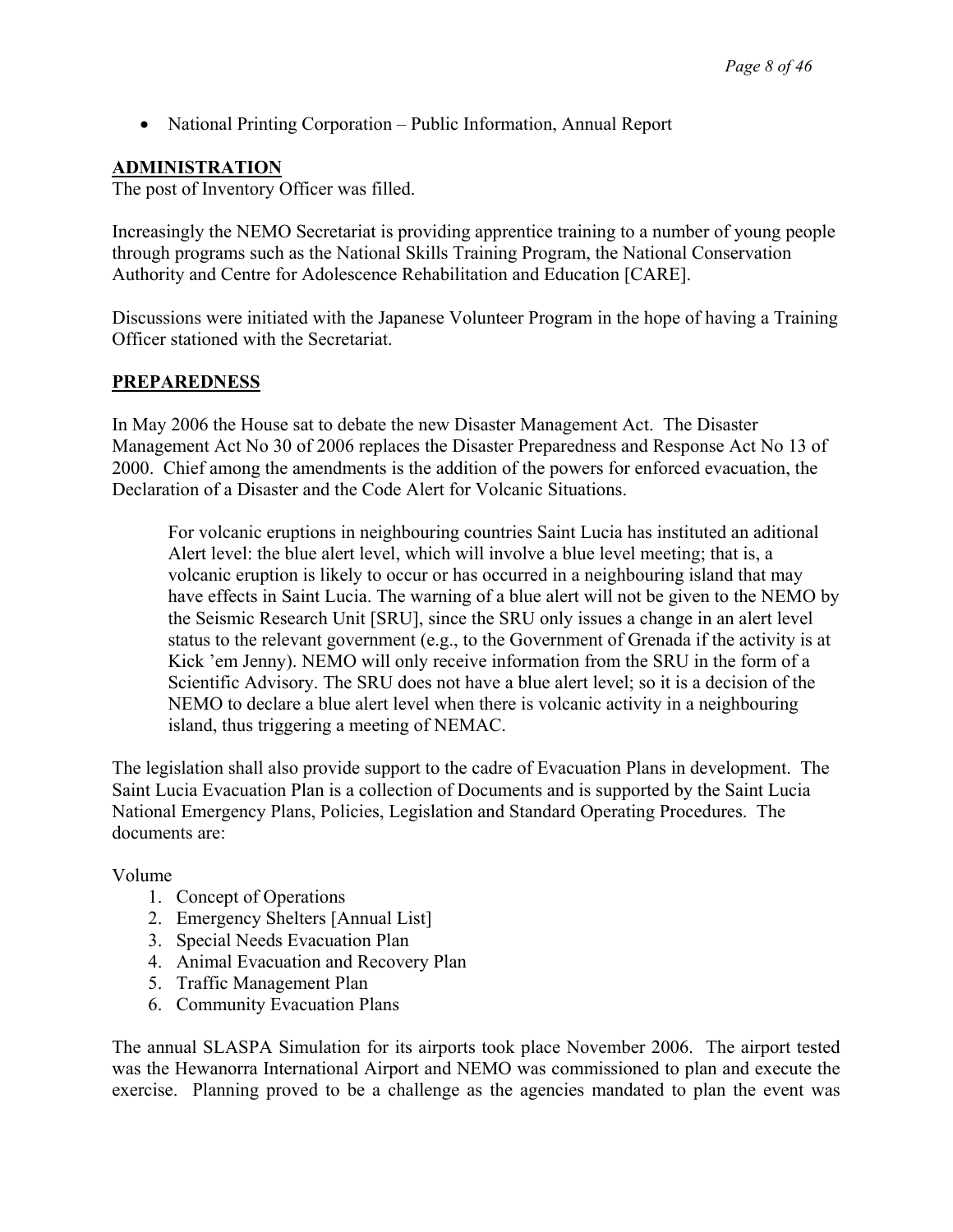placed in doubt by the National Civil Aviation Security Programme. The DRAFT document removes the responsibility from NEMO. In compliance with the requirement NEMO relinquished the role to the Agencies identified, until the Ministry responsible for Civil Aviation requested that for 2006 NEMO plan the simulation.

Work continued with the various Disaster Committees. A number of District Committees held one day consultations where the disaster management and mandate was reviewed, while others held simulation exercises.

NEMO conducted tests of three communications media:

- VHF Radios with the District Committees,
- Telephone Hotlines with all the Radio Stations and a
- Hurricane season Emergency Broadcast Signal by the GIS.

All the tests have proved to be a challenge as on many an occasion the signal was either not acknowledged or not relayed. NEMO continues to conduct the tests and hold discussions with its partners.

Council of CDERA

The 14th Meeting of the Council of CDERA was held in St Kitts. Saint Lucia was represented by Dr. James Fletcher, Permanent Secretary, Office of the Prime Minister.

Region Rap is a simulation tool used by CDERA to test the telecommunications of Member States. The 2006 Region Rap was centered on a Cricket World Cup theme. Saint Lucia took the opportunity to review its telecom system. There is a need for the NTRC to become part of the NEMO as is the need for private radio operators to recommit again Region Rap served to highlight the continued weakness in this area of Disaster Management.

The Office of Foreign Disaster Assistance [OFDA] continued its support of the Disaster Management Program in Saint Lucia with a series of workshops in

- Damage Assessment and Needs Analysis [DANA]
- Initial Damage Assessment [IDA]
- Training of Instructors [TFI]

Though the Shelters and Shelter Management [SSM] program is a product of OFDA, Saint Lucia has progressed to the point were the Country can sustain the training with minimal support from OFDA.

Two additional satellite warehouses were constructed in Dennery North and Micoud South, while the Castries North warehouse has started.

#### *Training Attended*

• 5-day 'Meeting Management & Facilitation Course' in Panama sponsored and facilitated by USAID-OFDA (March-April 2006).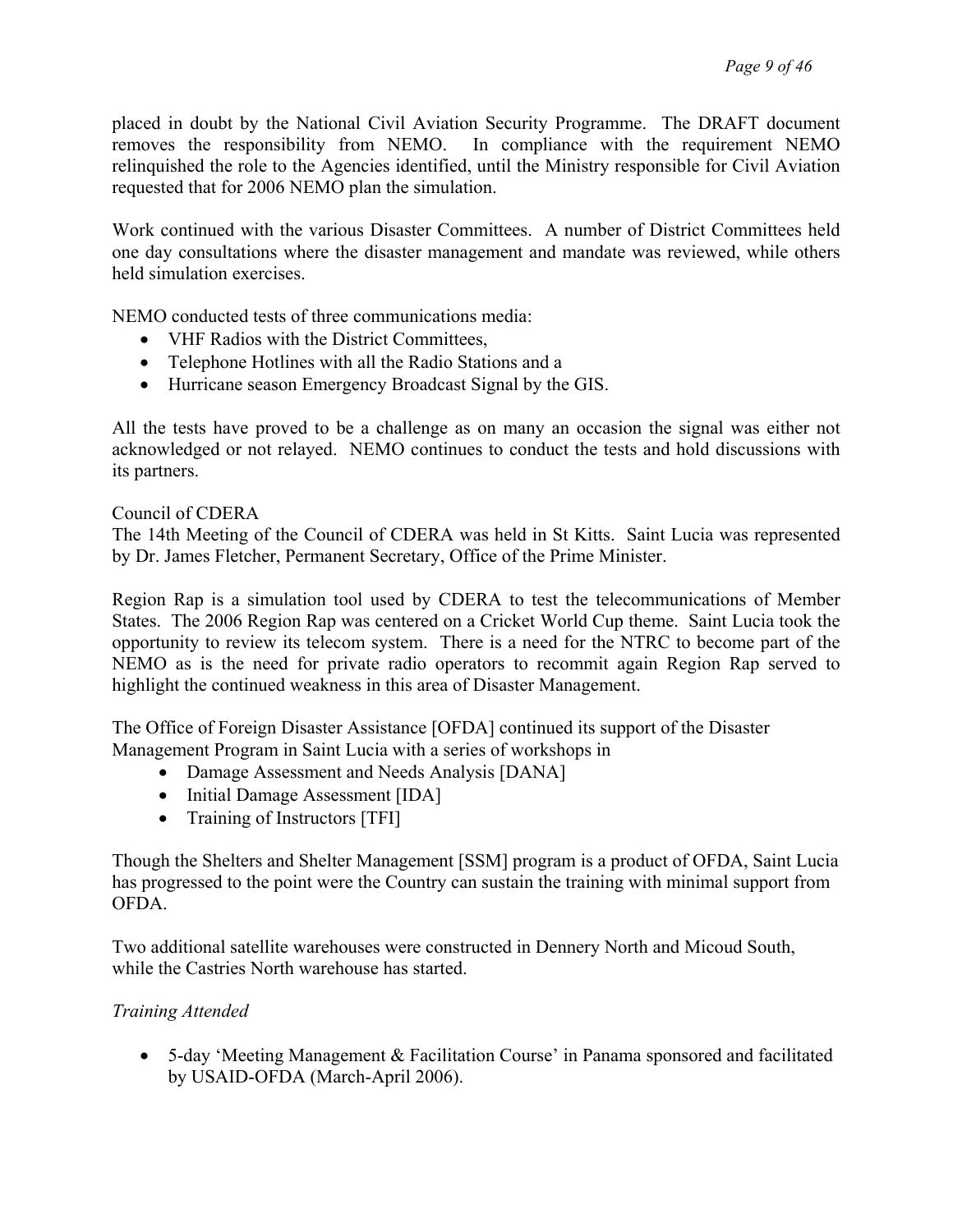- FAHUM-06, a 7-day training and simulation exercise in Honduras sponsored by US-SOUTHCOM. (April 2006)
- 2-day training workshop on 'Climate Change and Disaster Response' in Antigua. (June 2006)
- 3-day Warehouse Management training Course sponsored by CDERA.
- Communication Skills Program.
- EOC Management sponsored by CWC-2007 Saint Lucia Inc.
- ICS sponsored by CWC-2007 Saint Lucia Inc.
- Command Level Incident Management sponsored by CWC-2007 Saint Lucia Inc.
- Critical Incident Stress De-briefing sponsored by CWC-2007 Saint Lucia Inc.

#### *Training conducted/coordinated*

- Vulnerability Assessment (VA) 3-day training activity coordinated under the Caribbean Hazard Mitigation Capacity Building Program (CHAMP). (June 2006)
- District Committee Orientation Workshop for Micoud North.
- Initial Disaster Assessment (IDA) training 2 activities. (September 2006)
- Shelters  $\&$  Shelters Management  $-4$  training activities organized for the District Committees.
- First Aid/CPR under the Disaster Management Project II Twelve persons per committee (Vieux Fort South, Laborie, Choiseul, Micoud North, Soufriere, Castries North, Castries South, Castries East, Castries Central, Dennery South, Dennery North, Anse La Raye).
- Shelter and Shelters Management under the Disaster Management Project II fifteen Shelter Managers (Laborie, Soufriere, Babonneau)
- Initial Damage Assessment funded by the USAID/OFDA thirty-five persons from the following committees (Canaries, Soufriere, Choiseul, Laborie, Vieux Fort South, Micoud North and South)
- Vulnerability Assessment Members of the Hazard Mitigation and Vulnerability Assessment Core Committee (May  $6<sup>th</sup>$  to  $8<sup>th</sup>$ , 2007)
- National Hazard Mitigation Plan Actions Workshop (June  $22<sup>nd</sup>$  and  $23<sup>rd</sup>$ , 2006)
- Saint Lucia Hazard Mitigation Policy and Plan Harmonization Meeting (May  $10^{th}$ , 2006)
- Triage Training District Disaster Committees (Canaries, Soufriere, Choiseul, Laborie, Viuex Fort South, Micoud North and South) – October  $24<sup>th</sup>$ , 2006
- CWC-2007
	- $\circ$  Emergency Operations Centre (October 30<sup>th</sup> to November 1<sup>st</sup>, 2006)
	- $\circ$  Incident Command System (April 26<sup>th</sup> to 29<sup>th</sup>, 2007)
	- o Mass Casualty Management (April 24th to  $29<sup>th</sup>$ , 2006)
	- o Command Level Response to Critical Incidents Venue Operations Centre personnel (January  $15<sup>th</sup>$  and  $16<sup>th</sup>$ , 2007)
	- $\circ$  CISD Supervisory & CISD Team Development volunteers (November 15<sup>th</sup>) to  $17^{\text{th}}$ , 2006)
	- o Emergency Medical Operations for Large Scale Events volunteers (November  $15<sup>th</sup>$  and  $17<sup>th</sup>$ , 2007)
	- $\circ$  Train the Trainers volunteers (November 16<sup>th</sup> and 17<sup>th</sup>, 2006)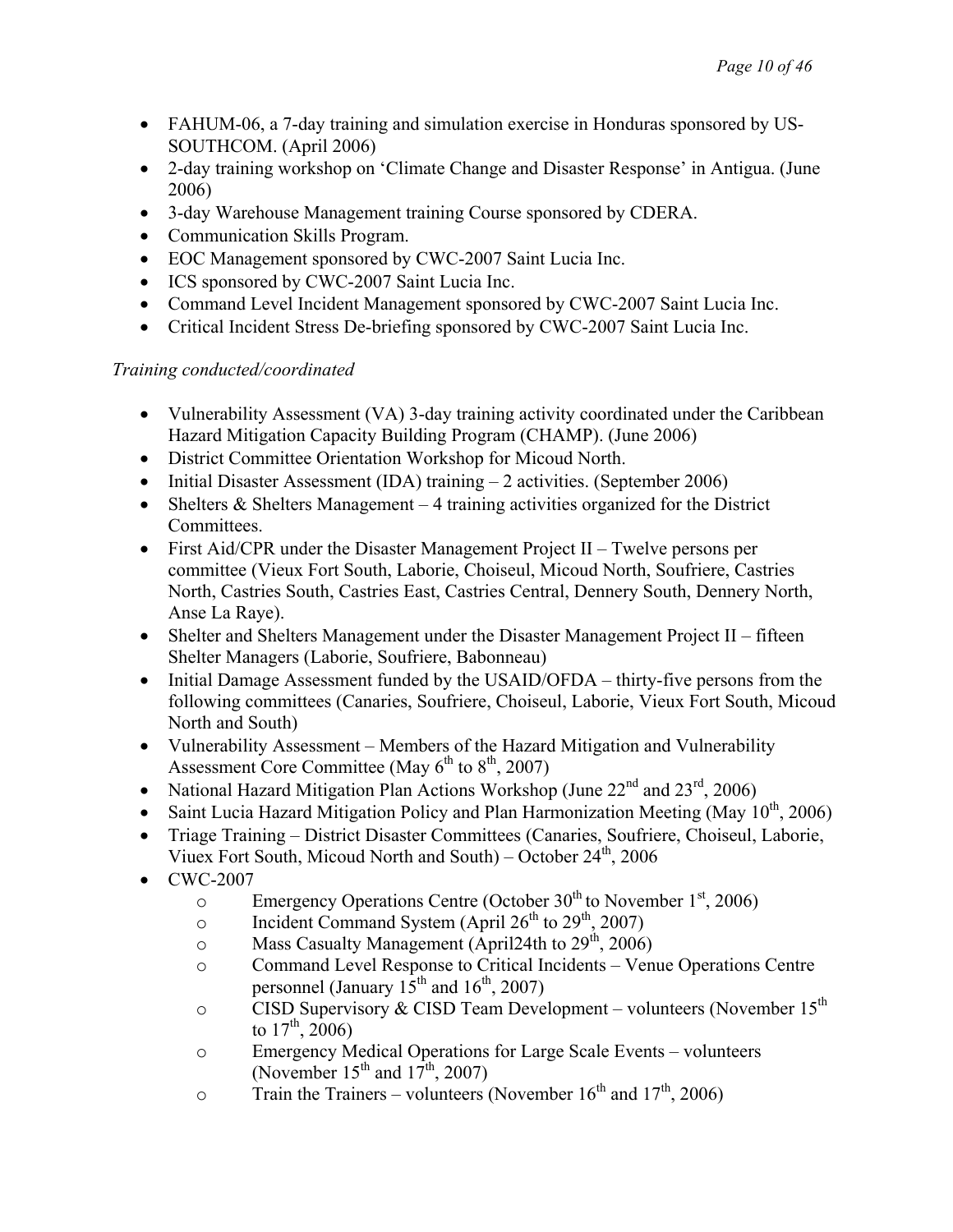- o Critical Incident Stress Debriefing volunteers (January  $18<sup>th</sup>$  and  $19<sup>th</sup>$ , 2007)
- o Emergency Medical Operations for large scale events volunteers (January  $17^{th}$  to  $19^{th}$ , 2007)
- $\circ$  Safety Officers volunteers (January 29<sup>th</sup> to March 2<sup>nd</sup>, 2007)
- o Basic Telecoms Training
- Damage Assessment and Needs Analysis funded by USAID/OFDA members of District Disaster Committees (April  $26^{th}$  to  $28^{th}$ ,  $2006$ )

#### *Simulation Exercises*

- Explosion and fire in a Cruise Ship; 'Freewinds Cruiseline' simulation exercise.
- Airplane Crash; Hewanorra International Airport simulation exercise.

NEMO and the Saint Lucia Fire Service recently signed a Memorandum of Understanding that would assist both Agencies in the delivery of their mandate of preparedness and response. The accord confirms that NEMO will compliment the Saint Lucia Fire Services in volunteers trained in areas such as but not limited to areas such as Stress Management and Emergency Care and Treatment. The new arrangement shall be used to monitor and provide support for events such as the various Weekend Fish Fries, the Kalalu Music Festival, Saint Lucia Jazz, the Atlantic Rally for Cruisers and of course Cricket World Cup; to ensure that the selected venues meet the basic safety requirements

#### **MITIGATION AND RESEARCH**

As NEMAC was unable to meet, the NEMO Secretariat adopted the round robin strategy and began circulating the response documents needed for approval. The list proved to be a long one and documents were sent to the members every two weeks with a ballot attacked for approval or non approval. The deadline for responses was set for October 27, with a lack or response from a member indicating tacit assent.

The plans approved by NEMAC and taken to Cabinet were:

While work continued on a new set of plans and policies to include:

- 1. Policy on Emergency Housing
- 2. Policy Guidelines on Mass Crowd Events
- 3. National Plan on Ambulance Services
- 4. Policy on Displaced Persons
- 5. Policy Guidelines on Debris Management
- 6. Emergency Shelter Program
- 7. Mass Causality Plan

The full list may be seen at http://www.geocities.com/slunemo/response\_plans/memo.html

Disaster Management found itself at the forefront of the Sporting World as Saint Lucia prepared to host the **2007 Cricket World Cup [CWC 2007].** The main challenge was one of communications as the LOC, Ministers, Ambassadors and CARICOM turned increasingly to the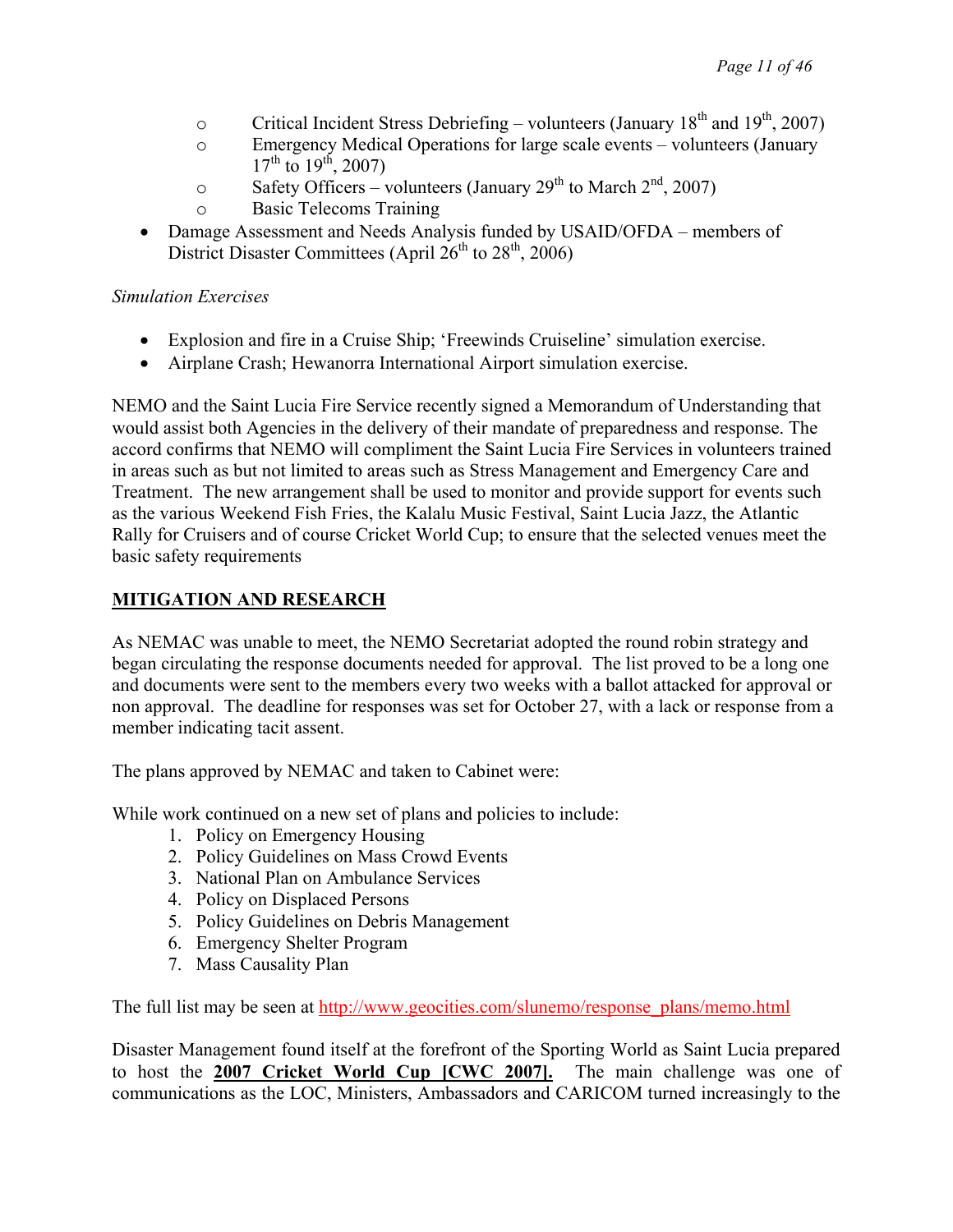Secretariat to fill in information gaps. To address the weakness the Secretariat began including the requesting agencies in its communications as a carbon copy; a strategy that was appreciated by some agencies more than others.

Through the **Caribbean Hazard Mitigation Capacity Building Programme (CHAMP)**, the National Hazard Mitigation Policy was completed and taken through the various approval processes; namely to the National Hazard Mitigation Council [NHMC] and the National Emergency Management Advisory Committee [NEMAC]. The final stage is for the Policy to be taken to the Cabinet of Ministers.

A national committee has been created to strengthen collaboration in the area of Vulnerability Assessment and Hazard Mapping. The committee is composed of both public and private sector agencies. The Committee shall also ensure that all activities undertaken by this project subcomponent are complimented and not duplicated.

Though the **OECS Emergency Recovery and Disaster Management Project,** the Disaster Preparedness and Response Act No. 13 of 2000 was reviewed. The recommended amendments were sent to the Attorney General's Chambers to commence the process of adoption.

The **Disaster Mitigation Facility for the Caribbean (DMFC)** is a Caribbean Development Bank [CDB] initiative. The objectives for the facility are:

- 1. to assist CDB's BMCs with the adoption and institutionalisation of successful disaster mitigation plans and policies; and
- 2. to strengthen CDB's institutional capacity to effectively implement its 1998 Natural Disaster Management Strategy, focusing on mitigation, to modify this Strategy as appropriate, and to integrate the revised Strategy into all of CDB's policies, projects and programmes.

NEMO represented Saint Lucia at a number of sessions. This included:

- Trade winds 2006 Jamaica
- CWC 2007 Meetings Antigua, Barbados, Jamaica
- United Nations Disaster Assessment Coordination [UNDAC] Team Training Panama
- Seminar for Disaster Managers China Consultation on St. Georges' Declaration coordinated by OECS Secretariat.
- Consultation on the National Environment Management Strategy (NEMS) Legislative Review. (June 2006)
- Workshop on Persistent Organic Pollutants (POPs).
- Water Resources Management Workshop.
- Coastal Zone Management Advisory Committee (CZMAC) 3 workshops.
- Vulnerability and Capacity Assessment (VCA) Project Advisory Committee.
- Disaster Mitigation Facility (DMFC) Technical Advisory Committee Meeting (Barbados July 2006)
- Comprehensive Disaster Management (CDM) workshop sponsored by CDERA (Barbados)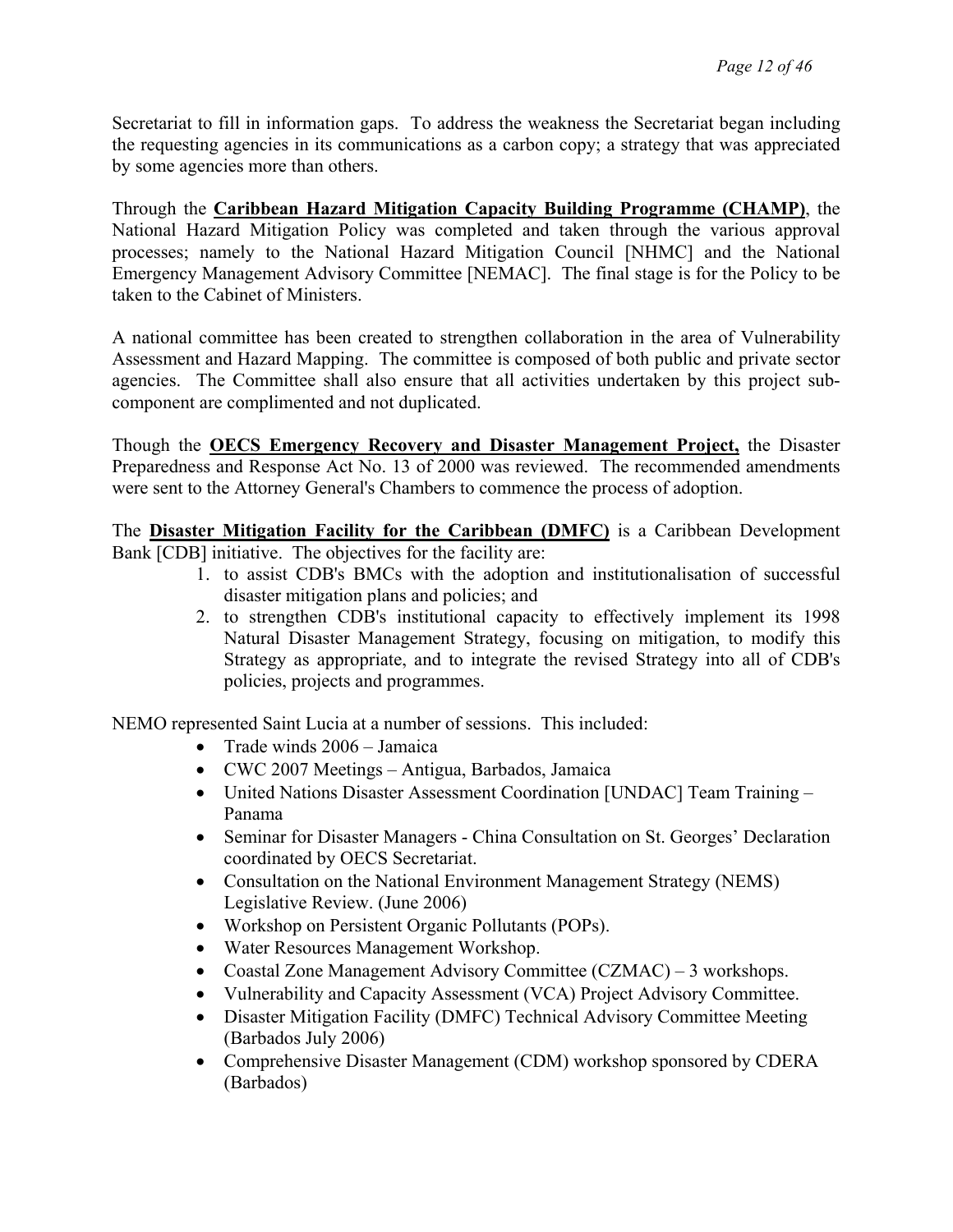- Caribbean Development Bank (CDB) ProVention Consortium Regional Seminar on Disaster Management in the Caribbean sponsored by the CDB. (Barbados)
- Hazard Mitigation Action Plan development sponsored by CDERA. (June 2006)

#### **PUBLIC INFORMATION**

The Annual Report will be distributed to a list of over 200 persons and agencies, including public libraries. It was also available via the Internet. Challenges remain to having the report reproduced in the Saint Lucia Gazette. However with the enactment of the 2006 Disaster Management Act a solution will be needed for it shall be a requirement of law to publish in the Gazett.

Website: Available at www.geocities.com/slunemo the NEMO website is maintained in an adhoc manner. Discussions have begun with the webmaster at the GIS to acquire the domain name of NEMO.GOV.LC

NEMO continued to develop in collaboration with numerous agencies public information flyers, all of which carry credit. There are presently 80 in the series. The catalogue is reproduced annually for Committees based on their requests. Many are now available online.

Press Releases: Utilizing the Yahoo! eGroups, NEMO distributes its Press Releases via emails to the media, the GIS and a number of interested individuals. The matrix below gives an idea of production trends. The archives are public and may be accessed online at http://groups.yahoo.com/group/slunemo

|      | Jan | Feb            | Mar | Apr | May | Jun | Jul | Aug            | Sep | Oct            | <b>Nov</b> | Dec            |
|------|-----|----------------|-----|-----|-----|-----|-----|----------------|-----|----------------|------------|----------------|
| 2007 | 12  | 11             | 11  | 13  |     |     |     |                |     |                |            |                |
| 2006 |     | $\overline{2}$ | 6   | 3   | 6   | 4   | 3   | $\overline{2}$ |     | $\overline{2}$ | 9          |                |
| 2005 | 14  | 17             | 8   | 8   | 3   | 11  | 18  | 15             | 4   | 18             | 11         | $\overline{2}$ |
| 2004 | 5   | 19             | 9   | 8   | 10  | 19  | 9   | 17             | 13  | 8              | 8          | 14             |
| 2003 | 5   | 6              | 15  | 12  | 9   | 21  | 23  | 19             | 12  | 10             | 10         | 3              |
| 2002 |     |                |     |     |     |     |     |                |     | $\overline{2}$ | 15         | 18             |

Press Releases by Month and Year *[as of March 1, 2007]*

Source: NEMO News Archives

The CDERA/CU continued to supply Saint Lucia with material this has been in the form of flyers, Radio and TV announcements.

As disaster management increasingly becomes a discipline it is necessary that the office publishes. As such NEMO submitted articles and was published in a number of publications. The annual collaboration with the newspapers again produced the Disaster Supplement, while the articles, were published in the IAEM Bulletin.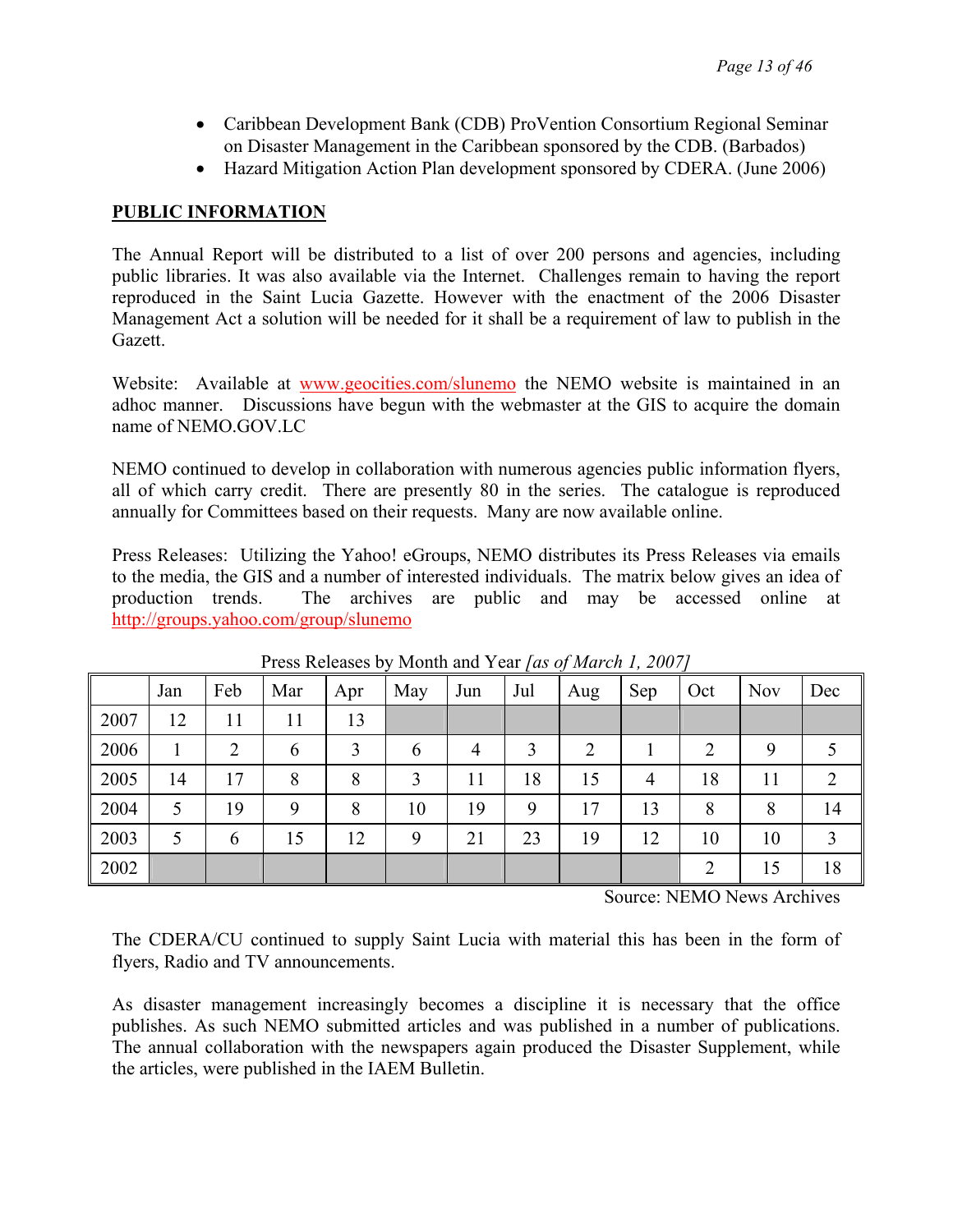Traditions methods continued with:

*Appearances* 

- Guest on Think Caribbean Television (TCT) Program.
- Guest on Helen 100FM Radio Program.
- Guest on Helen Television Service (HTS) Program.
- Guest on Police Vibes
- Interviews on Radio and TV

#### *Town Hall Meetings*

- Community Presentations made to Choiseul, La Pointe, Desruisseaux and Augier.
- Presentations made to Min. of Social Transformation and Choiseul DARE Program.

#### **INFORMATION TECHNOLOGY**

NEMO continues to produce CD-ROMs on its workshops both for the NEMO archive and for dissemination among participants.

Using the online distribution network a 24 week Family Disaster Supplies Calendar was started in January with a completion date of June just as the 2007 hurricane season starts. In collaboration with the Saint Lucia Postal Services a hard copy of the Calendar shall be distributed through the private post box system. Unfortunately the newspapers did not reproduce the weekly information.

#### **EMERGENCY RESPONSES**

The National Response Mechanism was activated for a request from the Fire Department for support in responding to an accident involving a container truck falling over a minibus with persons trapped. NEMO facilitated the After Action Review (AAR) of the response to the accident.

A false alarm required an investigation into alleged cracks at the Sulphur Springs. An inspection team conducted an aerial inspection of the site, the team comprised representatives from the Government Information Service, Ministry of Works and NEMO Secretariat. Eventually the Seismic Research Unit was called in.

In May 2006 the National Disaster Coordinators of CDERA

developed a threat analysis for CWC 2007, with the primary threat being the 2006 Hurricane Season. Fortunately the threat did not manifest, however new threats have emerged such as the Avian Influenza, the resurgence of the Montserrat Volcano and the February 2007 swarm of earthquakes in the Caribbean.



"Crack" at the Sulphur Springs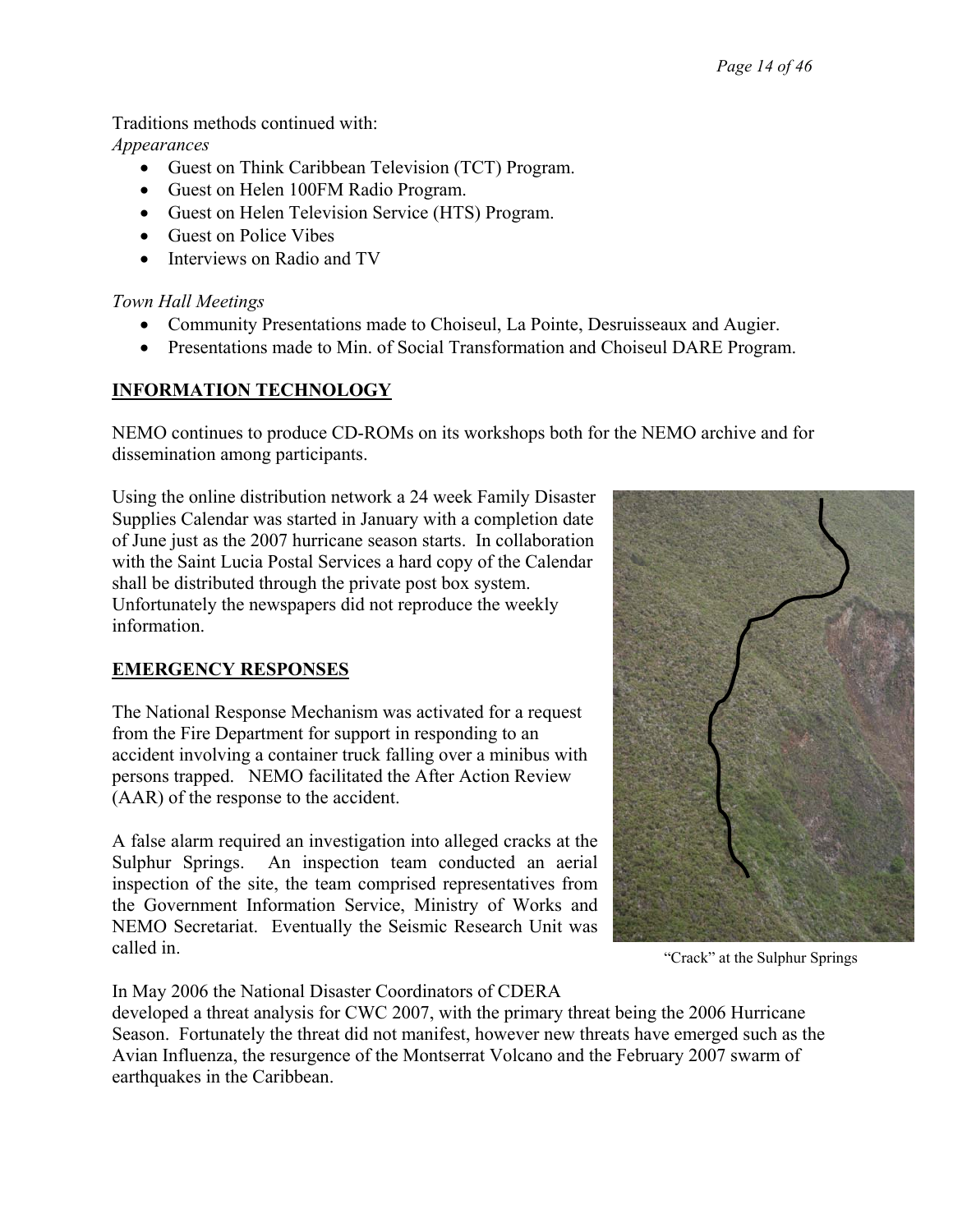It is therefore incumbent upon Governments their Agencies and Personnel to continue to be vigilant.

#### **CONCLUSION**

The hosting of Cricket World Cup 2007 has emphasized the need to have written protocols. Fare too often the Standard Operating Procedures (SOP) of an agency are known but not written down and often lost when the officer with the knowledge moves on.

Cricket World Cup 2007 has provided an opportunity to capture in a written form the Disaster Management protocols. It is hoped that the need for written SOPs become a legacy item and not just an exercise for the games.

………………………………….. **A. L. DAWN FRENCH**  *Director - NEMO*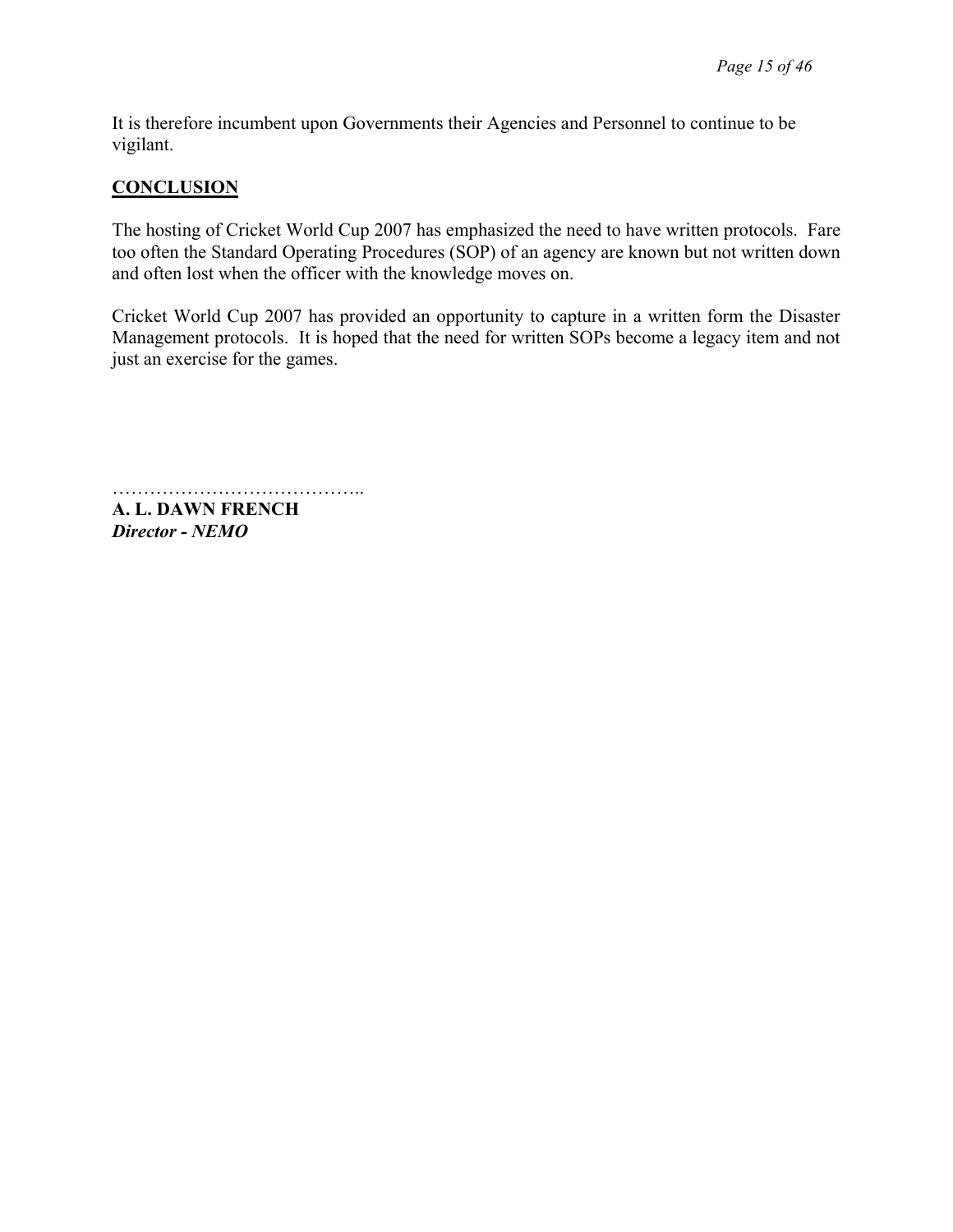## **Part 2 Government Liaison Officers**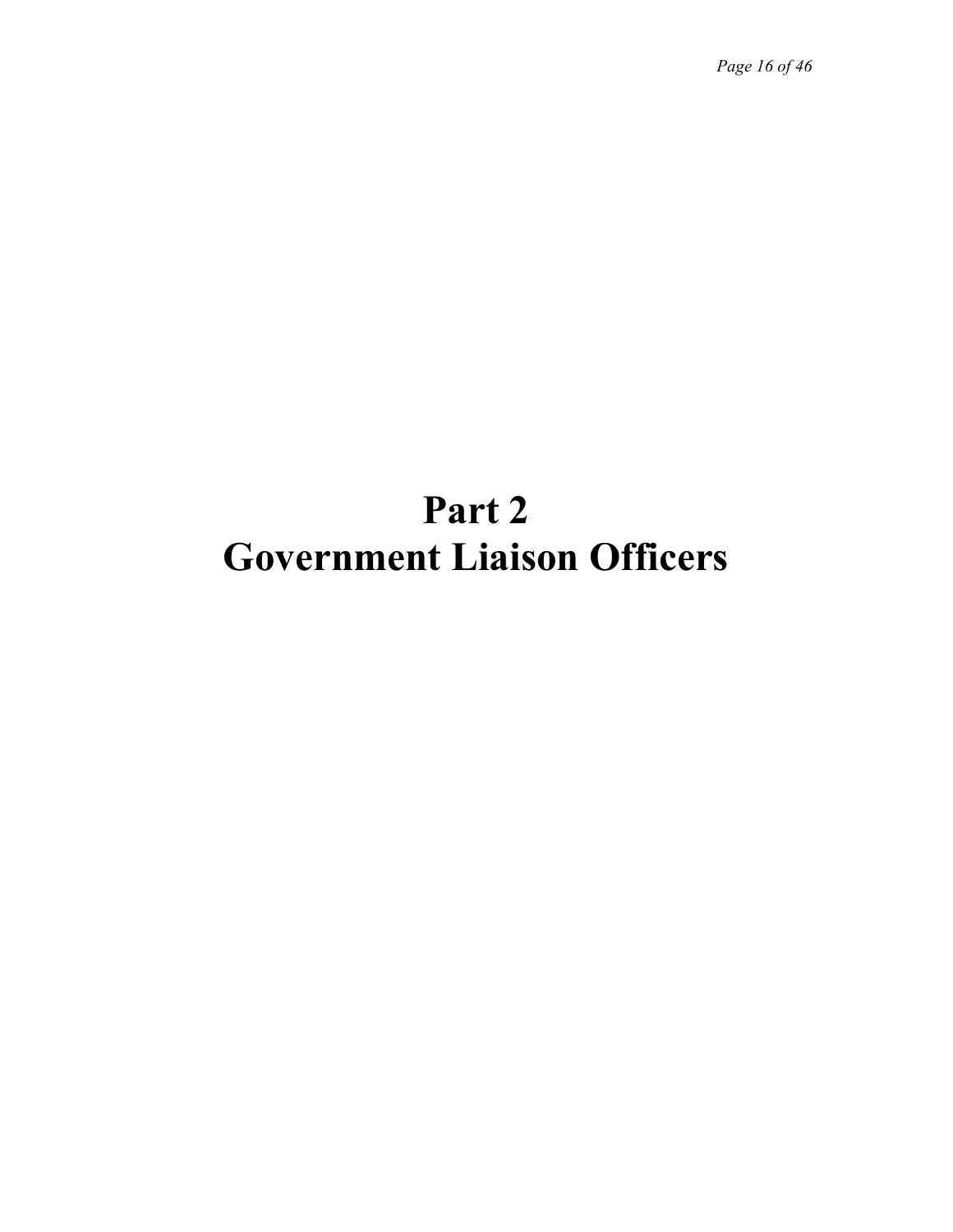#### **MINISTRY OF AGRICULTURE, FORESTRY AND FISHERIES**

#### **REPORT FOR 2007/ 2008**

The year April 2006 to March 2007 was an uneventful one. All safety relating to disasters had been put in place. However, at the Stanislaus James Building on the Waterfront, the accidental triggering off of the fire alarm created a response that reflected that occupants were alert to the evacuation procedures.

The Ministry of Agriculture, Forestry and Fisheries in its agenda for 2007/2008 is seeking the following:

- A fire drill for M.A.F.F. along with the other agencies housed in the building (Sir Stanislaus James Building)
- Ensure that above all fire escapes and emergency exits are properly labeled (there is still a delay by N.I.P.R.O).
- Continue the Disaster plans for all the Ministry's Regional offices.
- Ensure that the Continuity of Operations plan for the whole Ministry is completed.
- Finalise the Emergency Action Plan for crops, pest and animal diseases.

The opportunity is taken to thank N.E.M.O. for the assistance that it has given during the past year.

**Anthony Thomas** 

…………………………………………… Anthony Thomas Liaison Officer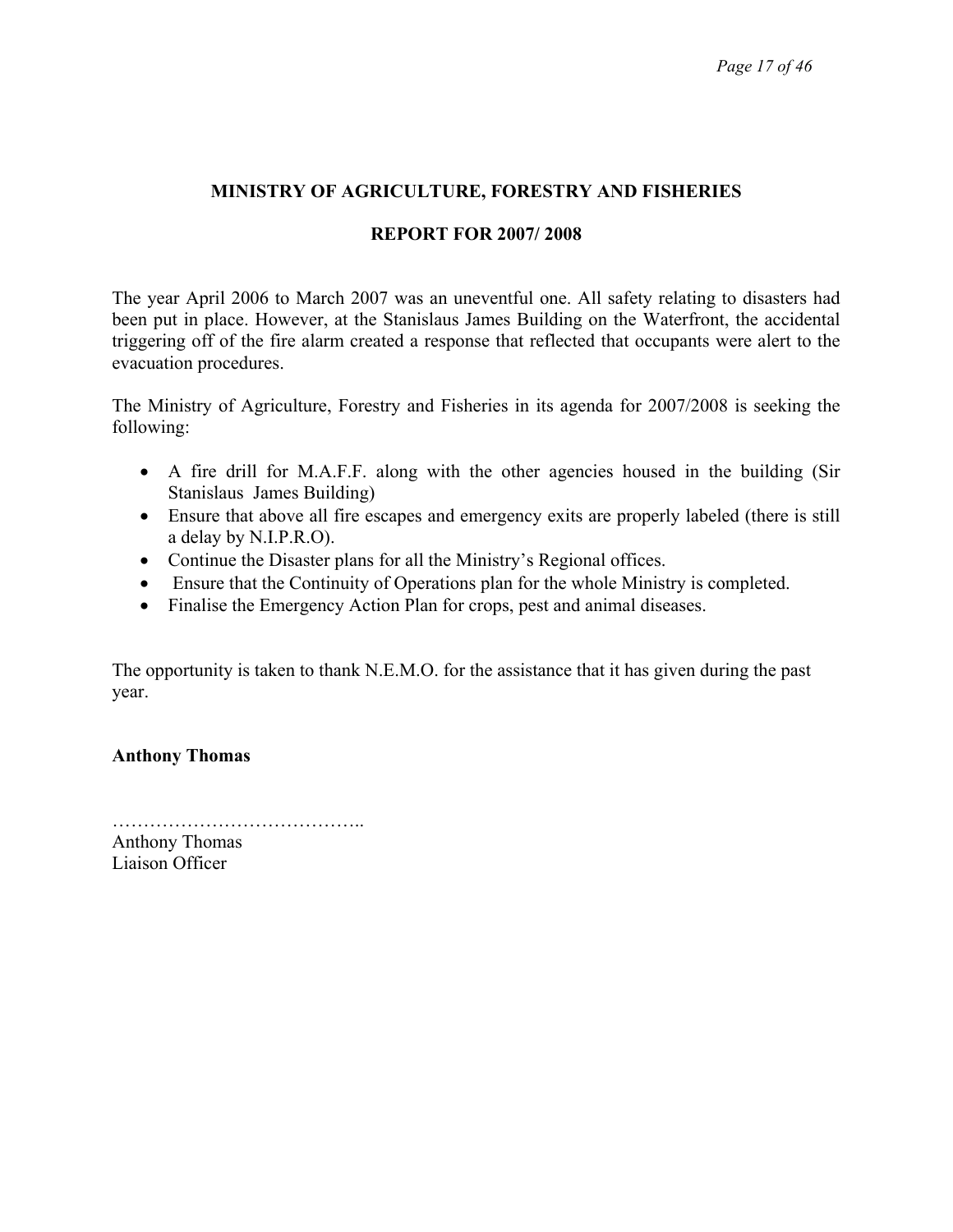#### **Ministry of Education and Culture**

#### **Annual Report**

In July 2006 the Ministry of Education, Human Resource Development Youth and Sports nominated Mrs. Ann Jean Baptiste, Acting Planning Officer of the Corporate Planning Unit as the Liaison officer for the said Ministry. The nomination of a liaison officer was a request from NEMO to all government agencies as a means of ensuring the presence of a focal point for managing and coordinating disaster preparedness activities at an agency level.

#### **Continuity of Operations Plan**

In March 2006, the then Ministry of Education, Human Resource Development, Youth and Sports submitted to NEMO its emergency Standing Operating Procedures (SOP) for the evacuation of personnel in the event of an emergency at its central location, in the National Insurance Building, at the Waterfront. NEMO examined the SOP and indicated that the document was inadequate in responding to and continuing operations in the event of an emergency.

In light of this, the liaison officer attended two workshops for liaison officers facilitated by NEMO. The main objective of the workshop was to familiarize participants with the template for developing the Continuity of Operations Plan (COOP) for their respective agency/ministry. The COOP outlines the steps necessary for an orderly and efficient transition to emergency operations in the event of a natural or manmade disaster.

In accordance with the prescribed template, the liaison officer sought to commence work on the development of a draft COOP, detailing activities in response to any emergency that may occur at the central location of the Ministry of Education and Culture. The plan includes information on emergency evacuation procedures, disaster response and emergency delegation of authority, assignment of responsibilities, assurance of continuity of operations, prevention and preparedness measures as well as lists of external material and technical assistance.

#### **Simulation Exercise**

In an attempt to generate national awareness to disaster preparedness, NEMO issued a bulletin requesting the entire nation to participate in a five minute National Simulation exercise scheduled for August 3, 2006 to mark the anniversary of Hurricane Allen. The simulation exercise was based on the premise that at midday on August 3, 2006 the whole country would stop and check the level of preparedness throughout the island in the event of an earthquake.

The Ministry of Education felt this was an opportune time to assess the level of preparedness and knowledge of staff members on disaster management. Consequently, all staff members were asked to assemble at midday on August 3, 2006. At that meeting the liaison officer used the Standing Operating Procedures to familiarise staff with evacuation procedures in the event of an emergency at the central location.

Further, a staff survey on disaster preparedness developed in concert with the five minute assessment proposed by NEMO was distributed to all staff for completion. The main objective of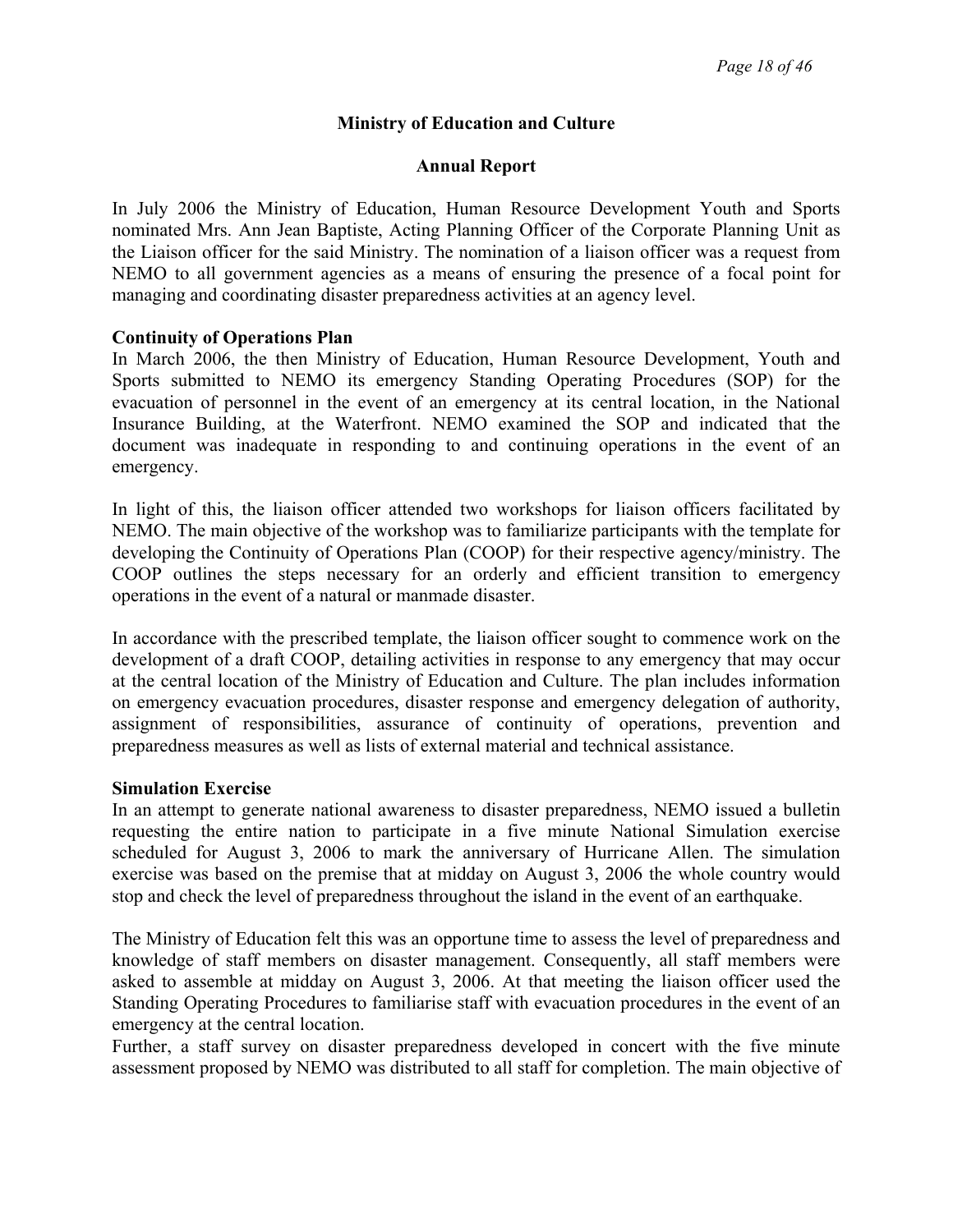the survey was to sensitise staff and assess the Ministry's level of preparedness in the event of an emergency.

#### **Analysis of Data**

The data collated from the survey clearly indicated that more than 50% of staff practice routine measures such as, turning off all appliances and ensuring that everyone leaves the building at the end of the working day. However, the majority of staff (85% -92%) indicated that they have little or no knowledge of measures/procedures in place at the central office in the event of an emergency.

In that respect, it is imperative that the Ministry of Education institute the necessary measures to ensure that all members of staff are sufficiently informed of mechanisms at the central location for managing any emergency.

#### **The Way Forward**

The Ministry of Education and Culture, within the next three months will attempt to complete the draft Continuity of Operations Plan. With the change in nomenclature to Ministry of Education and Culture, it is now necessary to bring on board the Department of Culture and in consultation, assess the level of planning undertaken to address any emergencies at the department's location at Barnard Hill.

The Ministry of Education recognises the need to consult with other tenants of the NIC Building before finalising the COOP. In this regard; the Ministry will attempt to facilitate a meeting with representatives of the Attorney General/s Office, NIPRO, National Community Foundation and the National Insurance Corporation. This is necessary to ensure consistency in evacuation procedures in the event of an emergency.

On completion of the draft COOP the liaison officer will deliver the plan to the Permanent Secretary for review and acceptance. As soon as the plan is accepted by the Permanent Secretary, the process of dissemination proposed by NEMO will guide the Ministry's effort in familiarizing all staff members with the contents of the plan.

In an effort to sensitise principals to disaster preparedness, the Education Officers of Districts 7 & 8 invited NEMO to deliver a presentation on the subject. At that meeting the principals were familiarised with the template for developing disaster plans for their individual districts. To date, those education officers have submitted to the Chief Education Officer, plans developed for schools in their districts. The Ministry of Education proposes to make the necessary arrangements with NEMO so that other education officers can facilitate the development of similar plans for their respective schools.

**Ann Jean Baptiste (Mrs.) Liaison Officer**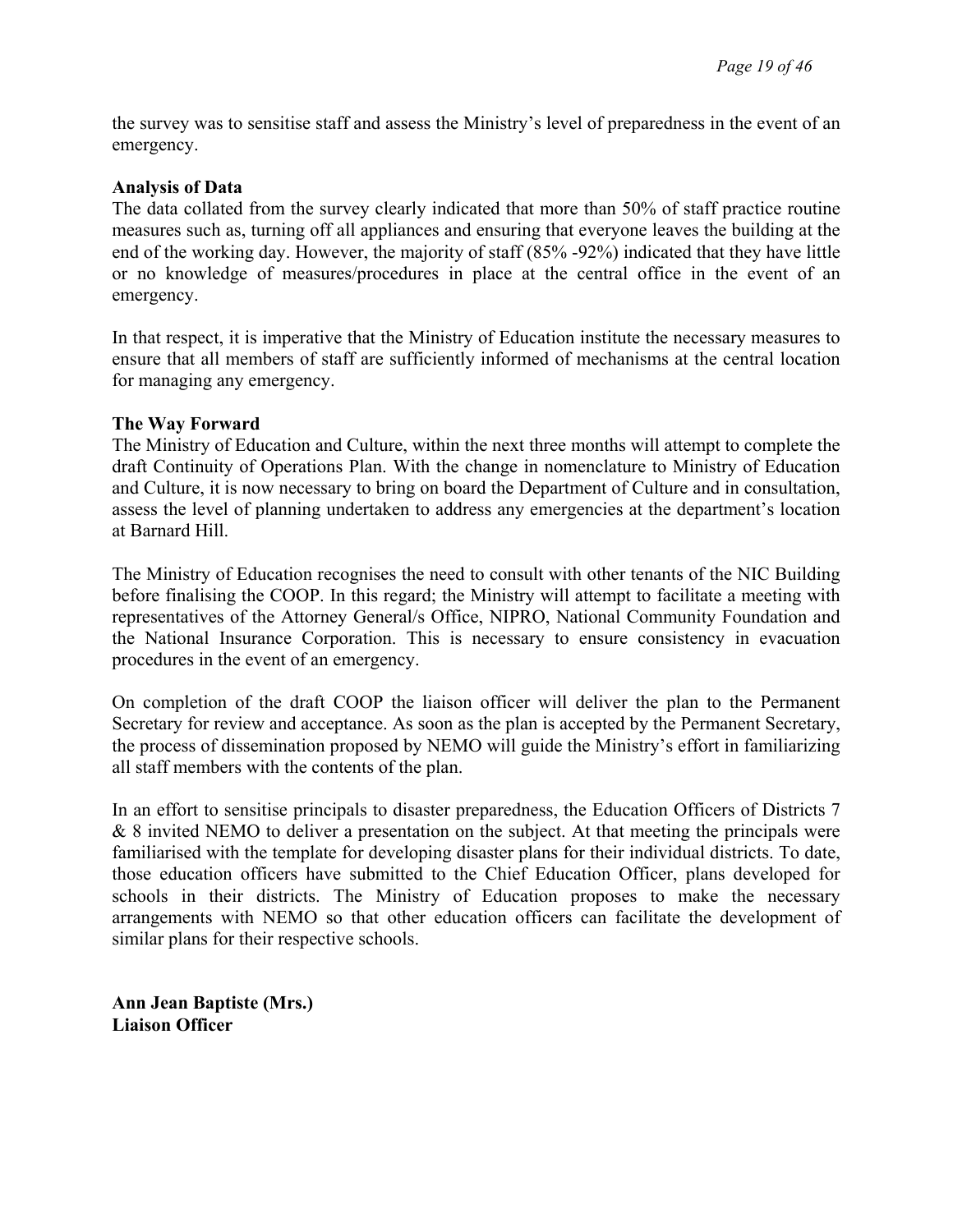#### **ROYAL ST LUCIA POLICE FORCE**

#### **REPORT 2006**

#### **ACTIVITIES FOR 2006**

- 1. In preparation for CWC 2007, officers of the Royal Saint Lucia Police Force attended several training programmes and participated in exercises dealing with Mass Casualty Management and Incident Command System.
- 2. The Police Force conducted a major simulation exercise during the year on the cruise ship *Free Winds*, simulating a bomb explosion which results in serious injuries and loss of life to many passengers. Many lessons were learnt from this exercise.
- 3. The Marine Police Unit participated in a Major Oil Spill table top exercise at the
- 4. Hess Oil Terminal.
- 5. The Deputy Marine Commander attended an Oil Spill Response training programme with CCA (Clean Caribbean and Americas) in Florida.
- 6. The Police Stations of Gros Islet, Central, Marigot, Soufriere, were fitted with new standby generators.
- 7. Members of the Force participated in a major exercise in Honduras called FAHUM (Fuerzas Aliadas Humanitarian). The exercise was aimed at preparing the region to adequately respond to forms of disasters likely to affect Cricket World Cup 2007.
- 8. Several new generators were purchased and installed at various Police Stations.

#### **PLANS FOR 2007**

- 1. Canaries Police Station and the Police Control Room will be fitted with new standby generators.
- 2. Ensure that all Police Stations are adequately prepared for storms and disaster.
- 3. Review the Royal Saint Lucia Police Force Disaster Plan.
- 4. Endeavour to participate in all local disaster exercises and training programmes.
- 5. Ensure the Royal Saint Lucia Police Force has a team on standby for CDERA deployment.

Andre Cox Superintendent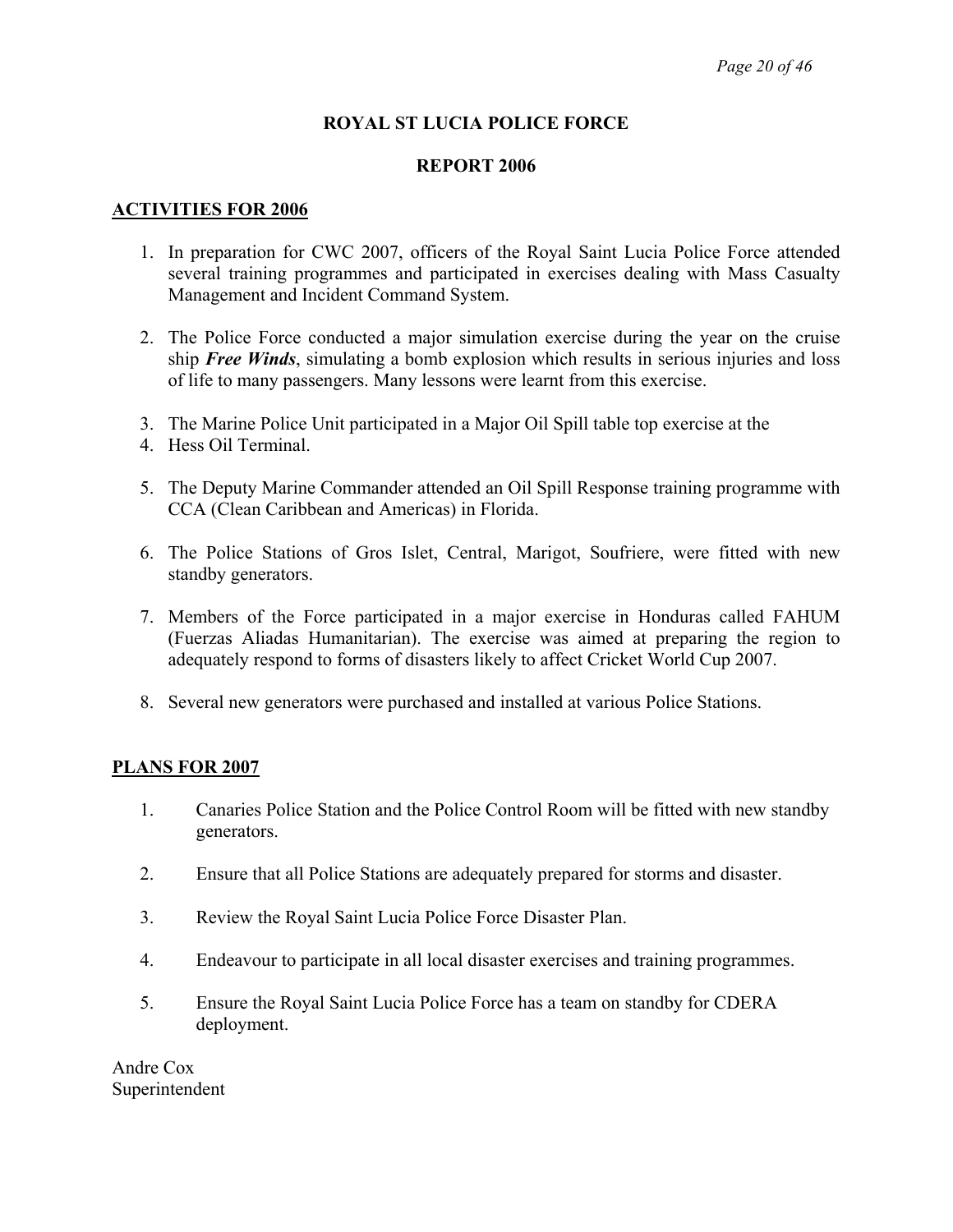## Part 3 Reports of the Standing Committees of

## NEMO



2004 NEMAC Meeting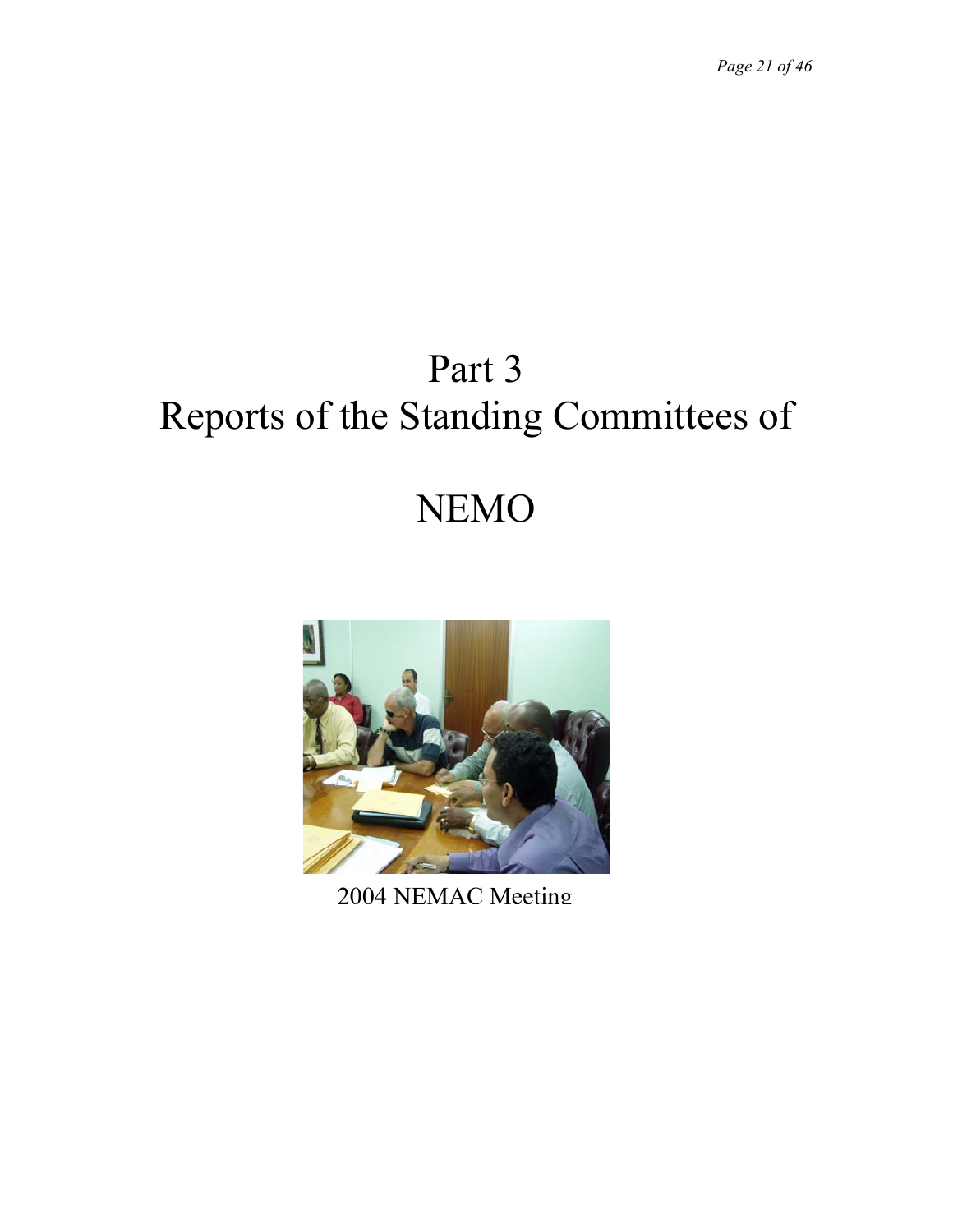## DISTRICT COMMITTEES

#### **Babonneau Disaster Preparedness Committee Annual Report for the period 2006/2007**

#### Preparedness

The committee recognizes the need for constant development, as such a shelter management workshop was held in January of 2006. Training took place over a two day period and a total of fifteen (15) members attended. Trainees were instructed on the protocol and deportment required as shelter managers. The management of persons during a disaster was another focal point of the workshop.

In August of 2006, N.E.M.O conducted a summer library programme where members of the committee were educated regarding the role and purpose of N.E.M.O and general concerns of the organization.

In February of 2007, Two (2) committee members attended a N.E.M.O consultation where pertinent matters regarding Cricket World Cup (CWC) were discussed. The role of the disaster committee during this mega-event was addressed. Persons were also sensitized on the significance of their contribution to the success of the C.W.C. The director communicated the restrictions and compliances of the various committees and voiced her anticipation of the cooperation of all members.

#### Public Information

Dissemination of information to the public is an area of paramount importance to the committee. Efforts were made to inform committee members of the recent developments of the committee and N.E.M.O. A new executive was elected by the general committee to undertake duties of the committee for the next period April 2006-2007. The new executive met a week later to discuss plans and activities which the committee hoped to embark on for the next year.

In July of 2006, a general meeting was conducted to inform members of their role during a disaster. Mr. Dubois did a presentation on the impact of disasters on communities and did a synopsis of disasters which had occurred in the Caribbean over the past decade.

In September 2006, Mr Ellis, was invited to a general committee meeting where he focused on communication within the disaster community. He emphasized the significance of communication and reminded members of their role and commitment to the committee.

An executive meeting was held in November 2006, where plans for the remainder of the year were outlined. The year in review was the focus of this meeting. The executive discussed the strengths and weaknesses of the committee and looked to address the short comings.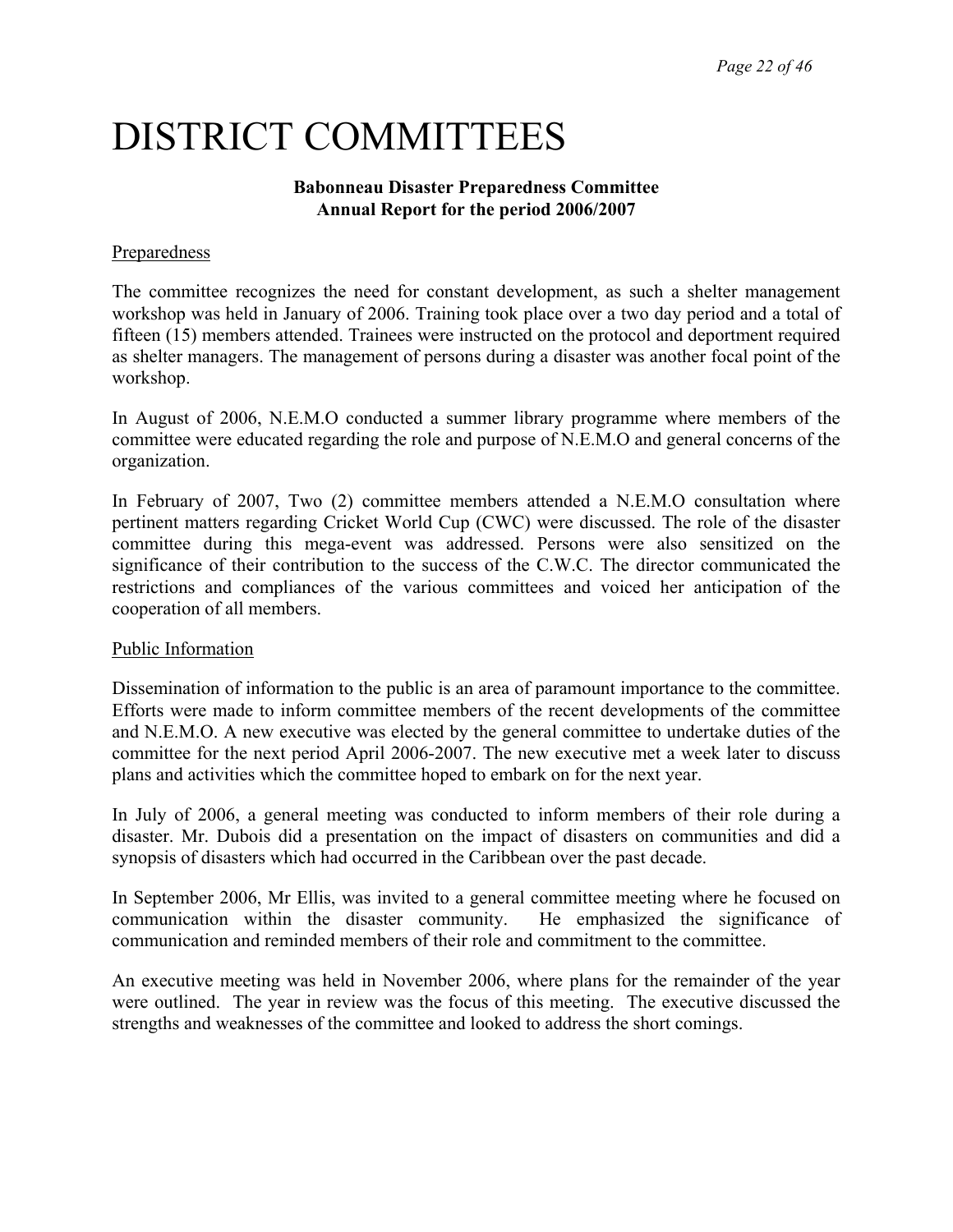#### Plans for the period 2007 – 2008

The committee hopes to establish the various subcommittees to take effect within the committee. Training is also anticipated for members undertaking the various duties.

More ventures geared at the sensitization of community members is another focal point which the committee seeks to fill. Committee meetings are also planned on a year round basis before, during and after the hurricane season.

Plans are made to address the renewal of contracts for shelter activation. These contracts will be revived and modified to include all the requirements deemed necessary by the committee.

The shelter management sub-committee will revise the emergency shelters and conduct an assessment to establish its suitability as a shelter. This will be evaluated using a detailed checklist to verify its appropriateness.

The Babonneau Disaster Preparedness Committee is committed to the education to the education of its members to allow them to effectively undertake their role. As such, it is imperative that workshops are attended, research is carried out and information is communicated to the community. The committee strives to create a safe environment and commit to preparedness for any disaster which the community may encounter.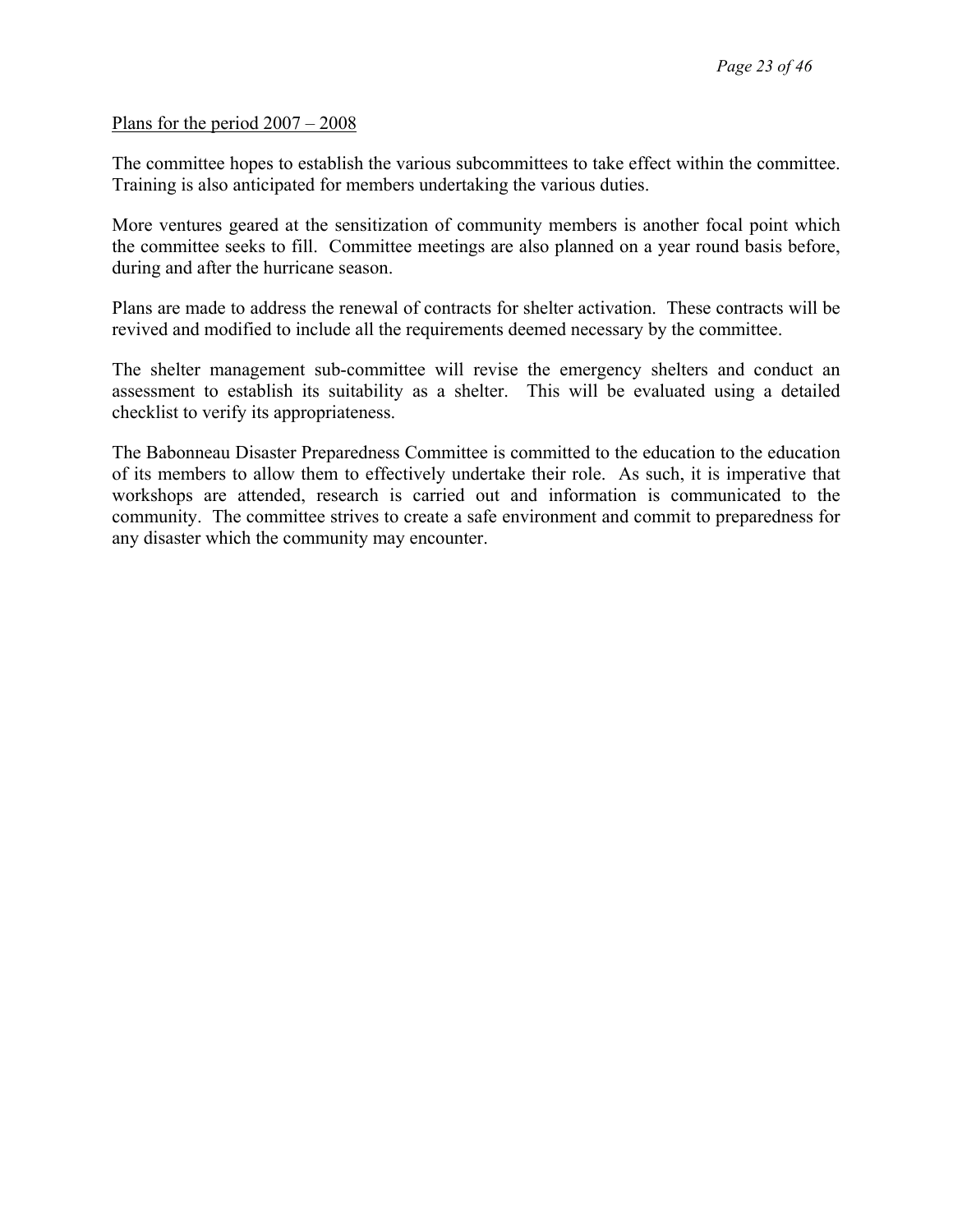#### **Annual Report 2005/2006 Castries South Disaster Preparedness Committee**

#### **ACTIVITITES OF 2005/2006**

Revitalization

- Revamping of the Core Committee
- Revamping of Ciceron Sub-committee

#### **Training**

- Introduction to Disaster Management 15 persons trained
- First Aid/CPR 13 persons trained

#### Satellite Warehouse

- Identification of Site
- Approval of site

#### Equipment and Supplies

- Five kerosene lamps
- Five Radios

#### **PLANS FOR 2006/2007**

Institutional Strengthening

- Strengthen Core and Sub-committees
- Establish new Community sub-committees

#### **Training**

- Community Disaster Management Planning
- First Aid/CPR
- Hazard Identification and Mitigation

#### Satellite Warehouse

- Construction of Warehouse
- Equip Warehouse

**Pearl Mangal SECRETARY**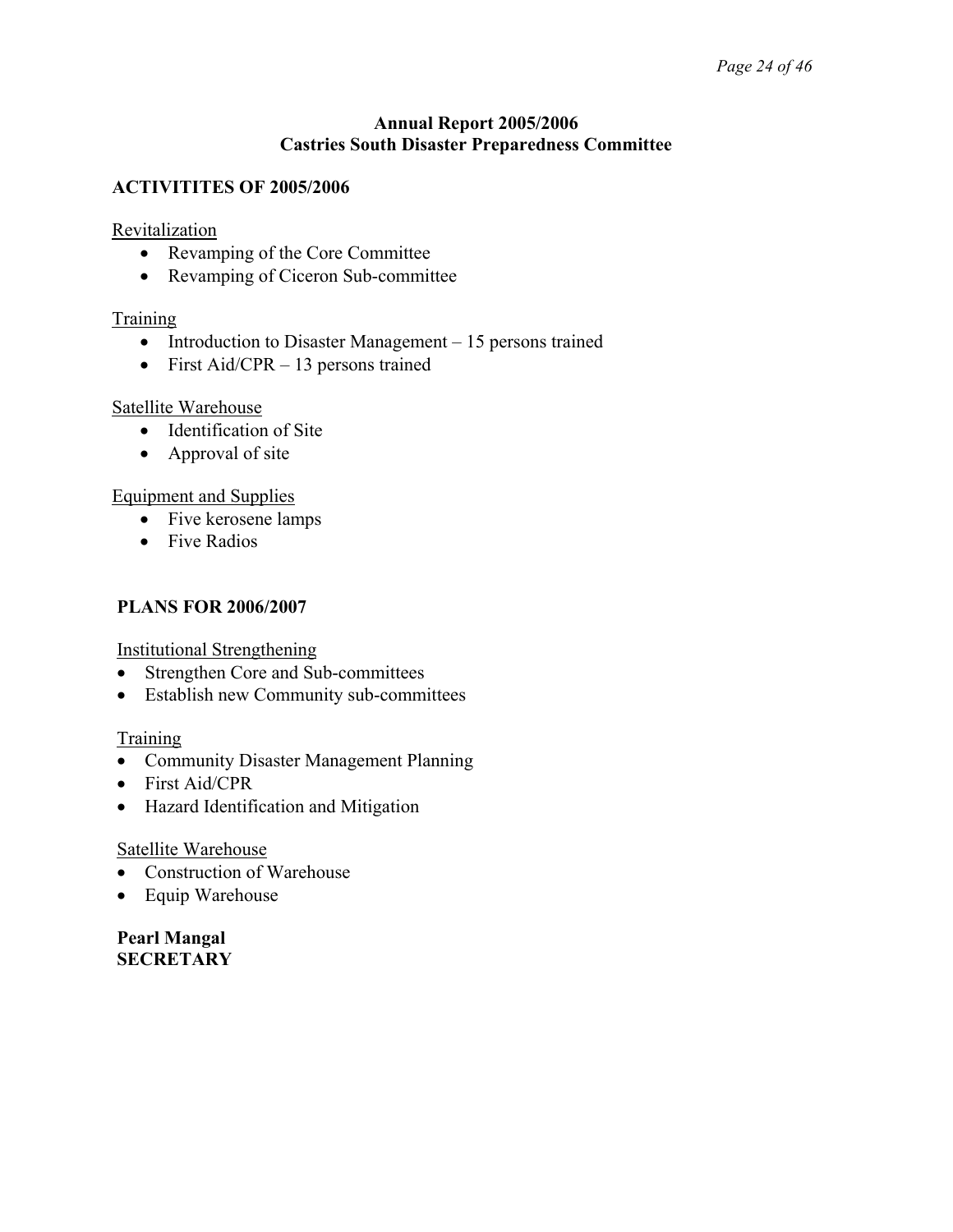#### **Soufriere Disaster Response Committee Annual Report For the Year April 2006 to March 2007**

#### Activities 2006

The year 2006, The Soufriere Disaster committee was able to ensure that most of the requirements for the safety of Soufriere and its environs, in the event of a disaster, had been put in place. However St. Lucia was again spared by last year's hurricane sea

A series of training courses were conducted by NEMO. Fifteen (15) persons were trained in First Aid, CPR, Mass Casualty and Triage.

Members participated in a community tour which took the form of hazard mapping, identifying and recording of elderly and disabled persons that would require evacuation in an emergency.

• Committee members attended workshop consultations and received training hosted by NEMO.

#### **Projections for 2007-2008**

- 1. Membership mobilization Drive
- 2. Public Awareness Campaign
- 3. Training communication exercises
- 4. Revision of Community Evacuation Plan
- 5. Conduct Simulation exercise
- 6. In collaboration with the Fire Dept, conduct fire drill at schools
- 7. Fencing of the satellite warehouse.
- 8. Review sub-committees
- 9. Review of Emergency Shelters.
- 10. Formation of Disaster Sub-committee in Bouton
- 11. Exhibition : (1) Family Disaster Plan, (2) Disaster Supply Kit

Simone Mondesir Chair – Soufriere Committee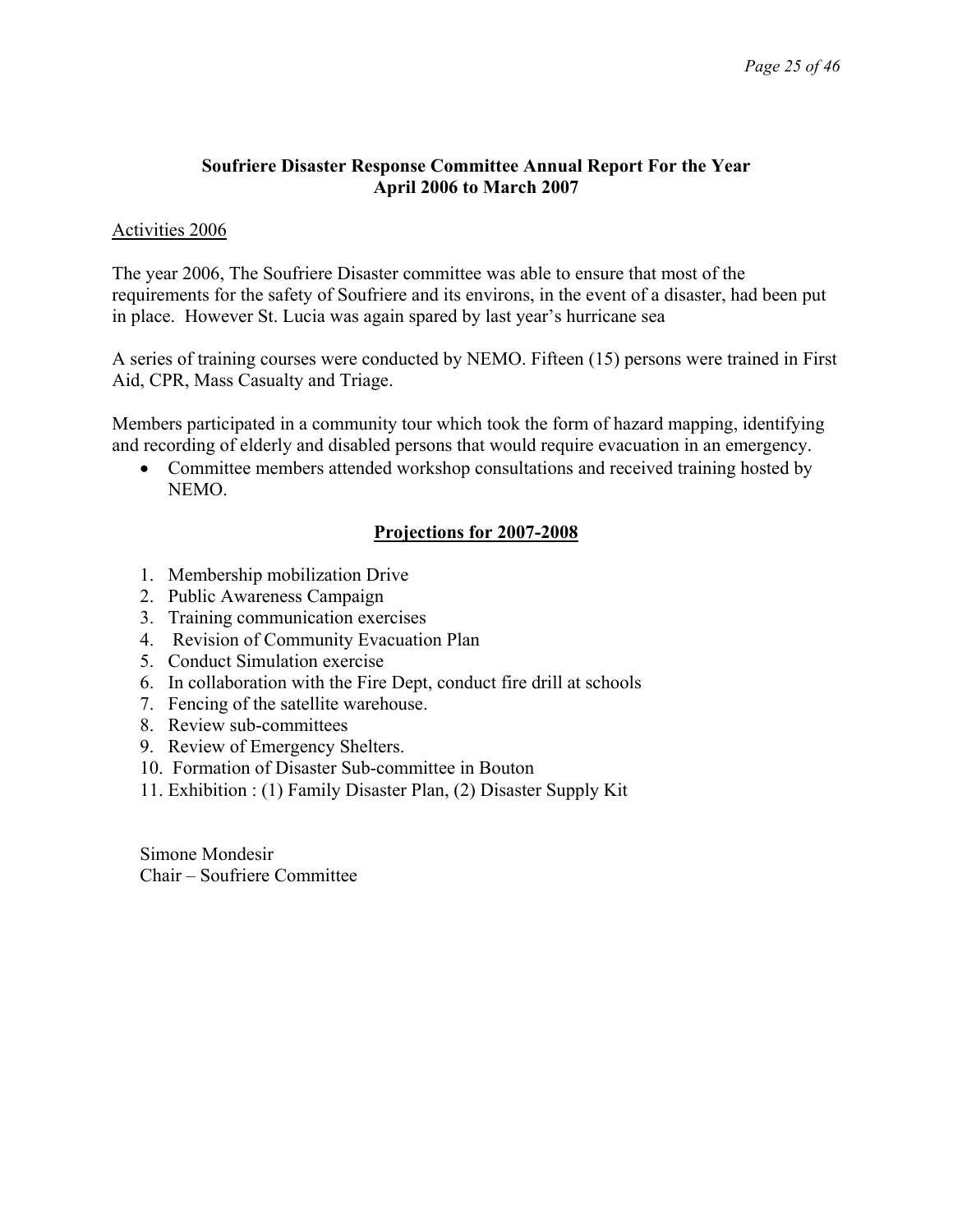#### **Dennery South Disaster Preparedness Committee Report for the Period April 2006 to March 2007**

Dennery South Committee is pleased to present its Annual Report from its thirty (30) man membership. The Committee holds its monthly meetings every first Monday of the month at the Dennery Public Library.

#### **Preparedness**

- 1. Monthly general meetings held.
- 2. Formation of Dennery Volunteer Fire Fighting Unit. The Volunteer Group will assist the Committee and the Dennery Fire Service in all disaster related matters.
- 3. Discussions held on disaster related matters with Volunteer Unit.
- 4. Revision of Disaster Plan and preparations for 2007 hurricane season.
- 5. Tour of Village and La Caye to assess vulnerable areas.
- 6. Three (3) members from the Dennery Fire Fighting Unit and one (1) from the Committee participated in a training workshop on Damage Assessment at the Skyway Hotel, Vieux Fort
- 7. Members of the Volunteer Fire Fighting Unit received training in First Aid, Fire Prevention and Radio Telecommunications.

#### **General**

- 1. Fund raising activities
- 2. Church Service and activities to commemorate the Committee's  $24<sup>th</sup>$  anniversary.
- 3. Presentation of certificates and award ceremony Dennery Volunteer Fire Fighting Unit.
- 4. Presentation of hamper to home for the elderly.

#### **Plans for 2007-2008**

- 1. General review of Disaster Plan.
- 2. Formation of Sub-disaster preparedness committee for La Caye..
- 3. Village tour to include La Caye.
- 4. Identification of hazards.
- 5. Public and fund raising activities.
- 6. Participation in workshops.
- 7. Public lectures, meetings, community development and self-help.

……………………. IVAN GASPARD

Chairman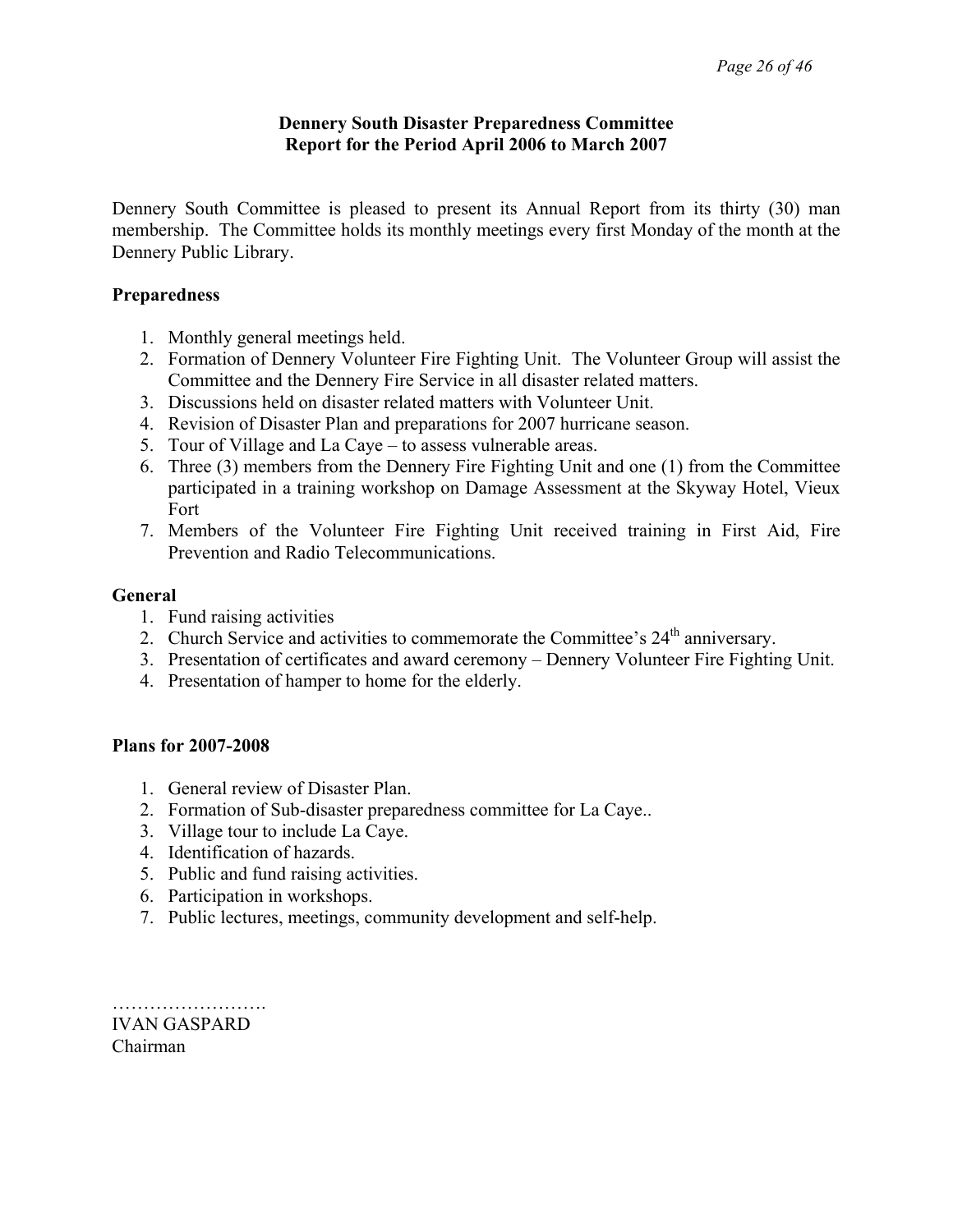## Part 4 Work program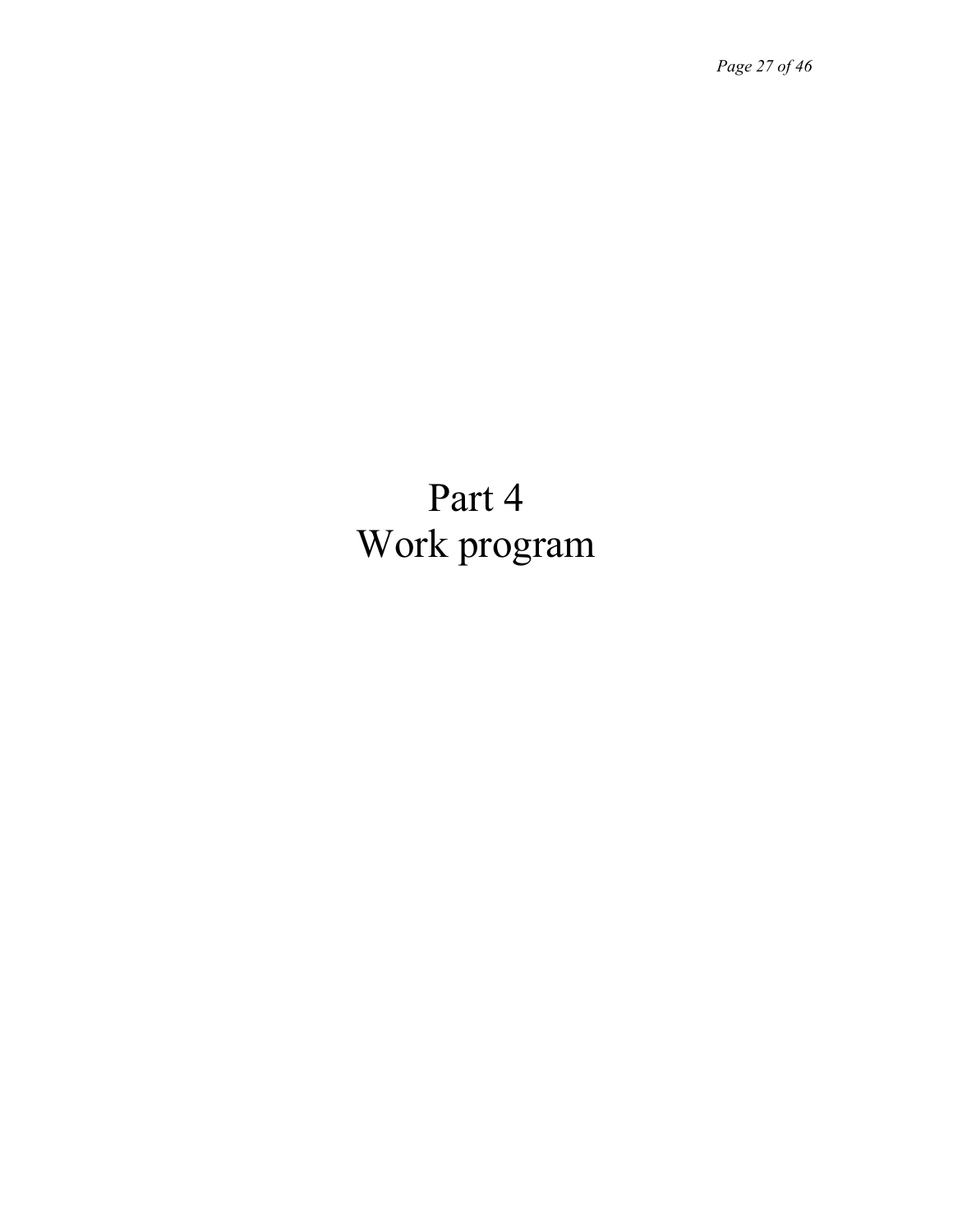

#### *National Emergency Management Office*

#### **Prime Minister's Office**

Telephone (758) 452-3802 / (758)-468-2126 P O Box 1517 Fax (758) 453-2152 Red Cross Building Telex 0398 6272 LC Vigie, Castries

Weather Hotline (758) 454-3452

Saint Lucia<br>West Indies

 E-mail eoc@candw.lc URL http://www.geocities.com/slunemo

#### **WORK PROGRAMME – 2006/2007**

### **TABLE OF CONTENTS**

- 1. Introduction
- 2. Critical Assumptions
- 3. Objectives
- 4. Outputs
- 5. Programme Areas
- 6. Comprehensive Disaster Management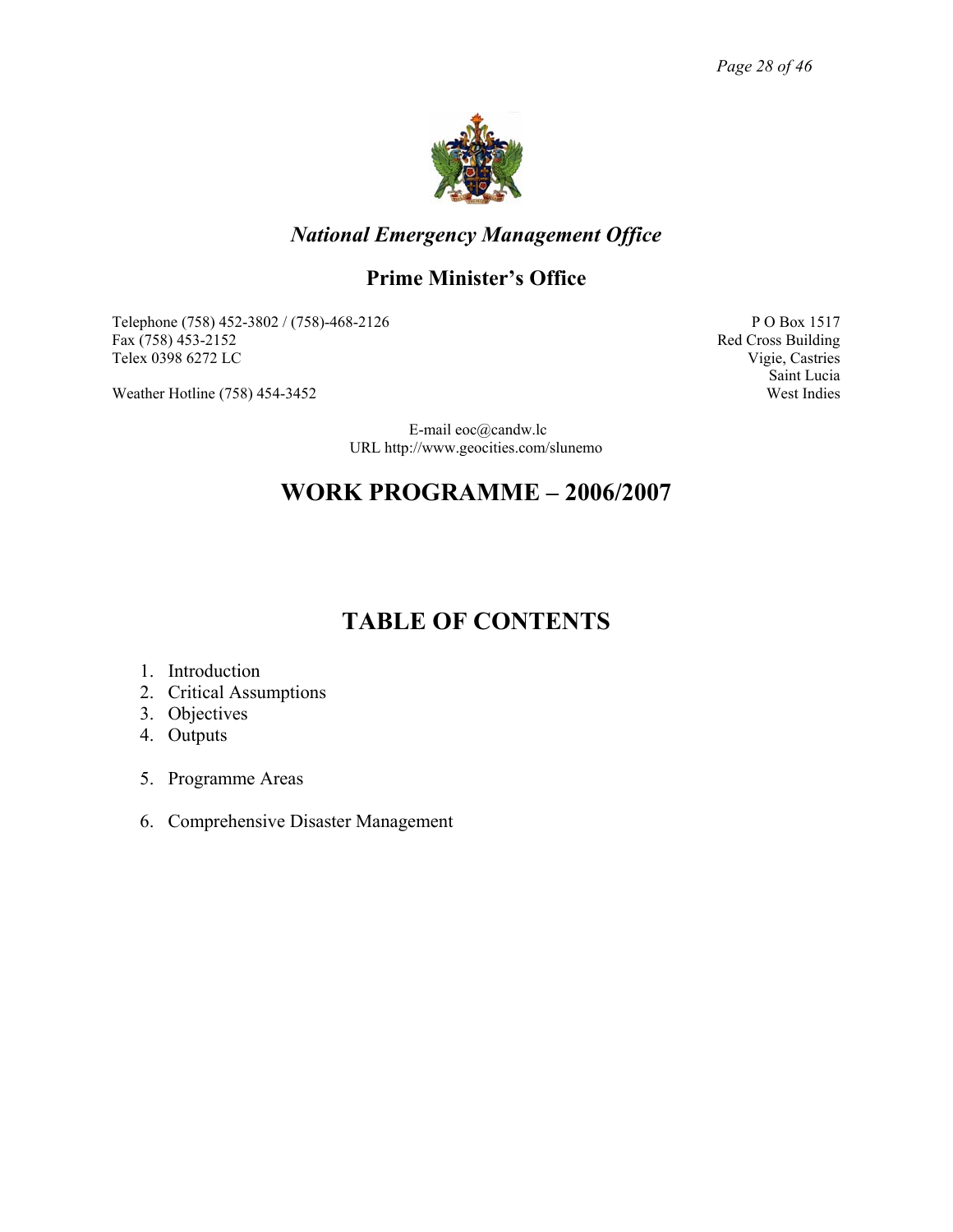#### **1.0 INTRODUCTION**

Hazard analysis and experience have confirmed that Saint Lucia is at risk from numerous hazards, both natural and technological, these include:

- Metrological Hazards: hurricanes, tropical storms, tornadoes, storm-surge, floods and drought.
- Geological Hazards: earthquakes, volcanic eruptions, landslides.
- Environmental Hazards: marine pollution, oil and hazardous material spills.
- $\cdot \cdot$  Transportation Accidents: air aircraft; land vehicular; marine ships.

The role of the National Emergency Management Organisation [NEMO] is to develop, test and implement adequate measures to protect the population of Saint Lucia from the physical, social, environmental and economic effects of both natural and man-made disasters.

Its responsibility is to ensure the efficient functioning of preparedness, prevention, mitigation and response actions.

This Work Programme therefore seeks to promote a comprehensive integrated approach to disaster management by bringing about greater partnership between government, the private sector, non-governmental organisations, donor agencies and regional organisations in an effort to enhance the institutional and human resource capacity, improve national coordination of comprehensive disaster management programmes and activities and provide for the incremental acquisition of the necessary resources.

#### **2.0 CRITICAL ASSUMPTIONS**

In order to successfully implement this programme, the following critical assumptions have been made:

- (1) That emergencies in Saint Lucia may be categorised in two ways. Those that are preceded by a build-up [slow onset] period, which can provide the National Emergency Management Office with advance warnings, which is used to facilitate timely and effective activation of national arrangements.
- (2) That other emergencies occur with little or no advance warning thus requiring mobilization and almost instant commitment of National resources. That the event may require prompt support from Regional and International assistance just prior to or after the onset of such emergencies.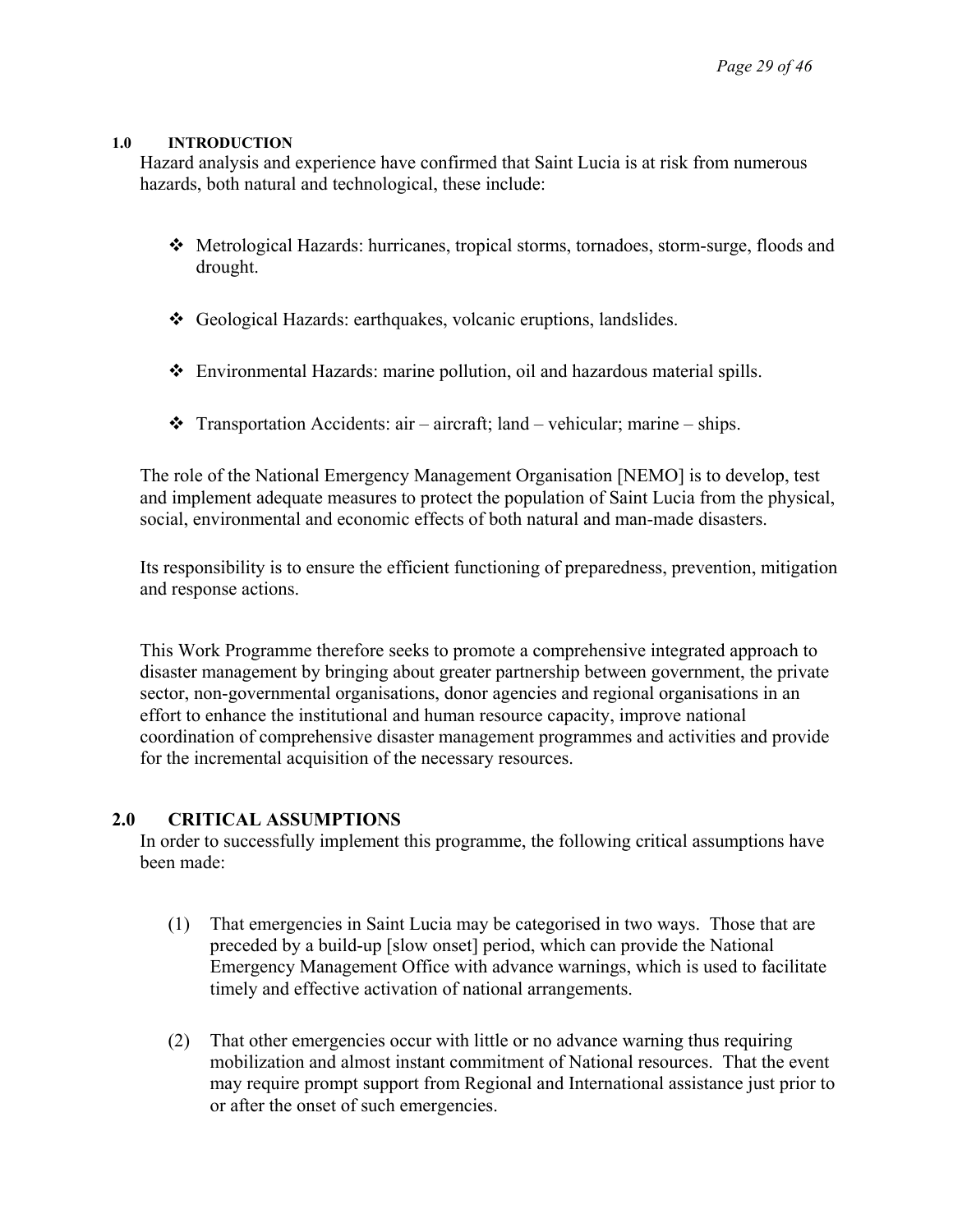- (3) That the Government of Saint Lucia will endorse the programme and seek to provide the financial and human resources and administrative facilitation required for its implementation
- (4) That the private sectors, non-governmental organisations and other donors will provide support in a spirit of partnership.
- (5) That the Caribbean Disaster Emergency Response Agency will endeavour to provide technical support, wherever possible, for the programme.
- (6) That key government and private sector agencies will continue to develop their individual disaster management plans, support the development of sectoral disaster management plans and provide tangible support to the Director and National Emergency Management Office.
- (7) That community disaster management planning will become an integral part of the national effort so as to empower communities to take greater responsibility for their protection and safety.
- (8) That the lessons learnt from past hazard impacts would influence the review and updating of disaster management plans and procedures.

#### **3.0 OBJECTIVES**

- (1) To strengthen the administration of the National Emergency Management Office to provide leadership and coordination in disaster management in Saint Lucia.
- (2) To provide specialised training in Disaster Management for local committees.
- (3) To provide specialised training in Disaster Management for relevant sectors and agencies.
- (4) To educate and inform the population about the hazards facing the island by improving the public education and awareness programmes.
- (5) To improve and strengthen the shelter management programme.
- (6) To develop and implement a system of Damage Assessment and Needs Analysis following a major hazard impact.
- (7) Increase the level of preparedness of the response organisations and the population of Saint Lucia.
- (8) Promote the reduction of vulnerability of infrastructure in Saint Lucia.
- (9) Strengthen the links with academic and research institutes.

#### 4.0 **OUTPUTS**

At the end of this programme it is expected that the following would have been accomplished: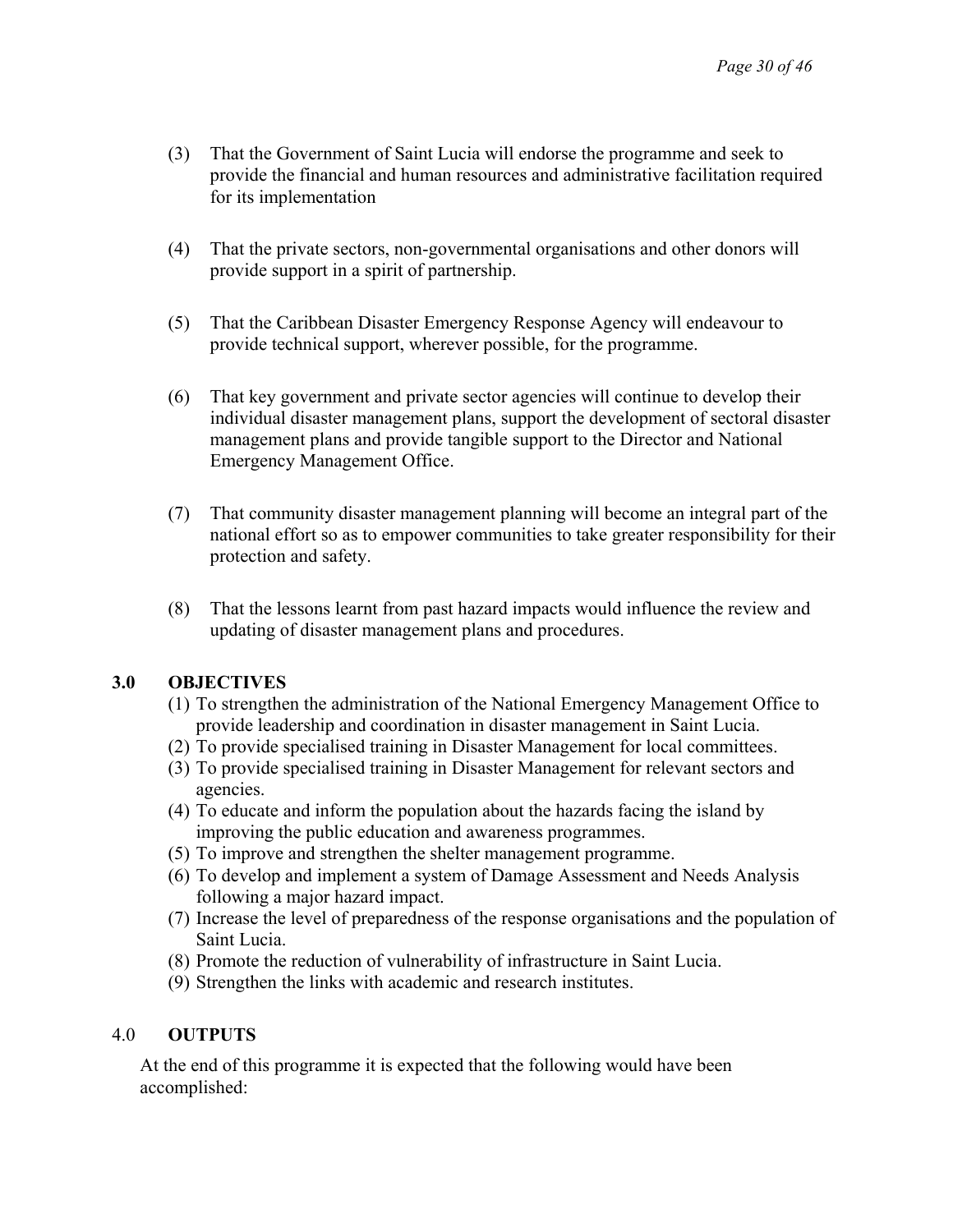- (1) A cadre of trained personnel in specialised areas of disaster management including membership of the Council of and for persons with disabilities.
- (2) Complete the National Response Plan for final sign off by the Cabinet of Ministers
- (3) Establish Community Disaster Management System within each constituency with personnel trained to adequately manage disaster/emergency events in their community.
- (4) Improved Public Education and Information Programmes about all hazards.
- (5) Commence a Natural Hazard Mitigation Program
- (6) Heighten awareness of the Avian Influenza
- (7) Greater cooperation, coordination and information sharing at the national and regional level.
- (8) Commence preparations for the 2008 ICC Championship Trophy

#### **5.0 WORK PROGRAMME AREAS**

| <b>ADMINISTRATION</b><br><b>AND CAPACITY</b><br><b>BUILDING</b>                                 | <b>PREPAREDNESS</b><br><b>AND RESPONSE</b>                                                                                           | <b>MITIGATION AND</b><br><b>RESEARCH</b>                                                                        | <b>INFORMATION</b><br><b>AND EDUCATION</b>                                    |
|-------------------------------------------------------------------------------------------------|--------------------------------------------------------------------------------------------------------------------------------------|-----------------------------------------------------------------------------------------------------------------|-------------------------------------------------------------------------------|
| Imbed continunity of<br>operations into the<br>public and private<br>sector, NGOs etc.          | Review of the<br><b>National Emergency</b><br>Management<br>Response Plan as<br>required by Law.                                     | <b>Creation of After</b><br>Action Reports for<br><b>Past Disaster Events</b><br>that NEMO has<br>responded to. | Distribution of<br>Annual Report.                                             |
| Annual Renewal of<br>supply contracts for<br>emergency response<br>supplies.                    | Collaborate with<br>Agencies for<br>increased Safety<br>Protocols at Mass<br>Crowd Events.                                           | Creation of After<br>Action Reports on<br>future Disaster Events<br>that NEMO must<br>respond to.               | Attendance at Local,<br>Regional and<br>International<br>meetings.            |
| <b>Annual Awards</b><br>Night.                                                                  | Convene the Bi-<br>Annual Meetings of<br>NEMO.                                                                                       | Collate and distribute<br>resource information<br>to District<br>Committees.                                    | Collaborate with<br>private sector to<br>distribute information<br>brochures. |
| Staff to learn a second<br>language.                                                            | Collaborate with the<br>Government Liaison<br>Officers to review the<br>Ministry's Continuity<br>Response Plans.                     | Preparation of NEMO<br>Annual Report.                                                                           | Planning and<br>production of a<br>regular newsletter.                        |
| Provision of material<br>resources for the<br>NEMO through<br>programmes like the<br><b>HAP</b> | Collaborate with<br>regional and<br>international agencies<br>to conduct training of<br>response<br>organisations and<br>volunteers. | Annual Inspection of<br><b>Emergency Shelters</b>                                                               | Publication of<br><b>National Emergency</b><br>Response Plan.                 |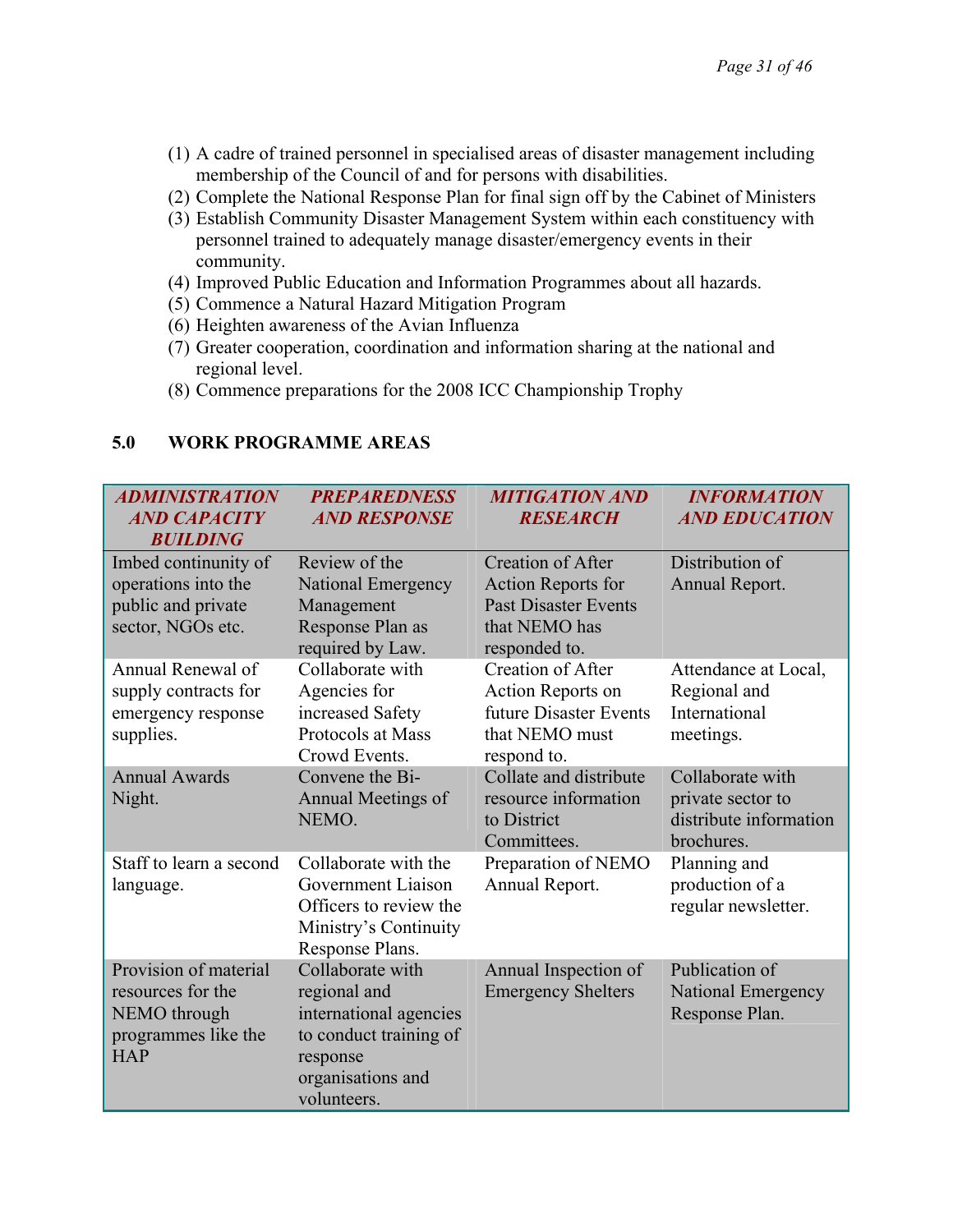|                                                                                                             | Collaborate with<br>regional and<br>international agencies<br>to implement projects. | Improvement of<br>collection at NEMO<br>Documentation<br>Center.                      |
|-------------------------------------------------------------------------------------------------------------|--------------------------------------------------------------------------------------|---------------------------------------------------------------------------------------|
| Construction of a<br>National EOC                                                                           | Planning and<br>participation in<br>simulation exercises.                            | Collaborate with<br>Media Houses to<br>produce the annual<br>Newspaper<br>supplements |
| Introduction of the<br>resource monitoring<br>computer program<br>SUMA to the Public<br>and Private Sector. | <b>National Consultation</b><br>on Avian Influenza                                   | Meet with National<br>and District<br>Committees                                      |
|                                                                                                             |                                                                                      | Distribution of<br>information to partner<br>agencies.                                |

#### **6.0 COMPREHENSIVE DISASTER MANAGEMENT**

The development objective of the project is to begin to effectively realize and embed comprehensive disaster management (CDM) into the development process of the Caribbean countries and to strengthen CDERA to help achieve this. Achievement of the development objective of the project will be measured by the number of countries in the region that begin the process of incorporating CDM into their overall development strategies. (CDERA – May 2002)

The Work Plan of NEMO dove-tails into CDM under the following Intermediate Results of the Strategic Framework.

| <b>NEMO Work</b>  | <b>ADMINISTRATION</b>                   | <b>PREPAREDNESS</b>   | <b>MITIGATION</b>                                                               | <b>INFORMATION</b>                                                          |
|-------------------|-----------------------------------------|-----------------------|---------------------------------------------------------------------------------|-----------------------------------------------------------------------------|
| <b>Programme:</b> | <b>AND CAPACITY</b>                     | <b>AND RESPONSE</b>   | AND                                                                             | $\overline{AND}$                                                            |
|                   | <b>BUILDING</b>                         |                       | <b>RESEARCH</b>                                                                 | <b>EDUCATION</b>                                                            |
|                   | Comprehensive IR-1: Stronger            | <b>IR-2: Research</b> | $IR-4$ :                                                                        | <b>IR-5: Hazard</b>                                                         |
| <b>Disaster</b>   | regional and                            | and training to       | Preparedness,                                                                   | <i>information is</i>                                                       |
| Management:       | national institutions<br>to promote CDM | support CDM.          | response and<br>mitigation<br>capacity is<br>enhanced and<br><i>integrated.</i> | <i>incorporated into</i><br>development<br>planning and<br>decision-making. |

………………………………….. **A. L. DAWN FRENCH**  *Director - NEMO*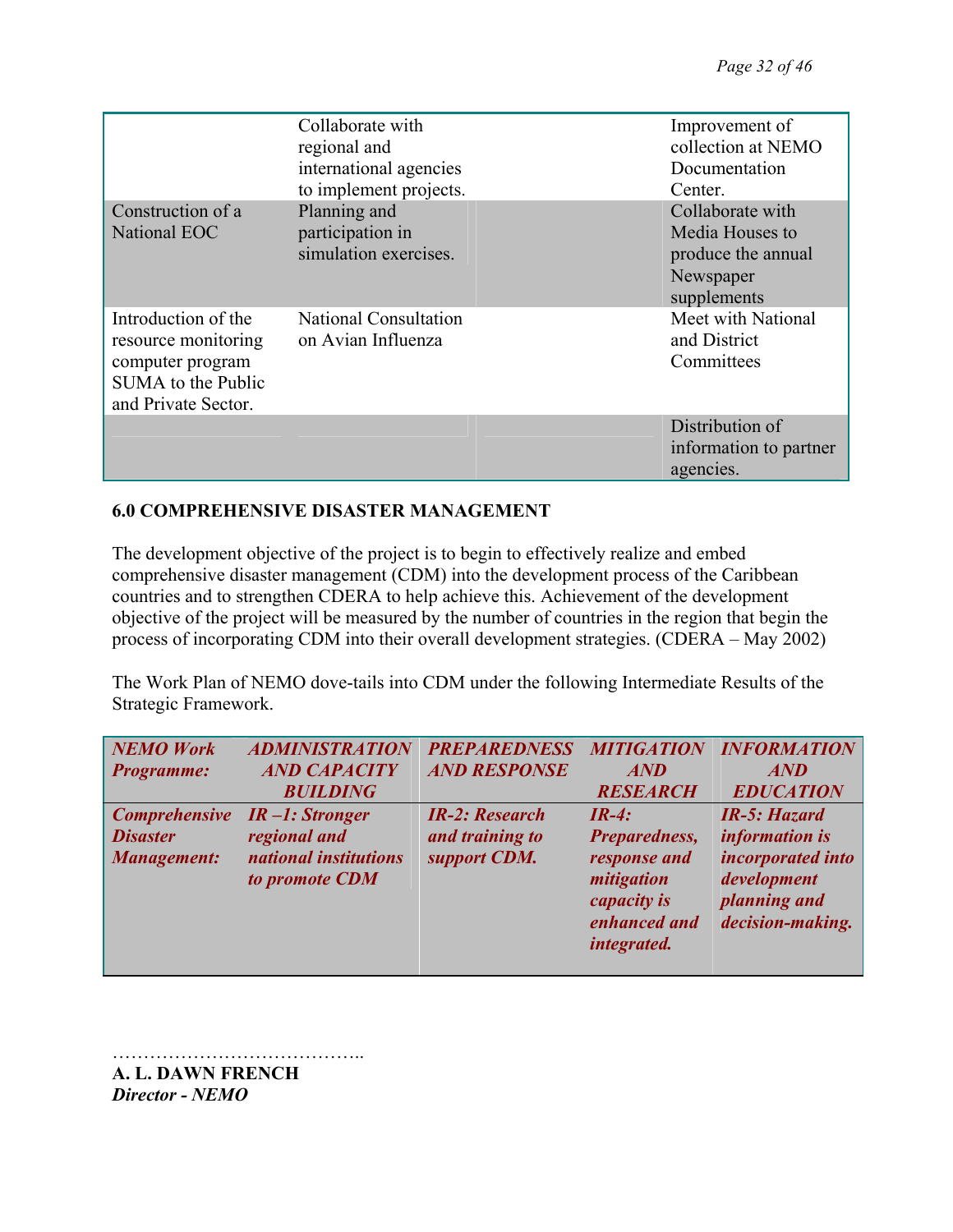## Part 5 – Appendices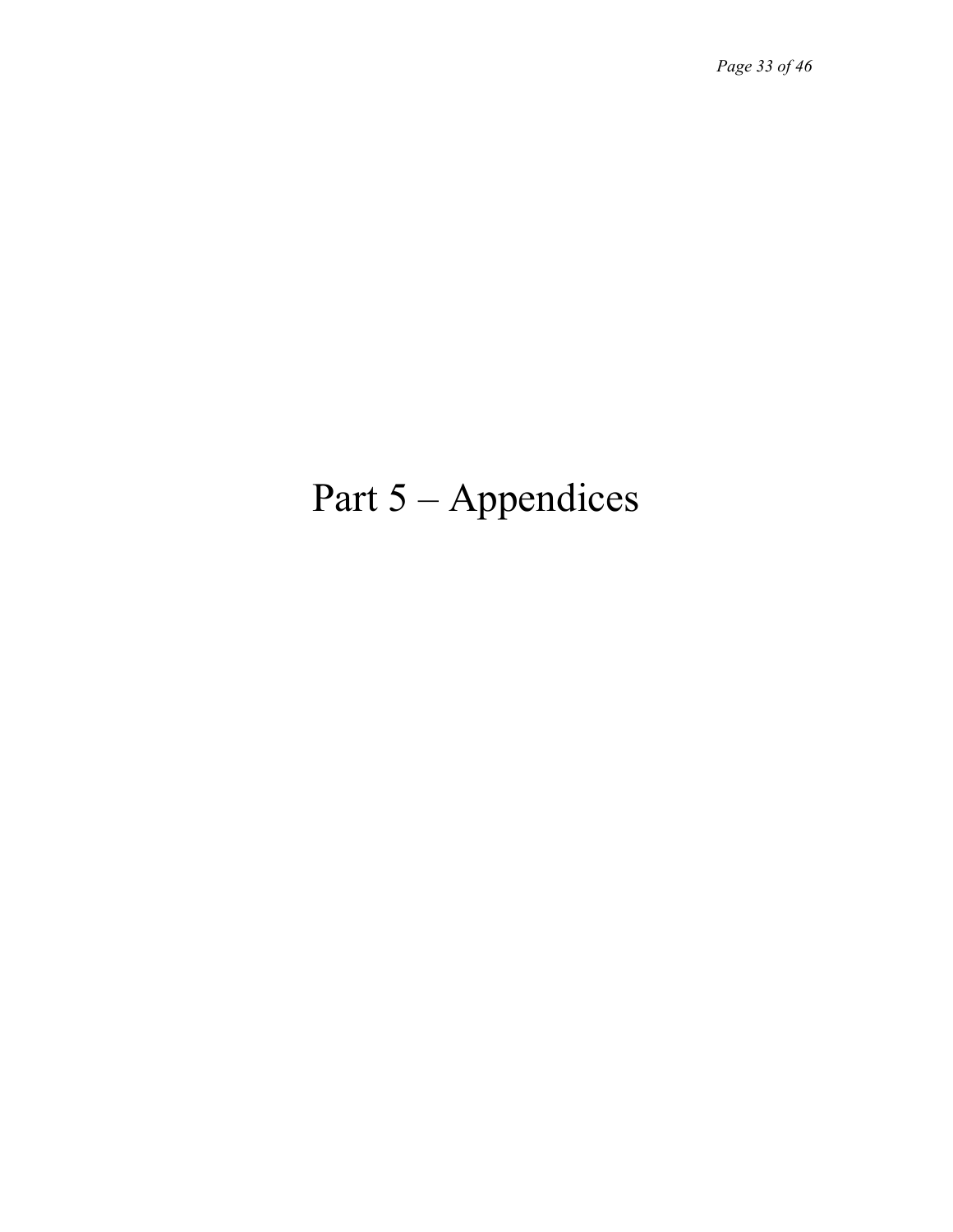#### The National Emergency Management Organisation

#### **HISTORY**

Disaster Management, though called by numerous names over the years has manifested itself constantly in Saint Lucia. As far back as June  $10 - 20$ , 1979 Saint Lucia was host to the Caribbean Disaster Preparedness Seminar, where over one hundred and fifty delegates from the Caribbean, North and Latin America assembled to discuss the concerns of the day. Of course it was the following year that Hurricane Allen blasted Saint Lucia.

The actual date for the creation of the an office to deal with disasters is not clear, however by 1990 there was an established office being run by a National Disaster Coordinator.

A year later in 1991 Saint Lucia together with fifteen other Caribbean States signed the Articles that created the Caribbean Disaster Emergency Response Agency [CDERA]. Prior to that there had been the Pan Caribbean Disaster Preparedness and Prevention Project [PCDPP], which ran from 1980 to 1991 with the support of the United Nations Development Programme (UNDP), UNDRO, PAHO/WHO, Red Cross and other international agencies and had serviced the Caribbean including Saint Lucia.

In February 1995 the Office of Disaster Preparedness had its staff increase from two to three when the post of Deputy Disaster Coordinator was created. The next major step in Disaster Management for Saint Lucia occurred when in March 2000 the Office of Disaster Preparedness was renamed the National Emergency Management Office (NEMO) and the resident Disaster Coordinator and Deputy Disaster Coordinator became the Director and Deputy Director respectively.

NEMO is responsible for having the Nation in a state of preparedness for an event, also for responding to the needs of the Nation after an event and coordinating this response at local, regional and international levels.

#### **NEMO's MISSION STATEMENT…**

*The role of the National Emergency Management Organisation [NEMO] is to develop, test and implement adequate measures to protect the population of Saint Lucia from the physical, social, environmental and economic effects of both natural and man-made disasters. Its responsibility is to ensure the efficient functioning of preparedness, prevention, mitigation and response actions.* 

#### **HAZARDS**

Severe weather systems are not the only threat that NEMO must plan and respond to; hazard analysis and experience have confirmed that Saint Lucia is at risk from numerous hazards, both natural and technological: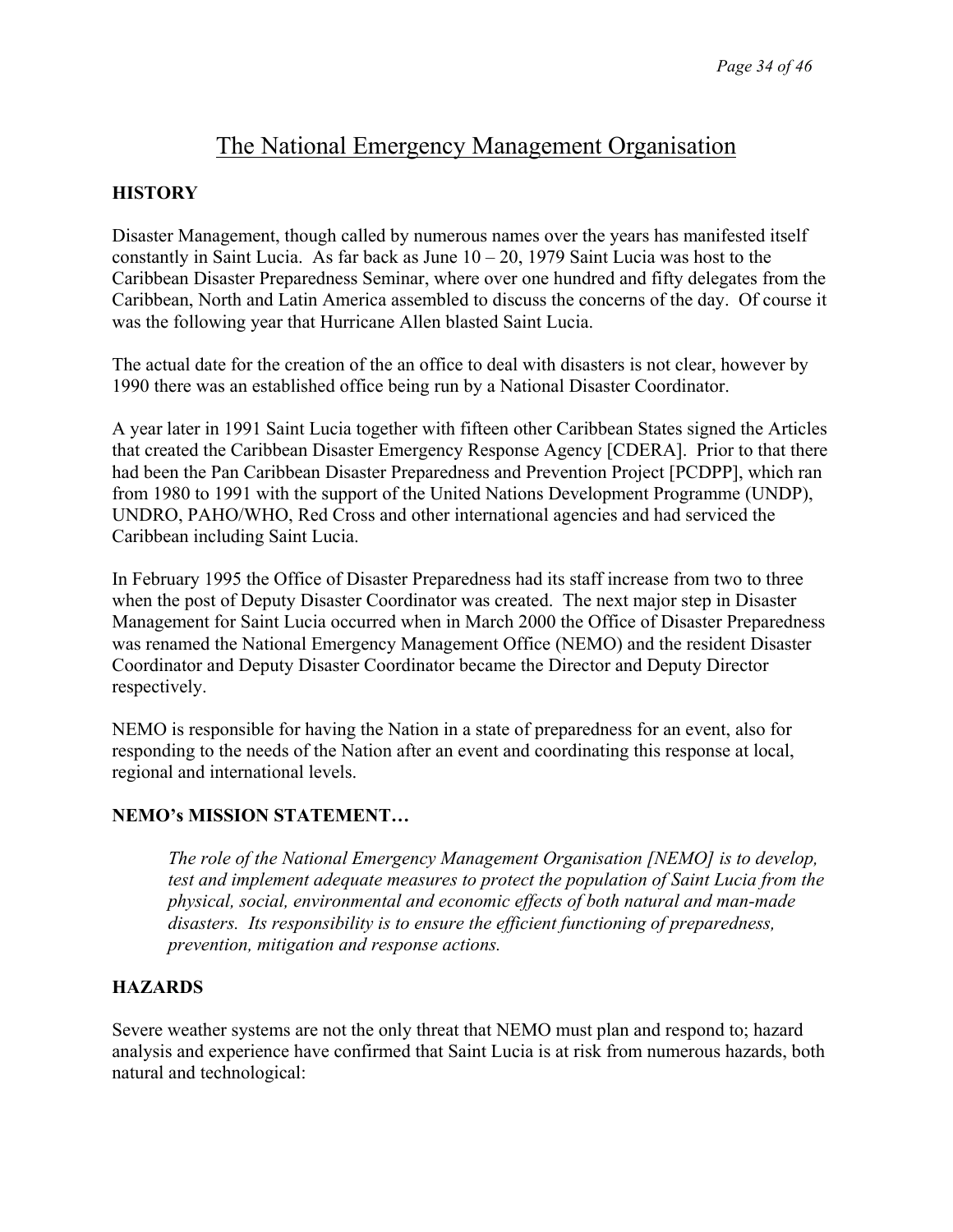- Meteorological Hazard: Hurricanes, Tropical Wave, Tropical Storm, Storm Surge, Flooding, Land Slides, Drought
- Seismic/Volcanic Hazard: Volcanic Eruption, Earthquake, Tsunami [Marine and land based]
- Technological: Fire, Explosion, Hazardous Material Spill, Mass Poisoning, Pollution, Civil Unrest
- Other: Plague, Mass Causality, Epidemic Outbreak, Dam Failure, Office Violence, Terrorism, Bomb Threat/Explosion, Utility Failure

#### **OPERATIONS**

During "peacetime" the Office of the National Emergency Management Organisation acts as a secretariat assisting the eighteen local communities with various public awareness campaigns as well as training sessions. One area of constant activity is providing advice to companies and service groups on action that can be taken before, during and after a disaster. The Office also takes part in activities that will heighten awareness with the public e.g. Radio and Television programs, summer school talks, production of telephone cards and the creation of an Internet website at http://www.geocities.com/slunemo where certain sections of the National Plan are available.

Disaster Management in Saint Lucia is executed on a voluntary basis and during an event NEMO is part of a larger network that comes into existence to respond to a disaster. There are various Ministries that are essential to a response action. There are also eighteen (18) District Committees that are composed similarly to the national committees, which are composed of representatives of various Ministries and Social Groups. For a response action the national personnel contact his/her local counterpart and together execute an action.

During an event NEMO transforms into the National Emergency Operations Centre (NEOC). The NEOC is the center from which all commands are issued and to which all demands are made. It is the seat of control for the Prime Minister as Chairman of the NEOC and as Leader of the State. All heads of essential services locate at the NEOC e.g. Commissioner of Police, Chief Fire Officer, Chief Medical Officer, etc.

With the permission of the Cabinet of Ministers; NEMO has the responsibility of the majority of Government's resources during a crisis. These resources are coordinated by NEMO/NEOC but are utilized by various agencies. With the cooperation of the private sector NEMO also has access to the resources of individuals and companies.

Finally the **Emergency Powers Act 5 of 1995** provides the office with the ability to commandeer DURING A STATE OF EMERGENCY ONLY. Therefore NEMO/NEOC has access and control of the resources of the Nation when faced with a disaster. In 2006 the **Disaster Management Act No 30 of 2006** replaced the **Disaster Preparedness and Response**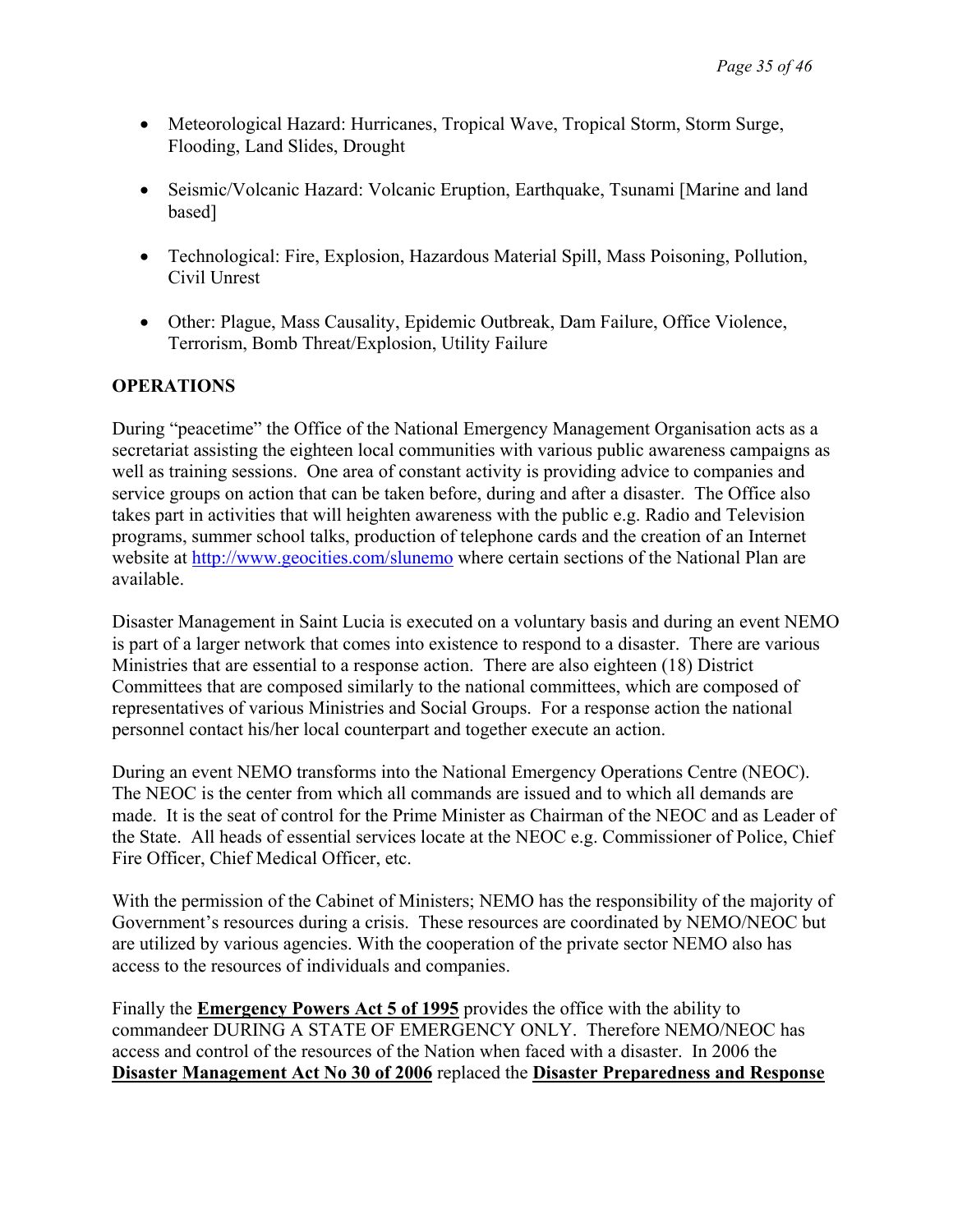**Act 13 of 2000**. It consolidated and placed in law the actions of NEMO while making legal mandatory evacuations.

The NEOC has one final responsibility, and that is to the Tourism Industry. The sector has created the Crisis Management Unit (CMU) which functions out of the Ministry of Tourism. Once the National EOC is activated the CMU is also activated.

#### **REGIONAL LINKS**

Saint Lucia is a member state of CDERA. The Caribbean Disaster Emergency Response Agency (CDERA), which is an inter- governmental regional disaster management organisation established in 1991 by an Agreement of Heads of Government of the Caribbean Community (CARICOM). Its headquarters are located in Barbados.

CDERA has three (3) principle organs:

- The Council is the supreme policy making body and is comprised of the Heads of Government of the Participating States or their designated representatives. It meets annually to review the work of the Agency, approve its Work Programme and Administrative Budget and make any other major policy decisions required.
- The Board of Directors is made up of the National Disaster Coordinators of Participating States, with the Coordinator (see below) as Chairman. The Board serves in a technical advisory capacity and makes recommendations to Council on matters such as those mentioned above.
- The Coordinating Unit is the administrative headquarters of the Agency and is located in Barbados. It is responsible for executing the activities of the Agency and conducting its dayto-day business. Source: CDERA 2001

#### **RESPONSE PLANS**

Disaster Management is not conducted on an ad hoc manner. There are plans and procedures to be followed and no two hazards are responded to in the same manner. As such in August 1996, the Cabinet of Ministers accepted and authorized the Saint Lucia National Emergency Response Plan.

In 2002/2003 with the assistance of the OECS Emergency Recovery and Disaster Management Project, NEMO reviewed the 1996 Response Plan and commissioned new plans to address other hazards.

• Once the Cabinet of Ministers has accepted and authorized the new plan the completed National Emergency Response Plan for Saint Lucia will comprise of a number of Policies, Guidelines, Operating Procedures and Plans.

NEMO's partners continue to work on the:

- Health Sector Response Plan
- Ministry of Works Response Plan
- Borderlais Correctional Facility Response Plan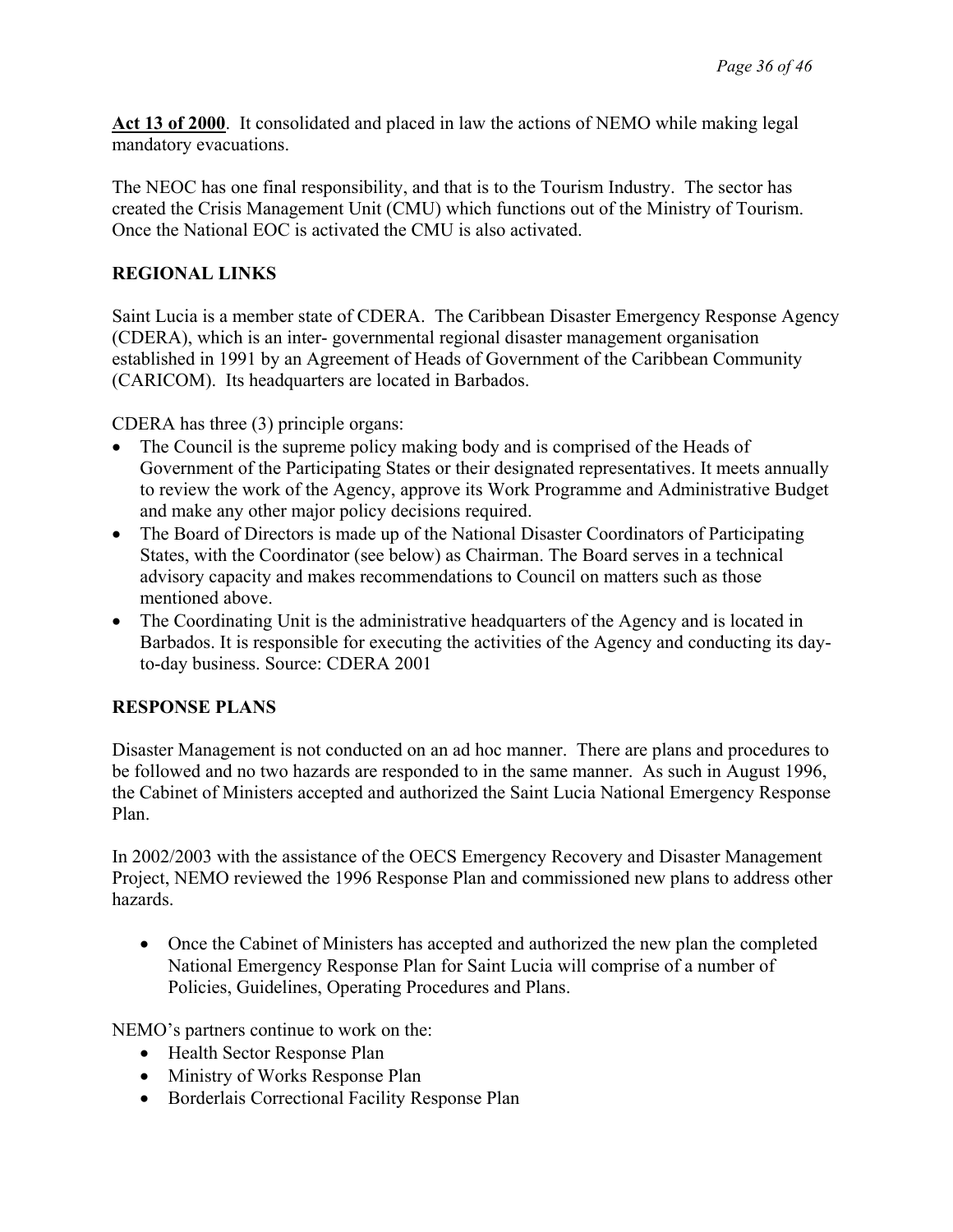- Cruise Ship Response Plan
- Hospitality Industry Crisis Response Plan

While NEMO works on:

- Policy Guidelines on Mass Crowds Events
- Policy on Hazard Mitigation
- Policy on Displaced Persons
- Natural Hazard Mitigation Program

NEMO's Homepage: http://www.geocities.com/slunemo NEMO's Press Releases Archive: http://groups.yahoo.com/group/slunemo/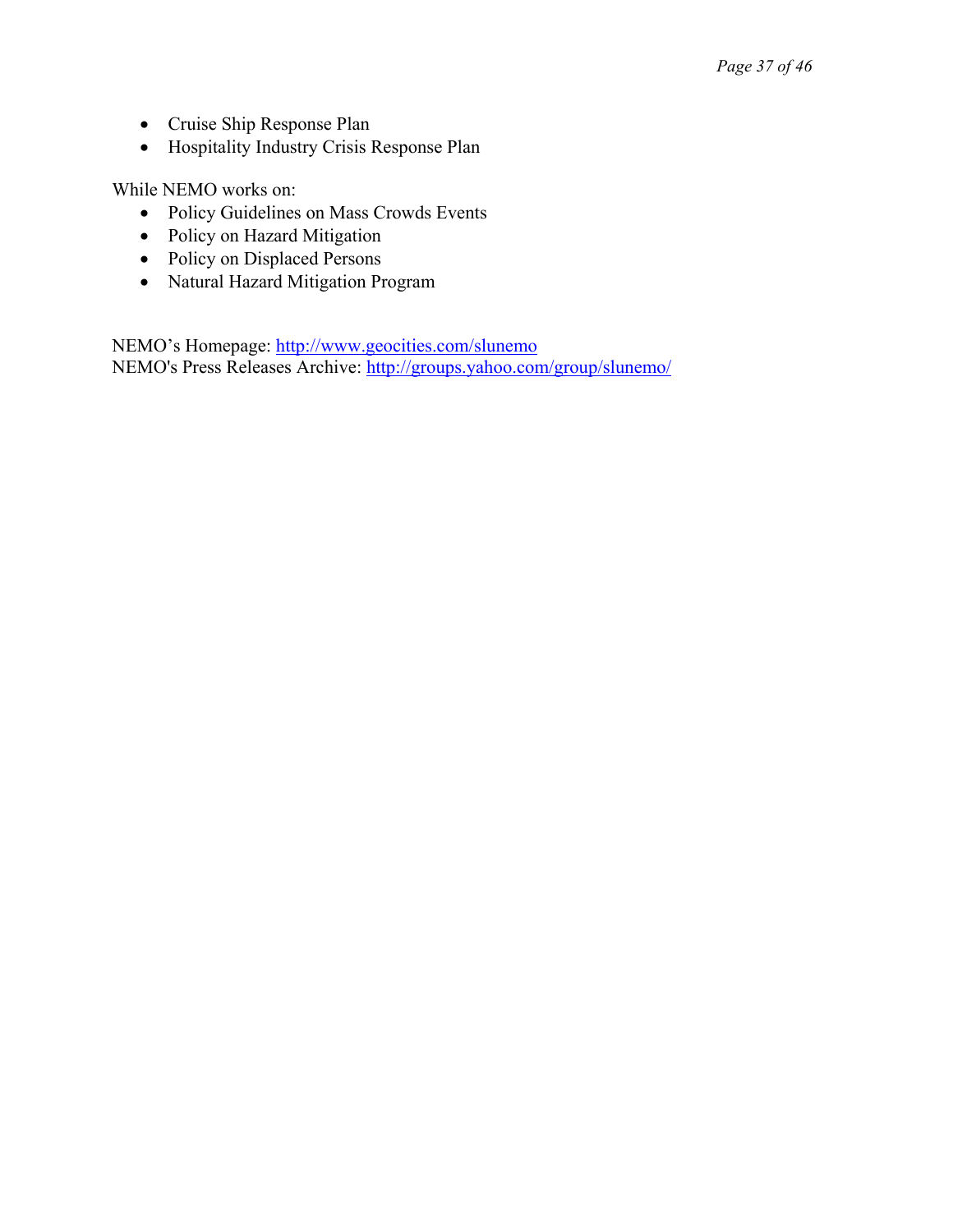| February 1, 1996  | Victoria Fire         | 10 years |
|-------------------|-----------------------|----------|
| February 11, 1996 | Patterson Gap Fire    | 10 years |
| February 13, 1937 | May Rose Disaster     | 70 years |
| March 25, 1972    | <b>Floor Collapse</b> | 35 years |

### **Saint Lucia 2006/2007 – Disaster Diary**

#### **NEMO Remembers … the MAY ROSE DISASTER**

*February 13, 2007* -- Even as the Nation gears up for Valentine's Day, the National Emergency Management Organisation brings another disaster moment to the attention of all.

This date in history: February 13, 2007; it is 70 years since the May Rose Disaster.

*The following is taken from the Voice Newspaper and supplied by the Saint Lucia National Archives Authority:* 

*The "May Rose No. 349" was a canoe which was owned and captained by Mr. Alphonse St. Juste of Choiseul. It acted as a ferry, serving the towns and villages along Saint Lucia's west coast. The May Rose was licensed to carry twenty passengers, in addition to a crew of three.* 

*On February 13th, 1937, at about 7:30 p.m., the May Rose left Roseau Bay and headed southward for the towns of Soufriére and Choiseul. There were eleven passengers. Most of whom were fish vendors, returning to their homes.* 

*According to an account given by one of the crew members, Mr. Albertin Frederick, the trip was proceeding well, up until about two miles from Soufriére, near a spot called Pointe Grand Caille. There, Captain St. Juste made the decision to turn the canoe seaward and travel outside a nearby reef, rather than inside it, as was the custom for canoes. Yet, unknown to him, there was a strong tide running in a north-westerly direction with contrary waves meeting at the point and breaking across the reef. As related, by Mr. Frederick, it was too dark to see any danger ahead and as soon as the Captain realized the danger he shouted, "Pull fast for the current is strong!" The crew pulled fast as they were told, and in doing so, the canoe encountered one of the waves and capsized throwing everyone into the water.* 

*Mr. Frederick, an experienced seaman, was able to swim to shore at Anse Jambon and then make his way to Soufriére on foot. When the incident was reported, a small motor*  launch was sent out to search for other survivors. Two were found at Anse Mahaut. *However, because of the prevailing rough weather the small boat could not venture out to sea so as to search for others. The team returned to Soufriére and in the morning*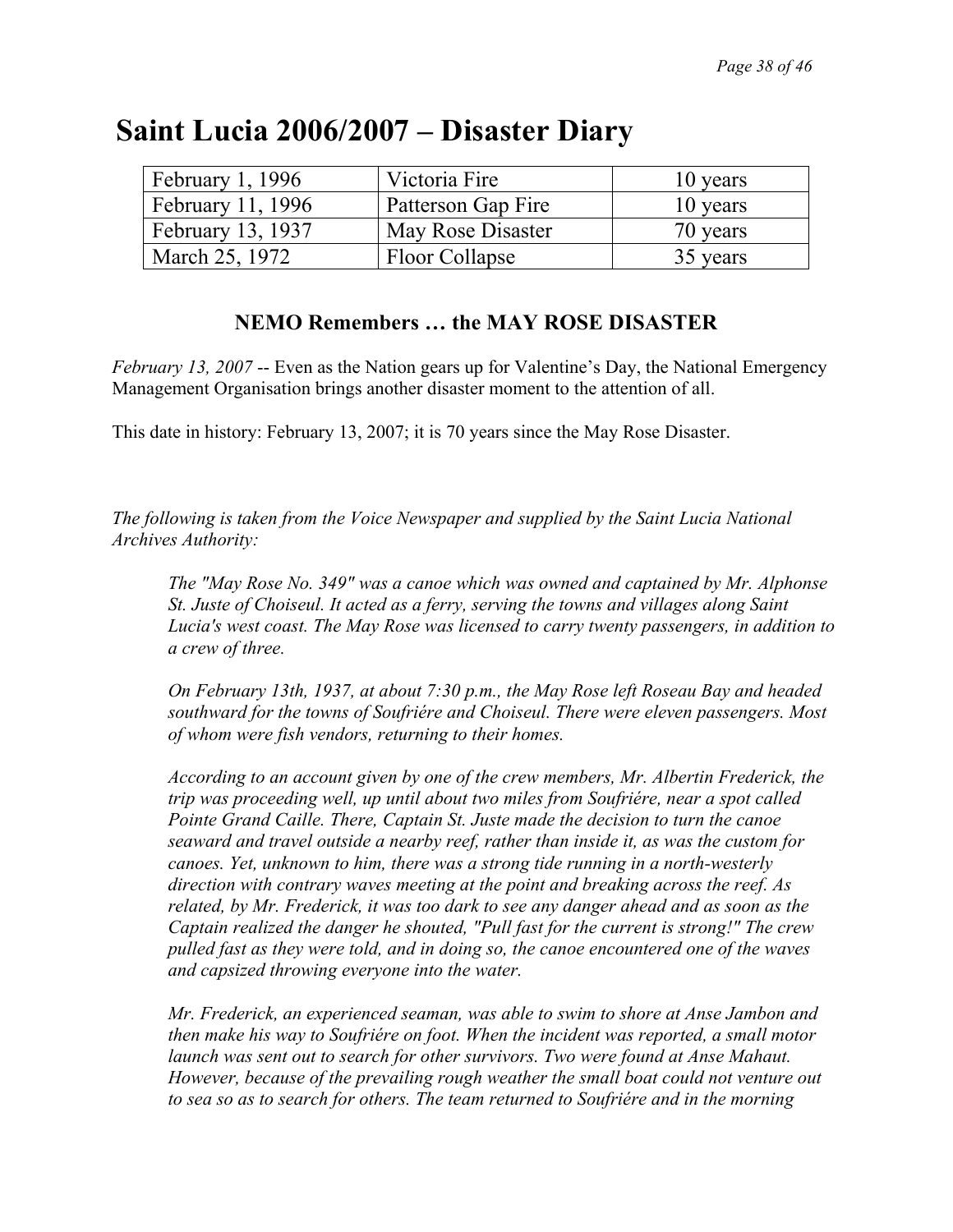recommenced the search effort but no other survivor was found. None of the bodies of the *twelve victims was ever recovered. Two days later, fishermen found the May Rose drifting out to sea off Canaries and towed her to the Canaries Bay.* 

*An investigation into the cause of the mishap concluded that, based on the evidence of the survivors, it was a tragic accident and no one could have been blamed.* 

 $~\sim$ \* $~\sim$ \* $~\sim$ \* $~\sim$ 

#### **NEMO Remembers… 1972 - Floor Collapse at Teacher's Training College**

*March 23, 2006* -- The headlines of the Voice Newspaper of March 25, 1972 said it all: *Disaster At Teachers' College* 

It was thirty five years ago today that two hundred and fifty people plummeted fifteen feet to the ground that Thursday evening, when the auditorium floor of the Saint Lucia Teachers' Training College suddenly collapsed during a Miss Complex Beauty Contest staged by the students.

The Voice Newspaper described the event:

*It was a gruesome sight as the victims landed on top of each other, their desperate screams for help renting the air. Many lay helpless under a massive pile of smashed lumber, broken chairs and other debris. There was blood everywhere.* 

*Those students who were in another part of the building when the tragedy occurred saved the day. Had it not been for their quick action in rushing to the rescue, the result might have been much worse.* 

*Mr. Vernon Warner, one of the judges of the beauty contest, worked like a reallife hero. Car-owners who were able to drive soon started transporting the injured to Victoria Hospital.* 

Within half an hour of the accident all the victims had been transported to the Victoria Hospital where of the two hundred and fifty only six were hospitalized, among them was Mrs. Marjorie Thomas, wife of Mr. Leyton Thomas the then Minister of Education. Ironically the same building is now called the Leyton Thomas Building and houses the renamed Division of Teacher Education and Management Studies.

The Crusader Newspaper issue of March 25, 1972 also reported on the disaster but added this: *This disaster precipitates the need for establishing an Authority or Committee for the prevention of accidents in public places or places of assembly.* 

Thirty five years later the National Emergency Management Organisation commenced moves to improve public safety at large events. Because of the size of the audience that are drawn to such facilities the generic term used is MASS CROWD EVENT. Though there are mechanisms for the Licensing of such events, there is an increasing need to coordinate the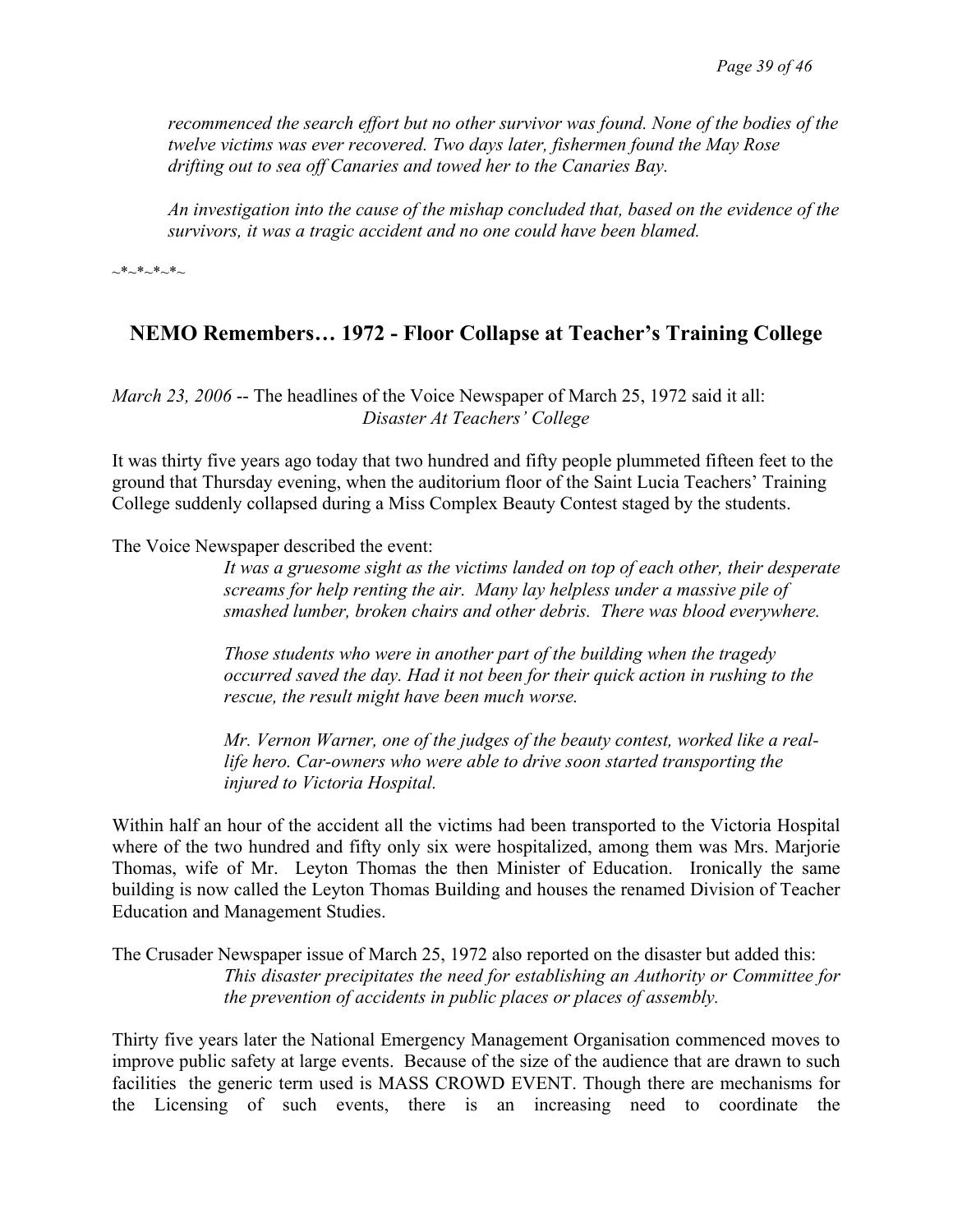Licensing of such Shows, and so the Government of Saint Lucia through the Membership of NEMO began circulating the Guidelines in 2005.

As we remember the events of March 23, 1972 and express relief that there was no loss of life, the NEMO Secretariat repeats its call for Saint Lucians to read the Mass Events Guide to ensure that such incidents don't repeat.

The Mass Crowd Events Guide is still available for comment at the Official Documents Section of the Government of Saint Lucia Website or from the NEMO Secretariat at Biseé.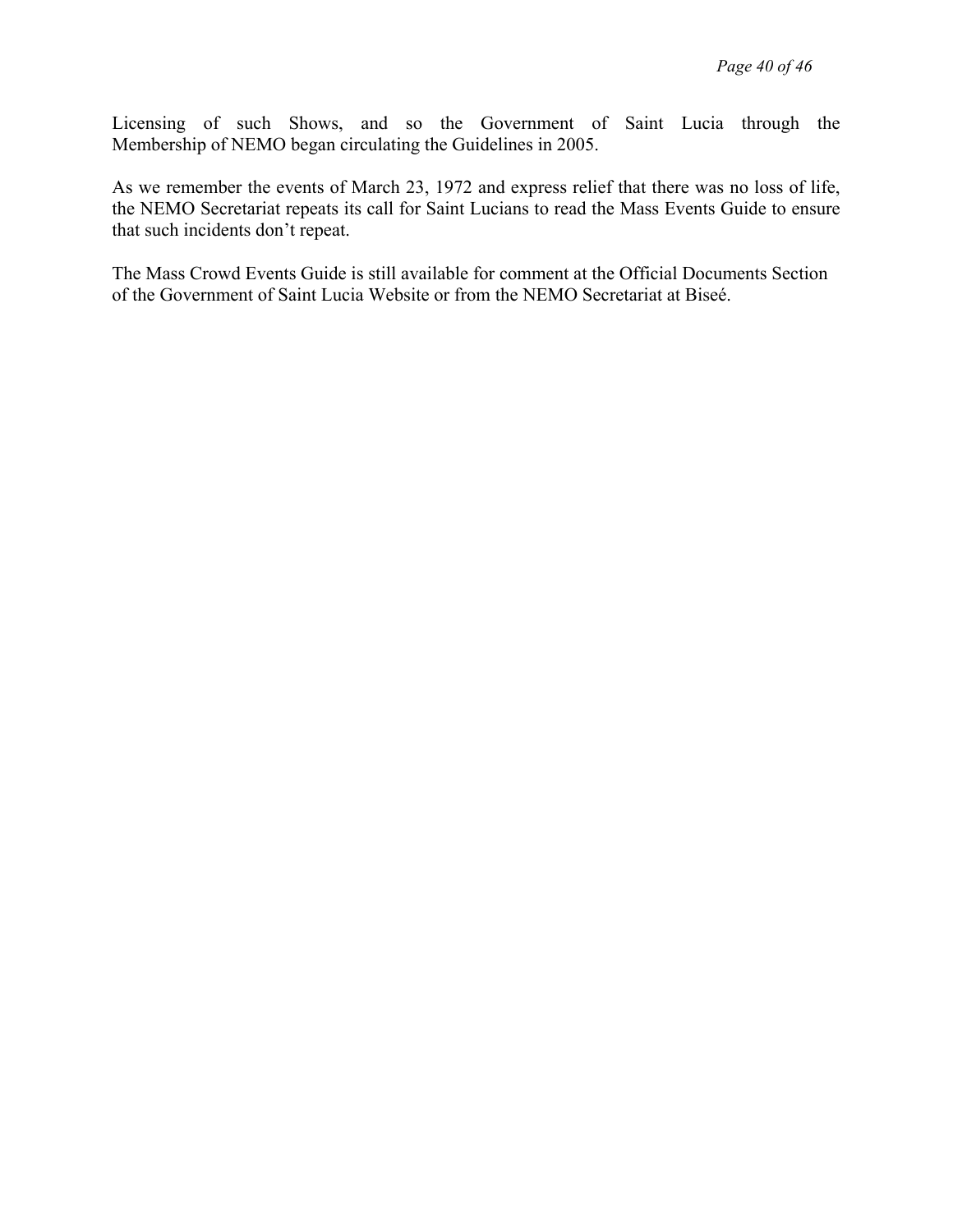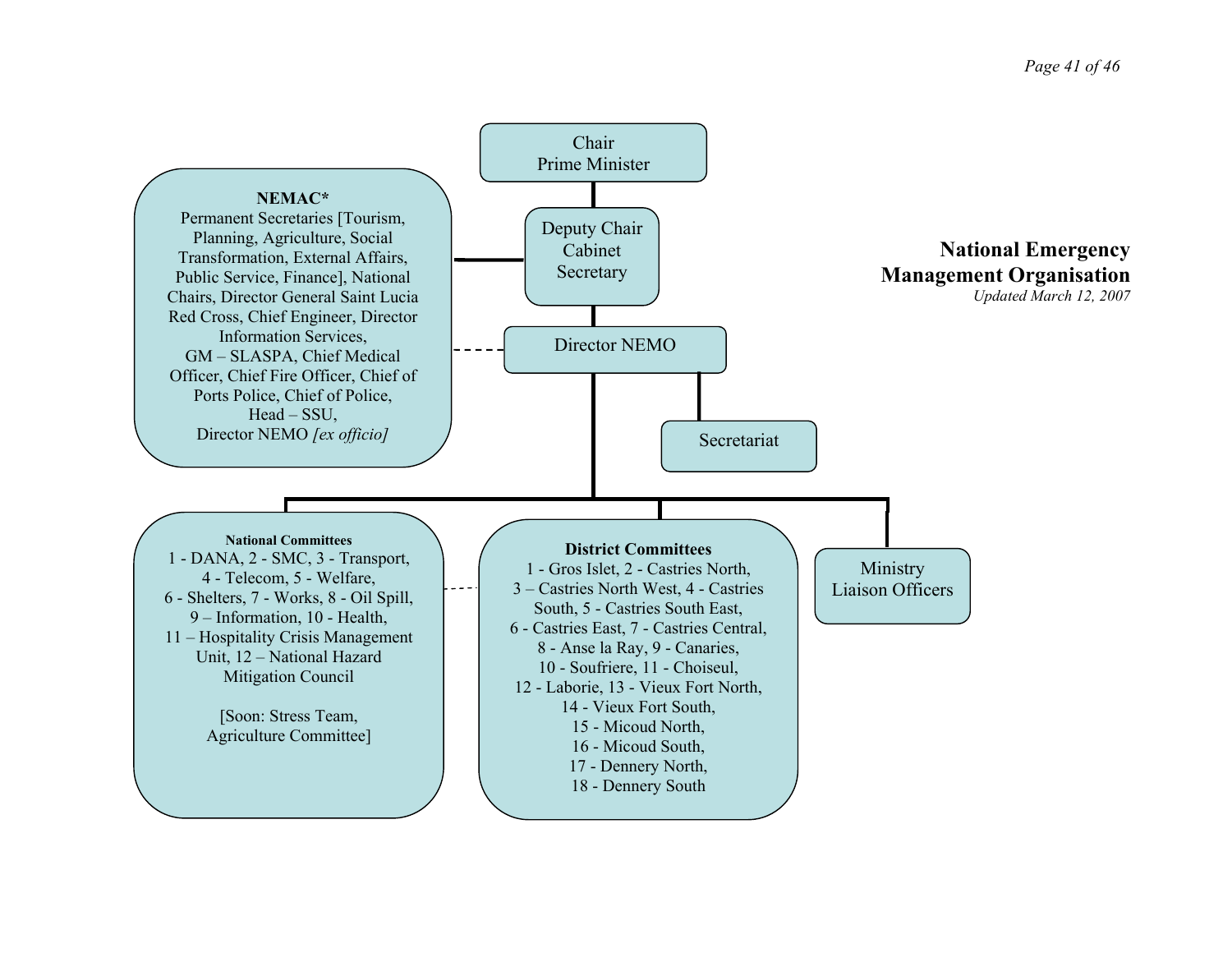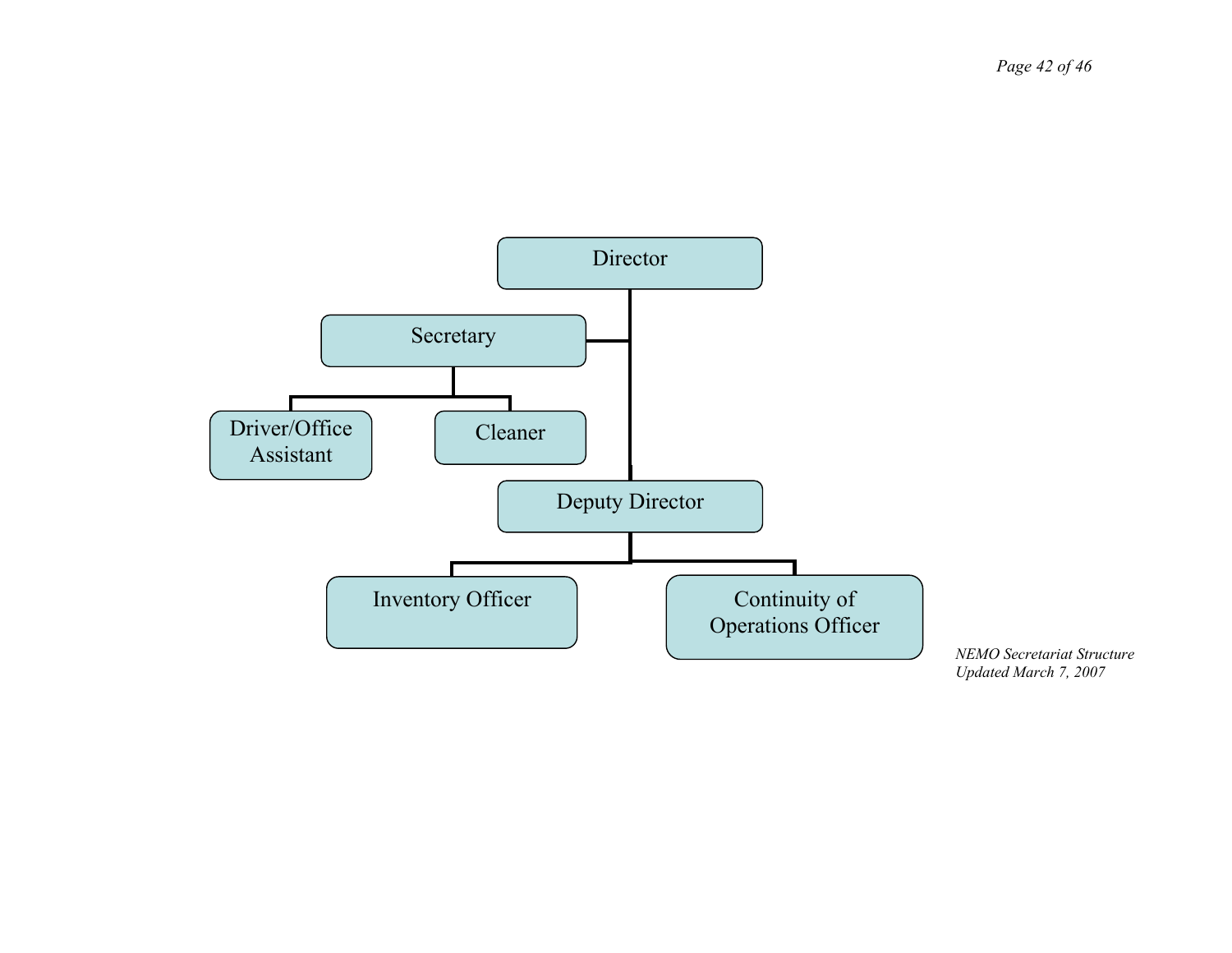

*National Incident Management System Updated November 8th, 2004*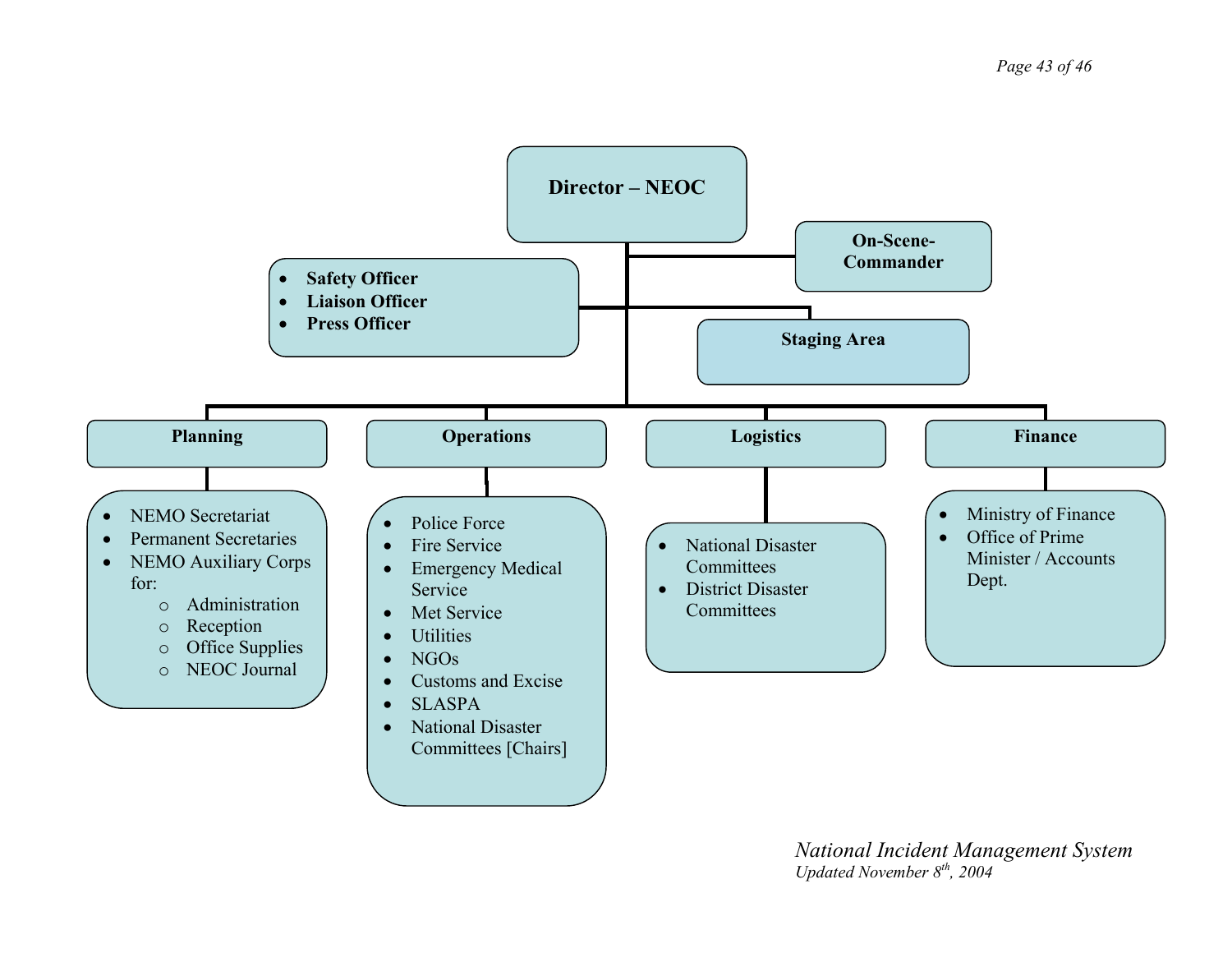

*Saint Lucia National Hazard Mitigation Council Organisational Chart Updated November 8th, 2004*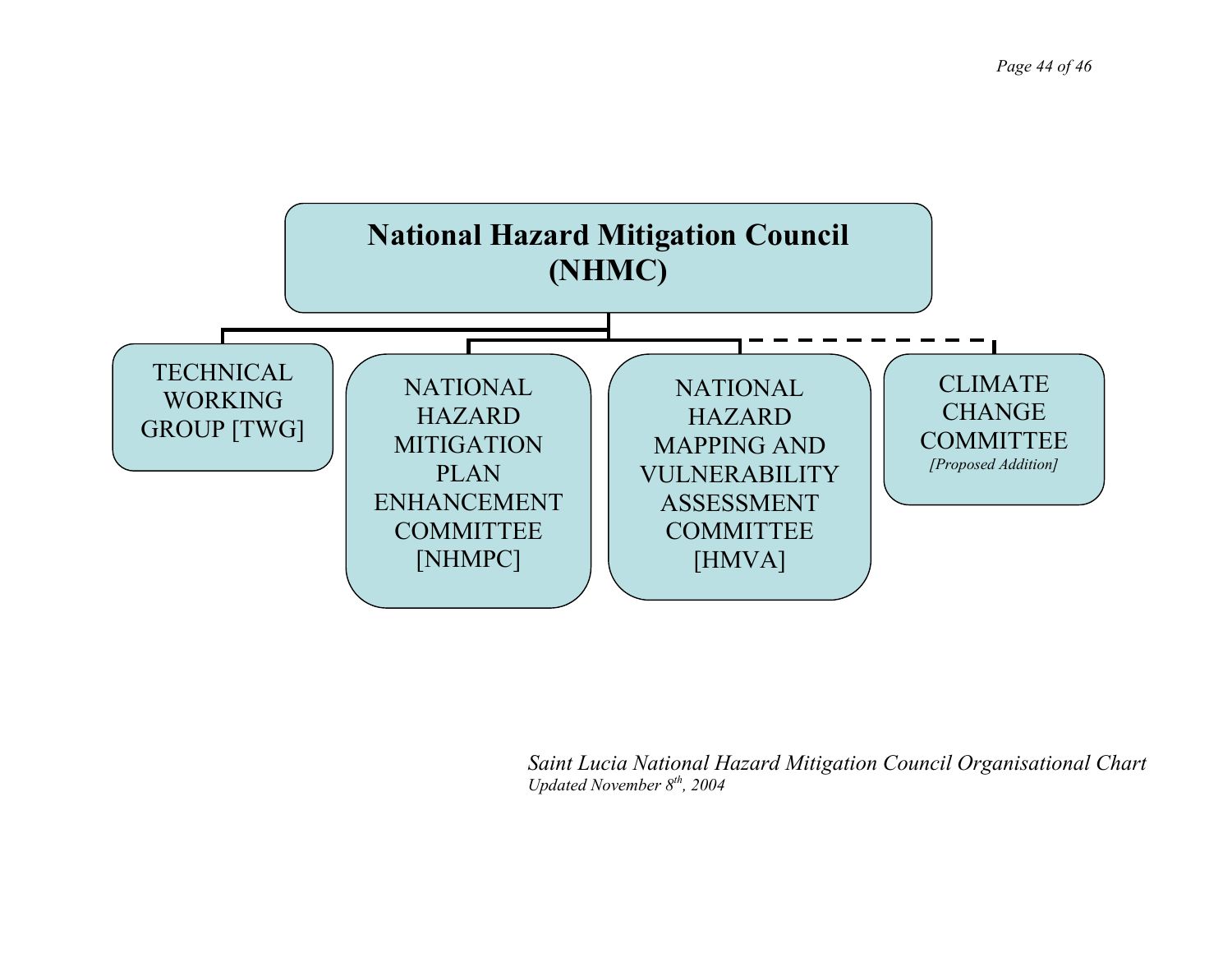